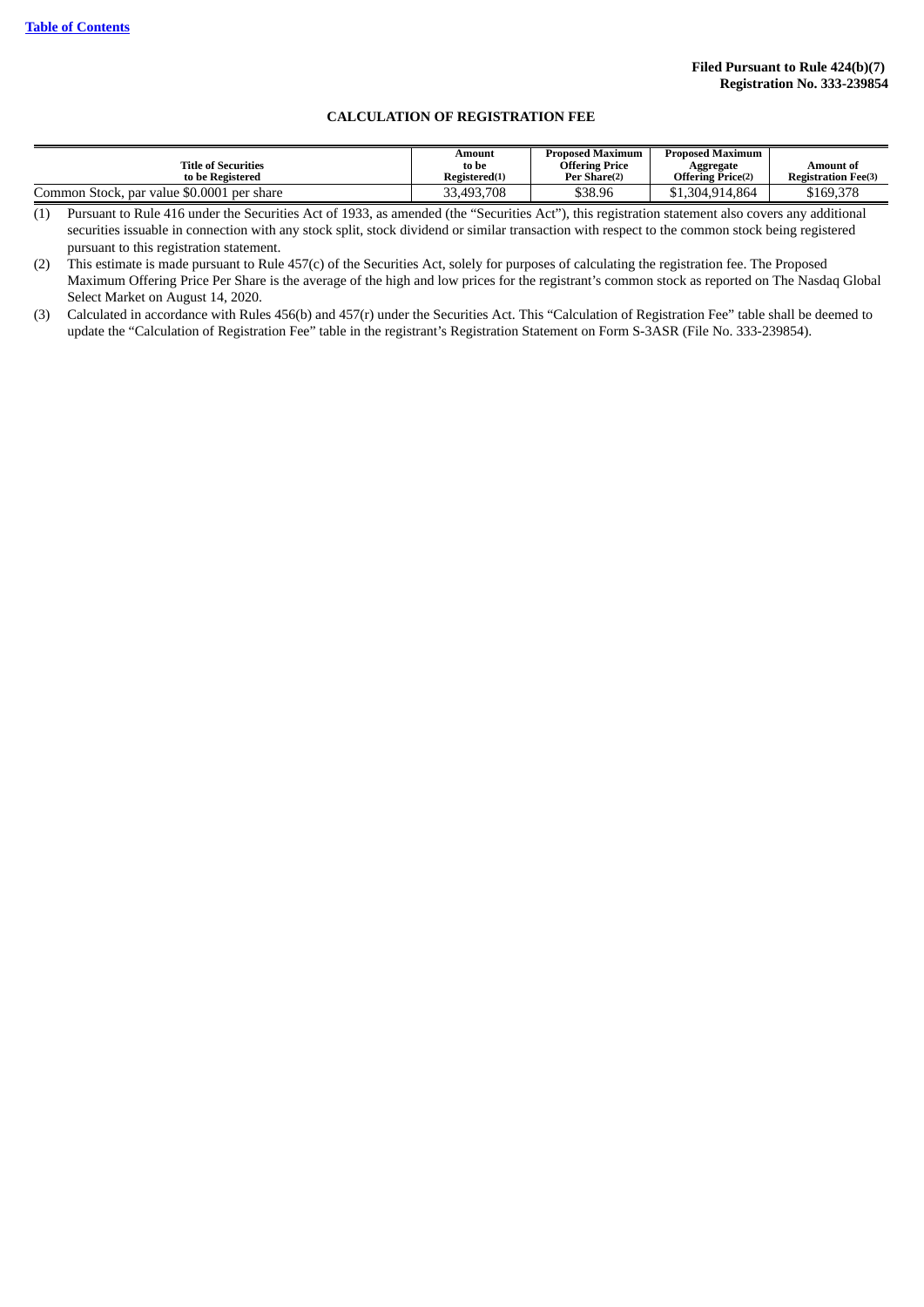**Prospectus Supplement (To prospectus dated July 14, 2020)**

# **33,493,708 Shares**



# **Common Stock**

The selling shareholder identified in this prospectus supplement is offering up to 33,493,708 shares of our common stock. We will not receive any of the proceeds from the shares of our common stock sold by the selling shareholder.

The selling shareholder may sell the shares of common stock from time to time in the open market, on the Nasdaq Global Select Market, in privately negotiated transactions or a combination of these methods at market prices prevailing at the time of sale, at prices related to the prevailing market prices, at negotiated prices or otherwise as described in this prospectus supplement. We provide more information about how the selling shareholder may sell its shares of common stock in the "*Plan of Distribution*" section of this prospectus supplement. We will not be paying any underwriting discounts or commissions in connection with any offering of shares of common stock under this prospectus supplement and the accompanying prospectus.

Our common stock is listed on the Nasdaq Global Select Market under the symbol "ADPT." On August 20, 2020, the last reported sale price of our common stock was \$43.37 per share.

Investing in our common stock involves a high degree of risk. See the "Risk [Factors"](#page-10-0) section on page S-8 of this prospectus supplement, as well as in the documents incorporated or deemed to be incorporated by reference into this prospectus supplement and the accompanying prospectus, *to read more about factors you should consider before buying our common stock.*

Neither the Securities and Exchange Commission nor any other regulatory body has approved or disapproved of these securities or passed upon the adequacy or accuracy of this prospectus supplement or the accompanying prospectus. Any representation to the contrary is a **criminal offense.**

**Prospectus Supplement dated August 21, 2020.**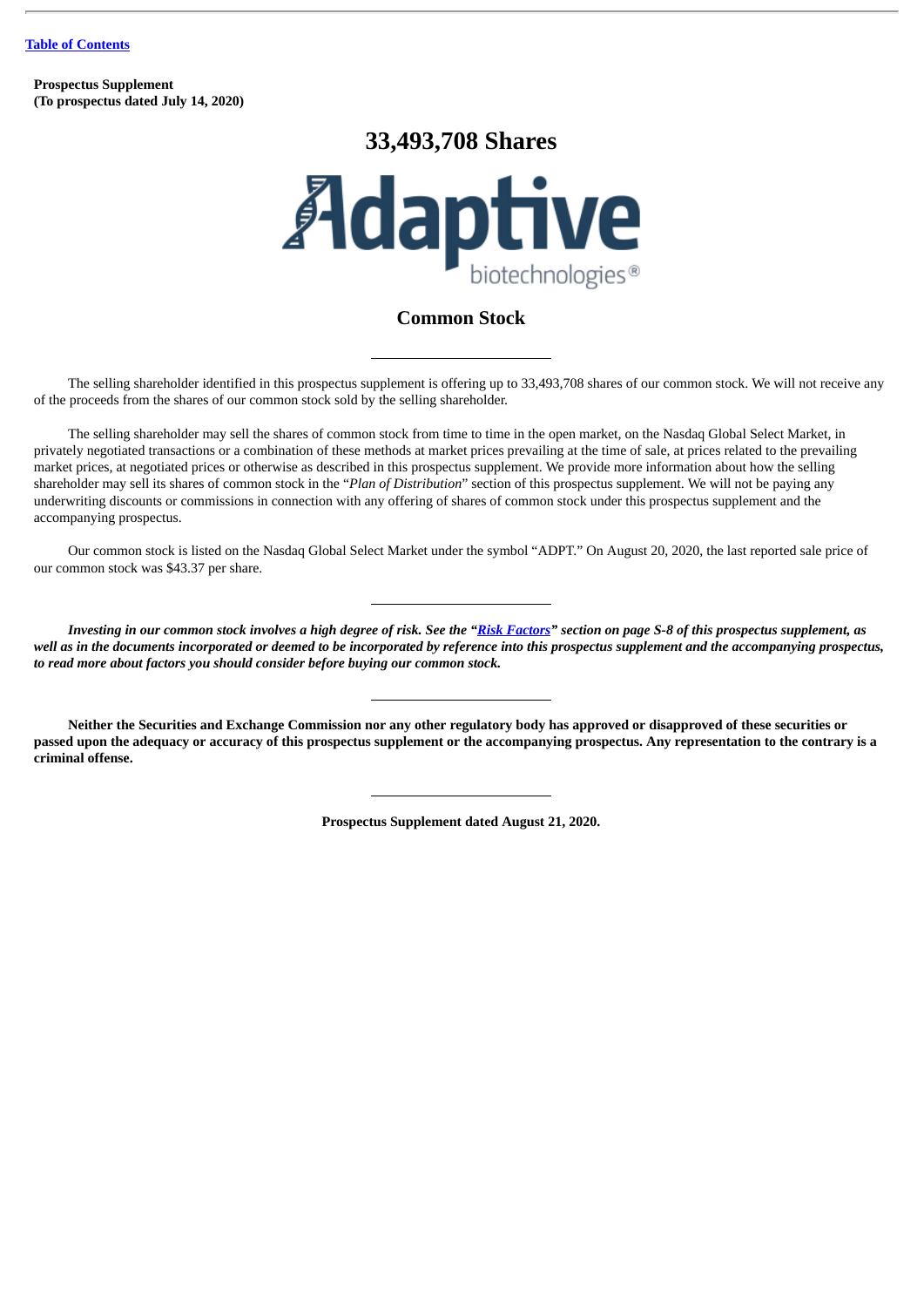ł.

# **TABLE OF CONTENTS**

# **PROSPECTUS SUPPLEMENT**

|                                                          | Page   |
|----------------------------------------------------------|--------|
| ABOUT THIS PROSPECTUS SUPPLEMENT                         | $S-1$  |
| WHERE YOU CAN FIND MORE INFORMATION                      | $S-2$  |
| <b>INCORPORATION BY REFERENCE</b>                        | $S-2$  |
| <b>SPECIAL NOTE REGARDING FORWARD-LOOKING STATEMENTS</b> | $S-3$  |
| PROSPECTUS SUPPLEMENT SUMMARY                            | $S-5$  |
| <b>THE OFFERING</b>                                      | $S-7$  |
| <b>RISK FACTORS</b>                                      | $S-8$  |
| <b>USE OF PROCEEDS</b>                                   | $S-9$  |
| <b>SELLING SHAREHOLDER</b>                               | $S-10$ |
| <b>PLAN OF DISTRIBUTION</b>                              | $S-11$ |
| <b>LEGAL MATTERS</b>                                     | $S-13$ |
| <b>EXPERTS</b>                                           | $S-14$ |

# **PROSPECTUS**

|                                                   | Page |
|---------------------------------------------------|------|
| <b>ABOUT THIS PROSPECTUS</b>                      |      |
| WHERE YOU CAN FIND MORE INFORMATION               | 2    |
| INCORPORATION OF CERTAIN INFORMATION BY REFERENCE | 3    |
| SPECIAL NOTE REGARDING FORWARD-LOOKING STATEMENTS | 5    |
| <b>ABOUT THE COMPANY</b>                          | 7    |
| <b>RISK FACTORS</b>                               | 9    |
| <b>USE OF PROCEEDS</b>                            | 10   |
| DIVIDEND POLICY                                   | 11   |
| <b>GENERAL DESCRIPTION OF SECURITIES</b>          | 12   |
| DESCRIPTION OF CAPITAL STOCK                      | 13   |
| <b>DESCRIPTION OF DEBT SECURITIES</b>             | 19   |
| <b>DESCRIPTION OF WARRANTS</b>                    | 26   |
| <b>DESCRIPTION OF UNITS</b>                       | 27   |
| <b>SELLING SHAREHOLDERS</b>                       | 30   |
| PLAN OF DISTRIBUTION                              | 31   |
| <b>LEGAL MATTERS</b>                              | 34   |
| <b>EXPERTS</b>                                    | 35   |
| $\mathbf{I}$                                      |      |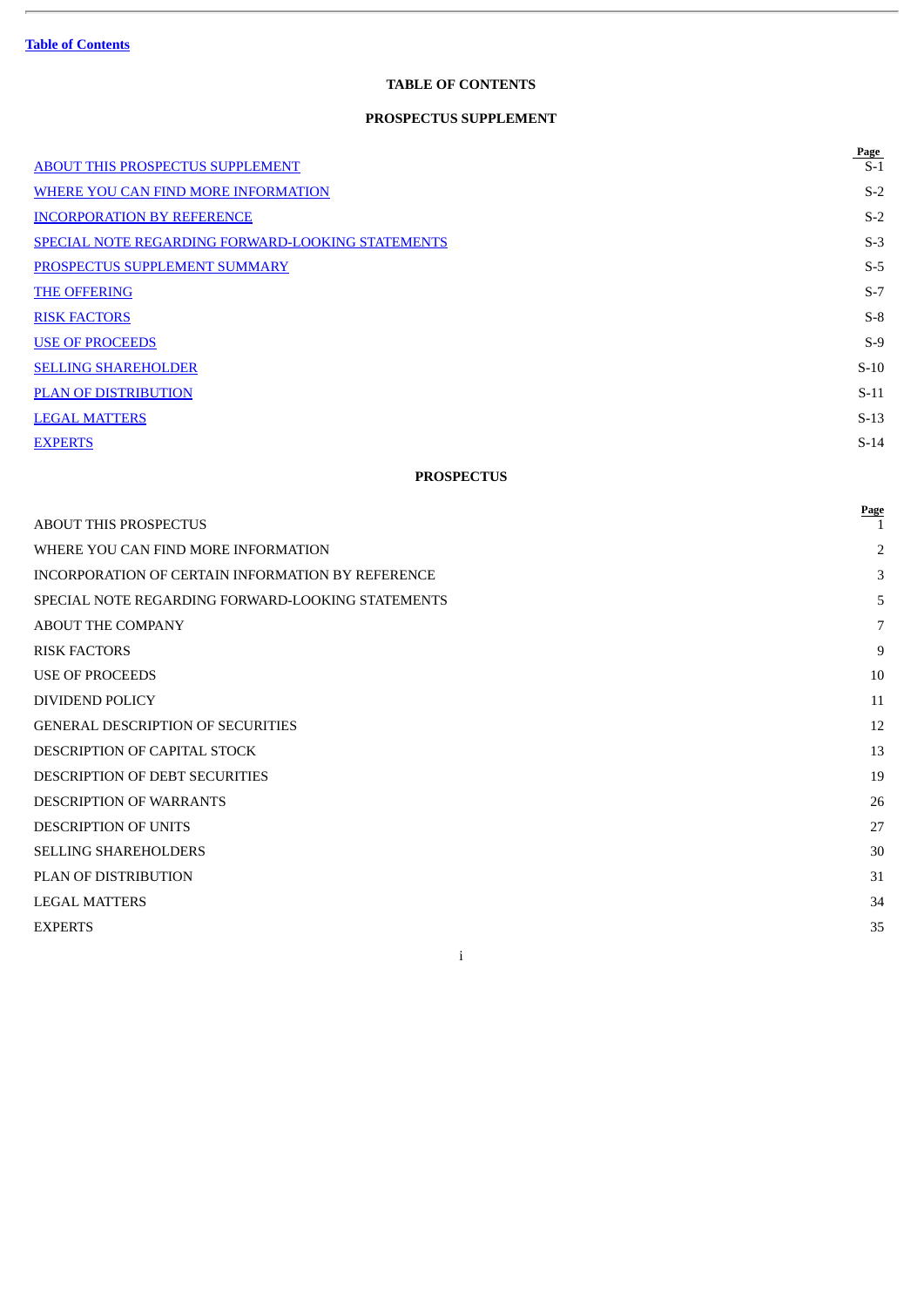### **ABOUT THIS PROSPECTUS SUPPLEMENT**

<span id="page-3-0"></span>On July 14, 2020, we, as a "well-known seasoned issuer" as defined in Rule 405 under the Securities Act, filed with the Securities and Exchange Commission ("SEC") an automatic registration statement on Form S-3 (File No. 333-239854), which registration statement became automatically effective upon filing. Under this shelf registration process, the selling shareholder may, from time to time, in one or more offerings, sell the shares of common stock described in this prospectus supplement.

This document is part of the automatic shelf registration statement that we filed with the SEC and consists of two parts. The first part is this prospectus supplement, including the documents incorporated by reference, which describes certain specific terms related to the sale of securities by the selling shareholder. The second part, the accompanying prospectus, including the documents incorporated by reference, gives more general information, some of which may not apply to this offering. Generally, when we refer to the "prospectus," we are referring to both parts combined. This prospectus supplement may add to, update or change information in the accompanying prospectus and the documents incorporated by reference into this prospectus supplement or the accompanying prospectus.

If information in this prospectus supplement is inconsistent with the accompanying prospectus or with any document incorporated by reference that was filed with the SEC before the date of this prospectus supplement, you should rely on this prospectus supplement. Neither we nor the selling shareholder have authorized anyone to provide any information or to make any representations other than those contained in this prospectus supplement or in any free writing prospectuses we have prepared. This prospectus supplement, the accompanying prospectus and the documents incorporated by reference into each include important information about us, the selling shareholder, the securities being offered and other information you should know before investing in our securities. You should also read and consider information in the documents we have referred you to in the sections of this prospectus supplement entitled "*Where You Can Find More Information*" and "*Incorporation by Reference*" and in the sections of the accompanying prospectus entitled "*Where You Can Find More Information*" and "*Incorporation of Certain Information by Reference*."

We further note that the representations, warranties and covenants made by us and any selling shareholders in any agreement that is filed as an exhibit to any document that is incorporated by reference herein were made solely for the benefit of the parties to such agreement, including, in some cases, for the purpose of allocating risk among the parties to such agreements, and should not be deemed to be a representation, warranty or covenant to you. Moreover, such representations, warranties or covenants were accurate only as of the date when made. Accordingly, such representations, warranties and covenants should not be relied on as accurately representing the current state of our affairs.

Neither we nor the selling shareholder take responsibility for, and can provide no assurances as to the reliability of, any information that is in addition to or different from that contained in or incorporated by reference into this prospectus supplement and the accompanying prospectus. No securities are being offered by the selling shareholder in any jurisdiction where the offer or sale is not permitted. You should not assume that the information contained in or incorporated by reference into this prospectus supplement or the accompanying prospectus is accurate as of any date other than as of the date of this prospectus supplement or the accompanying prospectus, as the case may be, or, in the case of the documents incorporated by reference, the date of such documents regardless of the time of delivery of this prospectus supplement and the accompanying prospectus or any sale of our securities. Our business, financial condition, liquidity, results of operations and prospects may have changed since those dates.

Unless otherwise stated, when used in this prospectus supplement or the accompanying prospectus, the terms "Adaptive," "we," "our" and "us" refer to Adaptive Biotechnologies Corporation, a Washington corporation, unless otherwise specified or the context otherwise requires. "Adaptive" and all product candidate names are our common law trademarks. This prospectus supplement, the accompanying prospectus and the information incorporated by reference herein and therein contains additional trade names, trademarks and service marks of other companies, which are the property of their respective owners. We do not intend our use or display of other companies' trade names, trademarks or service marks to imply a relationship with, or endorsement or sponsorship of us by, these other companies.

No action is being taken in any jurisdiction outside the United States to permit a public offering of the securities or possession or distribution of this prospectus supplement or the accompanying prospectus in that jurisdiction. Persons who come into possession of this prospectus supplement or the accompanying prospectus in jurisdictions outside the United States are required to inform themselves about and to observe any restrictions as to this offering and the distribution of this prospectus supplement or the accompanying prospectus applicable to **that jurisdiction.**

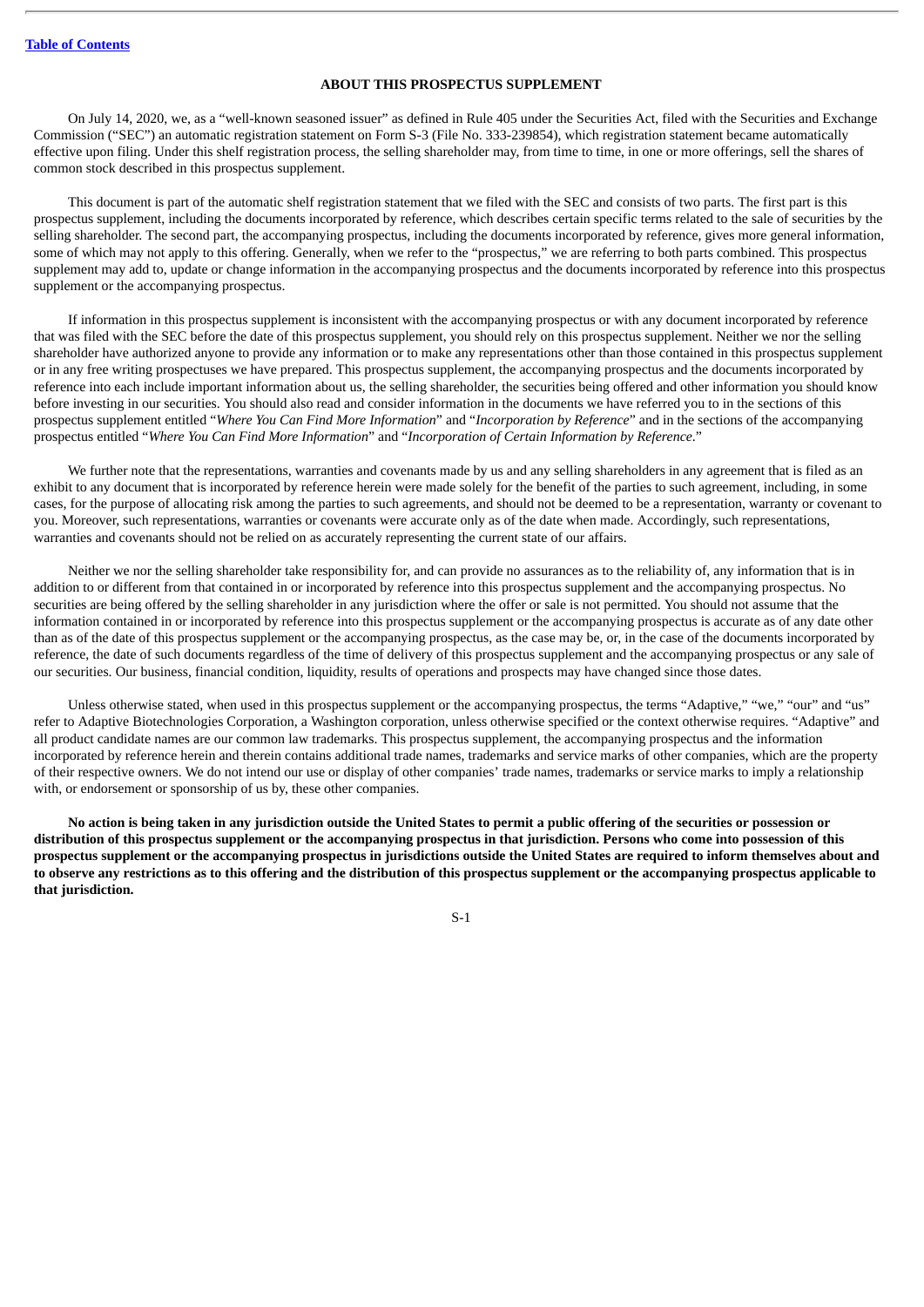### **WHERE YOU CAN FIND MORE INFORMATION**

<span id="page-4-0"></span>We file annual, quarterly and current reports, proxy statements and other information with the SEC. Our SEC filings are available to the public over the Internet at the SEC's website at www.sec.gov. Copies of certain information filed by us with the SEC are also available on our website at www.adaptivebiotech.com. Our website and the information contained therein or connected thereto are not a part of this prospectus supplement, or the accompanying prospectus nor the registration statement of which they form a part, and are not incorporated by reference into this prospectus supplement, or the accompanying prospectus nor the registration statement of which they form a part.

This prospectus supplement is part of a registration statement we filed with the SEC. This prospectus supplement, filed as part of the registration statement, omits some information contained in the registration statement in accordance with SEC rules and regulations. You should review the information and exhibits in the registration statement for further information on us and the securities being offered. Statements in this prospectus supplement concerning any document we filed as an exhibit to the registration statement or that we otherwise filed with the SEC are not intended to be comprehensive and are qualified by reference to these filings. You should review the complete document to evaluate these statements. You can obtain a copy of the registration statement from the SEC's website.

### **INCORPORATION BY REFERENCE**

<span id="page-4-1"></span>The SEC allows us to incorporate by reference much of the information we file with the SEC, which means that we can disclose important information to you by referring you to those publicly available documents. The information that we incorporate by reference into this prospectus supplement and the accompanying prospectus is considered to be part of this prospectus. Because we are incorporating by reference future filings with the SEC, this prospectus supplement is continually updated and those future filings may modify or supersede some of the information included or incorporated in this prospectus supplement. This means that you must look at all of the SEC filings that we incorporate by reference to determine if any of the statements in this prospectus supplement, the accompanying prospectus or in any document previously incorporated by reference have been modified or superseded. This prospectus supplement incorporates by reference the documents listed below (File No. 0001478320) and any future filings we make with the SEC under Sections 13(a), 13(c), 14 or 15(d) of the Securities Exchange Act of 1934, as amended (the "Exchange Act") (in each case, other than those documents or the portions of those documents not deemed to be filed), between the date of this prospectus supplement and the termination of this offering:

- Annual Report on Form 10-K for the fiscal year ended December 31, 2019, filed with the SEC on February 26, 2020;
- Quarterly Reports on Form 10-Q for the fiscal quarters ended March 31, 2020 and June 30, 2020, filed with the SEC on May 12, 2020 and August 10, 2020, respectively;
- Current Reports on Form 8-K, filed with the SEC on January 8, 2020, January 24, 2020 (as amended on January 27, 2020), February 18, 2020, February 26, 2020, March 20, 2020, May 5, 2020, May 12, 2020, June 16, 2020, June 26, 2020, July 16, 2020 and August 10, 2020;
- The information specifically incorporated by reference into our Annual Report on Form 10-K for the year ended December 31, 2019 from our Definitive Proxy Statement on Schedule 14A, filed on April 24, 2020; and
- The description of our common stock contained in our registration statement on Form 8-A, filed with the SEC on June 26, 2019, and any amendment or report filed with the SEC for the purpose of updating the description.

You may request a copy of these filings, at no cost, by contacting us, either orally or in writing, at the following:

Adaptive Biotechnologies Corporation 1551 Eastlake Avenue East, Suite 200 Seattle, WA 98102 (206) 659-0067 Attention: Corporate Secretary

S-2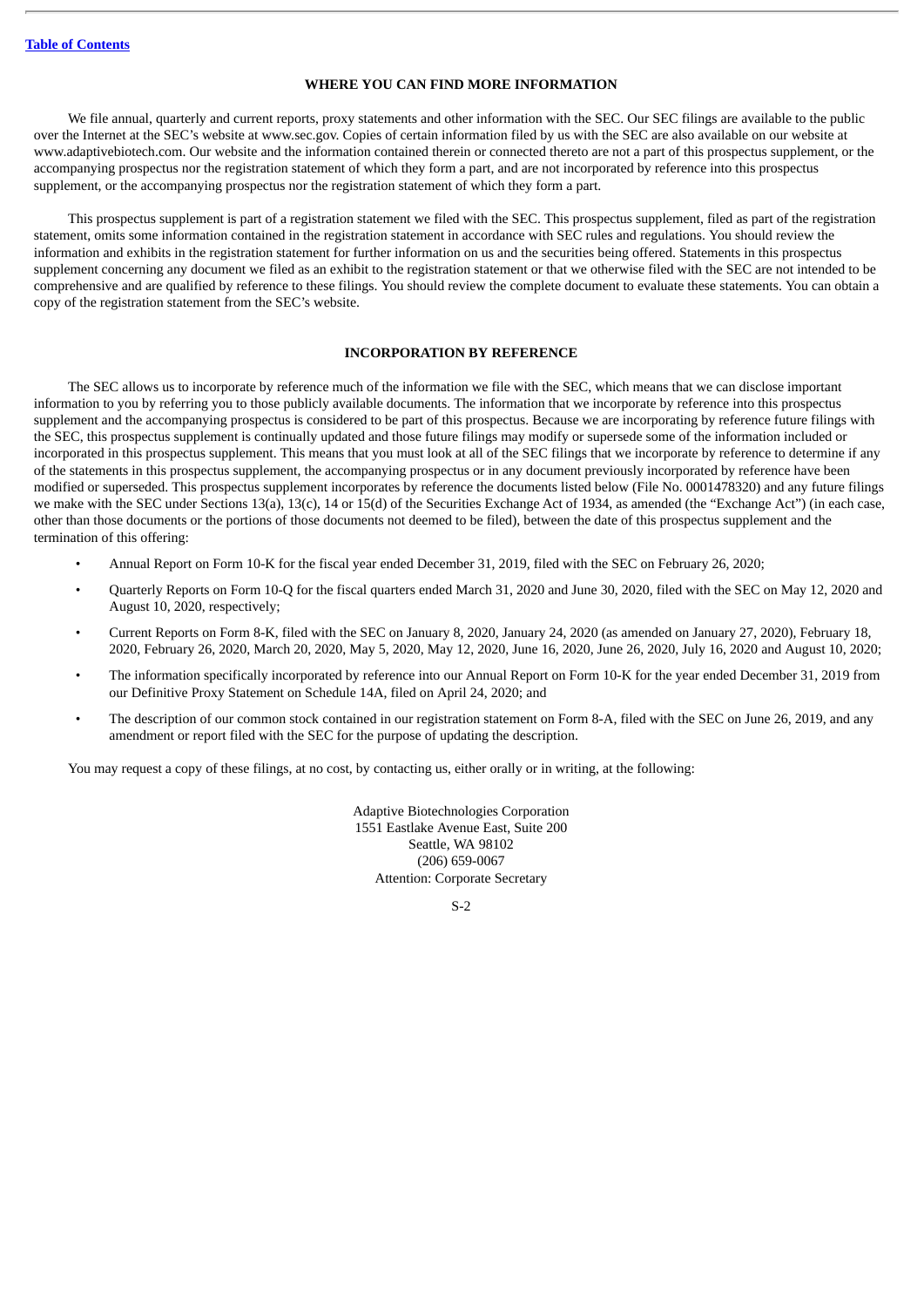### **SPECIAL NOTE REGARDING FORWARD-LOOKING STATEMENTS**

<span id="page-5-0"></span>This prospectus supplement, the accompanying prospectus and the information incorporated by reference herein and therein contain express or implied forward-looking statements that are based on our management's beliefs and assumptions and on information currently available to our management. Although we believe that the expectations reflected in these forward-looking statements are reasonable, these statements relate to future events or our future operational or financial performance and involve known and unknown risks, uncertainties and other factors that may cause our actual results, performance or achievements to be materially different from any future results, performance or achievements expressed or implied by these forward-looking statements. Forward-looking statements in this prospectus supplement include, but are not limited to, those described in the "*Risk Factors*" section and include, among other things:

- the success of our significant investments in our continued research and development of new products and services;
- the success of developing, commercializing and achieving commercial market acceptance of clonoSEQ, immunoSEQ Dx, our TCR-Antigen Map, TCR-based cellular therapies and additional products and services beyond our current portfolio;
- the potential for our identified research priorities to advance our proprietary immune medicine platform or our future products and services;
- the success, cost and timing of our research and development activities, preclinical and clinical studies and, in certain instances, clinical trials and clinical validations;
- the potential benefits of collaborations, our ability to enter into collaborations or arrangements and our ability to attract collaborators with development, manufacturing, regulatory and commercialization expertise;
- the ability and willingness of our collaborators to continue development, manufacturing, distribution and commercialization activities relating to our jointly developed products and services;
- our ability to leverage our immune medicine platform to discover, develop and commercialize additional products and services, including those related to COVID-19;
- our ability to identify research priorities and apply a risk-mitigated strategy to efficiently discover and develop products and services;
- our ability to obtain and maintain regulatory approval of our products and services;
- our ability, and that of our collaborators, to commercialize our products and services;
- our ability to obtain equipment and materials (including reagents or other materials that may also require additional internal validation) from our suppliers, and in some cases single suppliers;
- our ability to generate revenue and obtain funding for our operations, including funding necessary to complete further development of our current and future products and services, and if successful, commercialization;
- the size and growth potential of the markets for our products and services and our ability to serve those markets, either alone or in combination with others;
- the rate and degree of market acceptance of our products and services;
- our financial performance;
- the pricing and reimbursement of our products and services following approval, where required;
- our expectations regarding our ability to obtain and maintain intellectual property protection for our immune medicine platform, products, services and related technologies and the direction of such protection;
- regulatory developments in the United States and foreign countries;
- the success of competing products or services that are or may become available;
- developments relating to our competitors and our industry;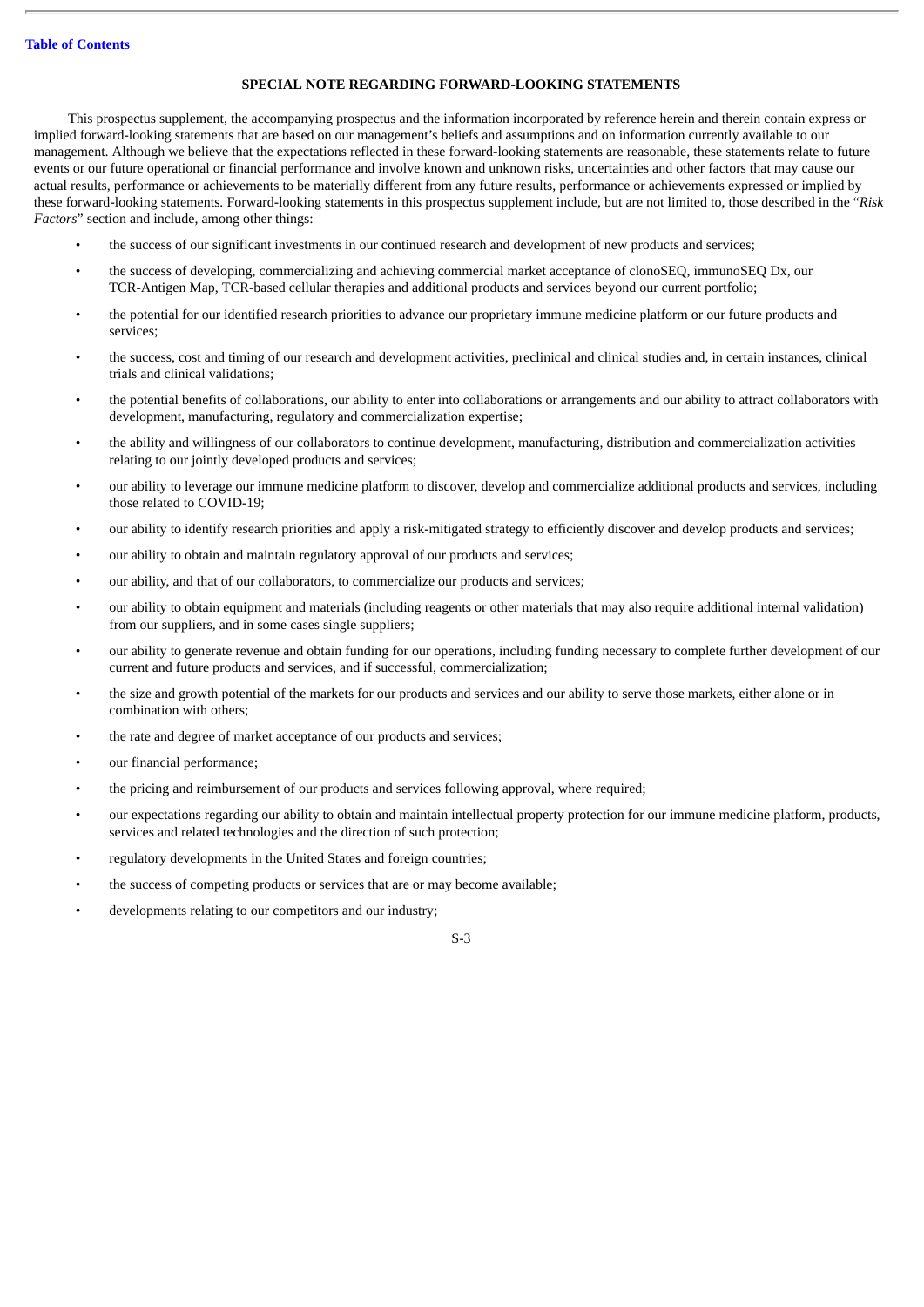- our ability to attract and retain key scientific or management personnel;
- the impact of laws and regulations;
- our estimates regarding expenses, future revenue, capital requirements and needs for additional financing; and
- the potential adverse effect on our business, operations and plans or timelines (including those plans and timelines related to expansion initiatives and clinical development) resulting from a health epidemic or pandemic, including the recent COVID-19 pandemic.

We may not actually achieve the plans, intentions or expectations disclosed in our forward-looking statements, and you should not place undue reliance on our forward-looking statements. Actual results or events could differ materially from the plans, intentions and expectations disclosed in the forward-looking statements we make. We have included important factors in the cautionary statements included in this prospectus supplement, the accompanying prospectus and the documents incorporated by reference herein and therein, particularly in the "*Risk Factors*" sections, that could cause actual results or events to differ materially from the forward-looking statements that we make. Our forward-looking statements do not reflect the potential impact of any future acquisitions, mergers, dispositions, joint ventures or investments we may make or enter into.

You should read this prospectus supplement, the accompanying prospectus and the documents incorporated by reference herein and therein, as well as the documents that we have filed as exhibits to the registration statement of which this prospectus supplement forms a part, completely and with the understanding that our actual future results, performance or achievements may be materially different from what we expect. Except as required by law, we assume no obligation to update or revise these forward-looking statements for any reason, even if new information becomes available in the future.

This prospectus supplement, the accompanying prospectus and the documents incorporated by reference herein and therein contains industry, market and competitive position data that are based on industry publications and studies conducted by third parties, as well as our own internal estimates and research. These industry publications and third-party studies generally state that the information that they contain has been obtained from sources believed to be reliable, although they do not guarantee the accuracy or completeness of such information. We are responsible for all of the disclosure contained in this prospectus supplement and the accompanying prospectus, and we believe these industry publications and third-party research, surveys and studies are reliable.

S-4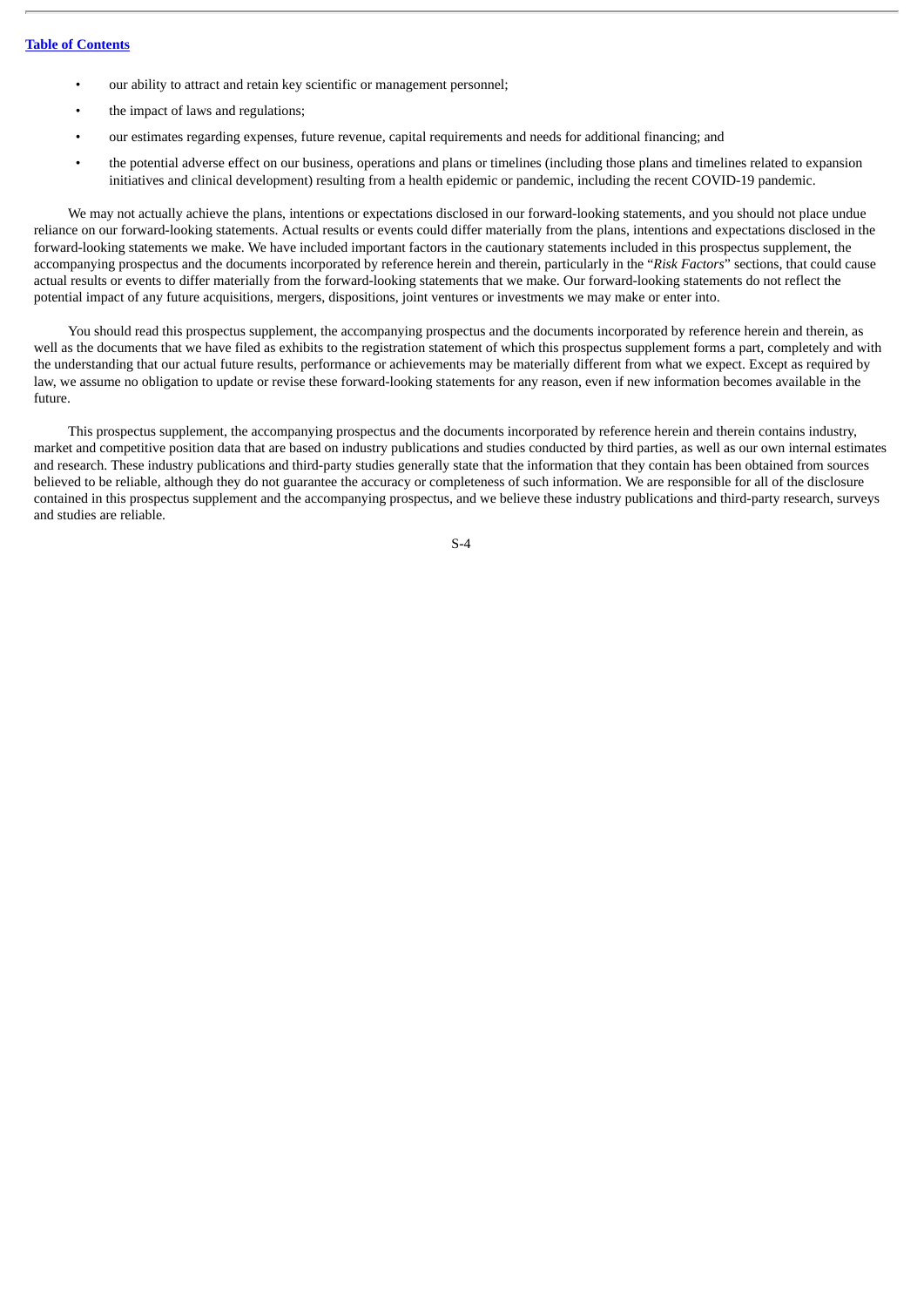#### **PROSPECTUS SUPPLEMENT SUMMARY**

<span id="page-7-0"></span>This summary highlights selected information contained elsewhere in this prospectus supplement and the accompanying prospectus and in the documents incorporated by reference herein or therein. This summary does not contain all the information that you should consider before investing in our common stock. Before makina an investment decision, vou should read this entire prospectus supplement and the accompanvina prospectus carefully, especially the "Risk Factors" sections and our historical financial statements and related notes and the other information incorporated by reference into this prospectus supplement and the accompanying prospectus. This prospectus supplement may add to, update or change information in *the accompanying prospectus.*

#### *Overview*

We are advancing the field of immune-driven medicine by harnessing the inherent biology of the adaptive immune system to transform the diagnosis and treatment of disease. We believe the adaptive immune system is nature's most finely tuned diagnostic and therapeutic for most diseases, but the inability to decode it has prevented the medical community from fully leveraging its capabilities. Our immune medicine platform applies our proprietary technologies to read the diverse genetic code of a patient's immune system and understand precisely how it detects and treats disease in that patient. We capture these insights in our dynamic clinical immunomics database, which is underpinned by computational biology and machine learning, and use them to develop and commercialize clinical products and services that we are tailoring to each individual patient.

We have two commercial products and services and a robust pipeline of clinical products and services that we are designing to diagnose, monitor and enable the treatment of diseases such as cancer, autoimmune conditions and infectious diseases. Since our inception in 2009, we have characterized over 47 billion immune receptors, established partnerships and commercial relationships with over 165 biopharmaceutical companies and launched two product lines. Our goal is to understand the adaptive immune system and translate it into new clinical products with unprecedented scale, precision and speed.

Our immune medicine platform is the foundation for our expanding suite of clinical products and services. The cornerstone of our platform and core immunosequencing product, immunoSEQ, serves as our underlying research and development engine and generates revenue from academic and biopharmaceutical customers. Our first clinical diagnostic product, clonoSEQ, is the first test authorized by the U.S. Food and Drug Administration for the detection and monitoring of minimal residual disease ("MRD") in patients with select blood cancers. Leveraging our collaboration with Microsoft Corporation ("Microsoft"), we are also developing a diagnostic product, immunoSEQ Dx, that may enable early detection of many diseases from a single blood test. We are currently running our first clinical validation study in acute Lyme disease following proof of concept in 2019. We have recently extended our collaboration with Microsoft to decode the adaptive immune response and pursue a diagnostic signal for COVID-19. Our first therapeutic product candidates, being developed under our collaboration agreement with Genentech, Inc., leverage our platform to identify specific immune cells to develop into cellular therapies in oncology. We believe this approach has the potential to be applicable to patients across a wide range of cancers. We are also identifying candidate antibodies for therapeutic use in neutralizing COVID-19, which Amgen, Inc. has an option to develop and commercialize. Our platform is emerging as a clinical product development engine for both the diagnosis and treatment of disease.

Immune-driven medicine is one of the largest global addressable markets in healthcare. We estimate the potential market opportunity for our current portfolio to be greater than \$54 billion, including research products, clinical diagnostics and cellular therapies. We believe this market opportunity will grow over time as our pipeline of products and services continues to expand, and as clinicians increasingly incorporate the immune system in the diagnosis and treatment of disease. We use multiple sources and assumptions to estimate the total addressable market for immune-driven medicine. While we believe them to be reasonable, these sources and assumptions may be incorrect or subject to change due to any number of factors. In particular, our drug discovery initiatives are still in the early stages of development, which may make our assumptions and estimates more uncertain. Despite the novelty of this area, we believe we are uniquely positioned to develop and commercialize a pipeline of immune-driven diagnostic and therapeutic products across multiple disease states by leveraging the cumulative learning from our immune medicine platform.

#### *Corporate Information*

We were incorporated in the State of Washington in September 2009 under the name Adaptive TCR Corporation. In December 2011, we changed our name to Adaptive Biotechnologies Corporation. In January 2015, we acquired Sequenta, Inc., a San Francisco, California-based company that was also developing a next generation sequencing test for MRD. Our principal executive offices are located at 1551 Eastlake Avenue East, Suite 200, Seattle, Washington 98102, and our telephone number is (206) 659-0067. We maintain a website at www.adaptivebiotech.com. Information contained on or that can be accessed through our website is neither a part of, nor incorporated by reference into, this prospectus supplement or the accompanying prospectus or the registration statement of which they form a part, and you should not consider information on our website to be part of this prospectus supplement or the accompanying prospectus or the registration statement of which they form a part.

We own various U.S. federal trademarks, applications and unregistered trademarks, including our company name, product and service names and other trade or service marks. All other trademarks or trade names referred to in this prospectus supplement and the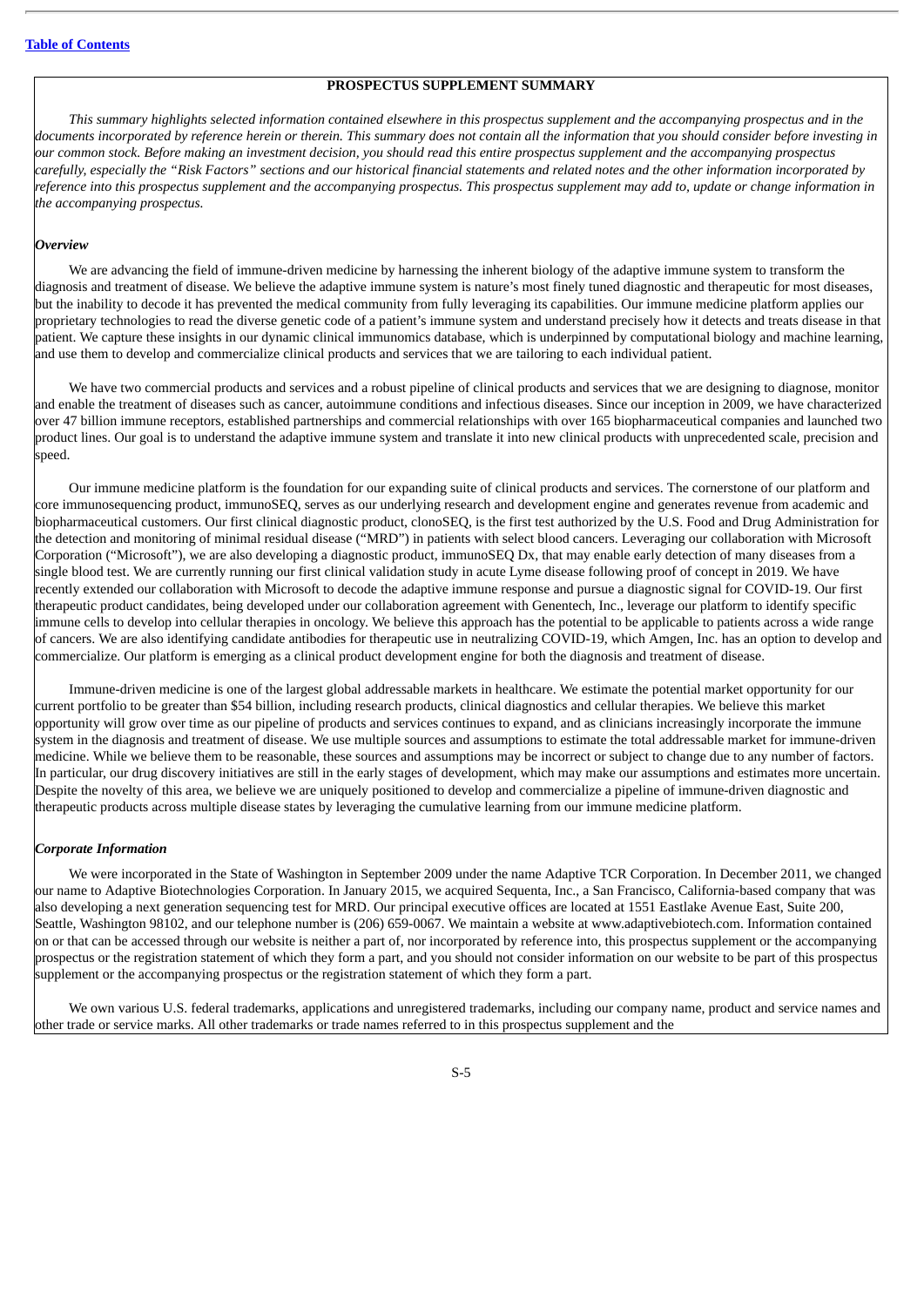documents incorporated by reference herein are the property of their respective owners. Solely for convenience, the trademarks and trade names in this prospectus supplement and the documents incorporated by reference herein are referred to without the symbols ® and ™, but such references should not be construed as any indicator that their respective owners will not assert, to the fullest extent under applicable law, their rights thereto.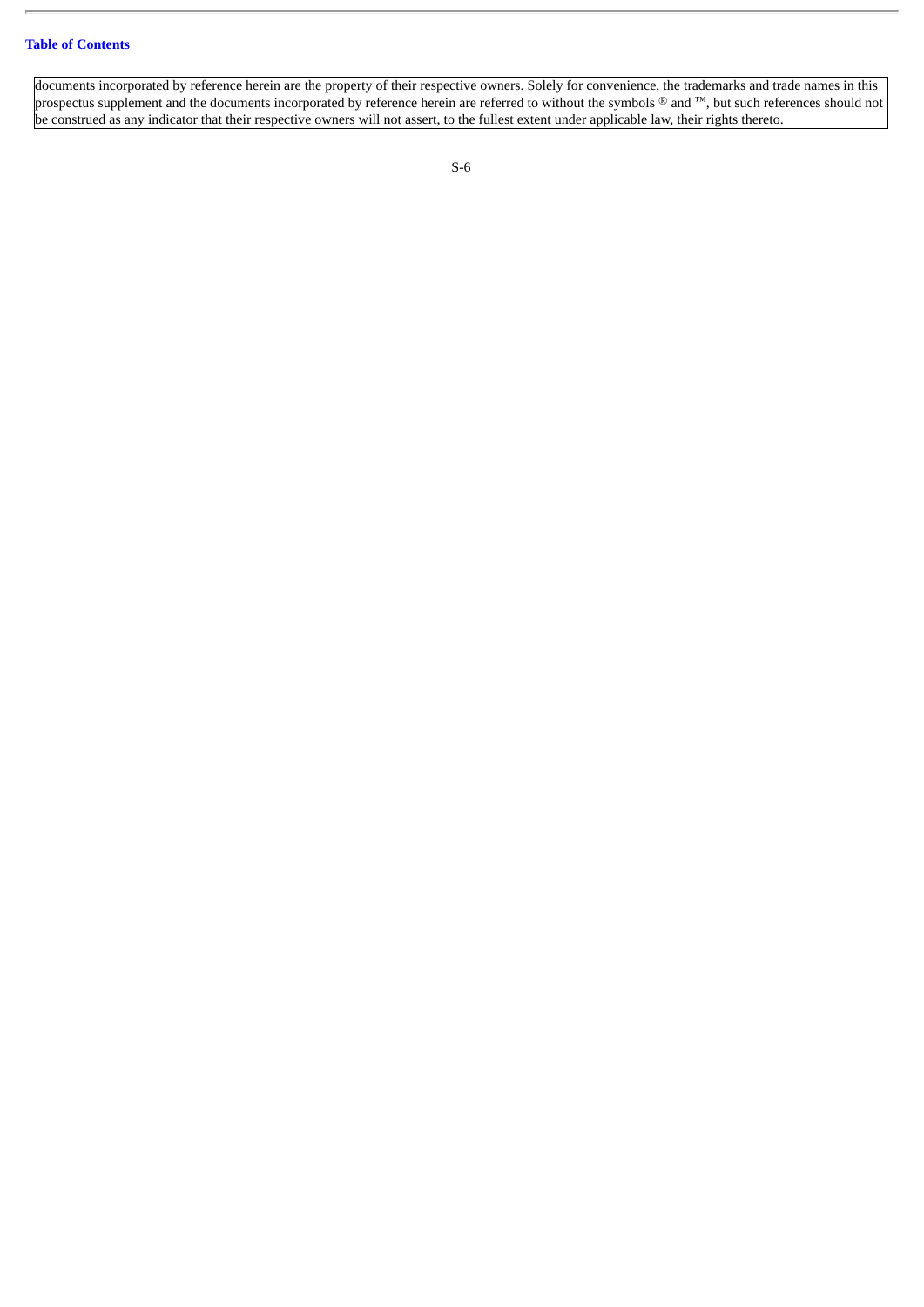# **Table of [Contents](#page-18-0)**

# **THE OFFERING**

<span id="page-9-0"></span>Common stock offered by the selling shareholder 33,493,708 shares of common stock Use of proceeds We will not receive any proceeds from the sale of shares of common stock by the selling shareholder. Nasdaq Global Select Market Symbol "ADPT"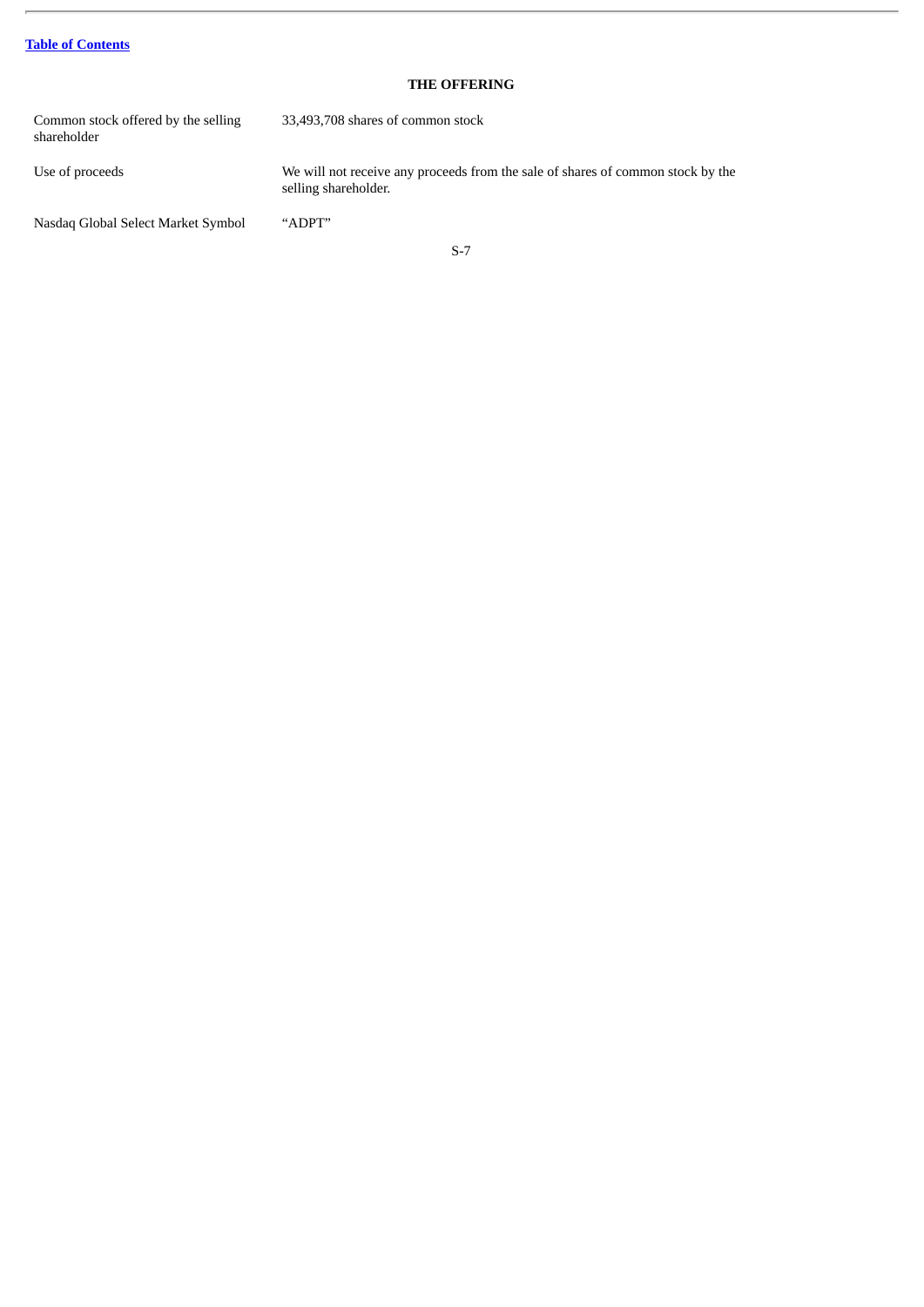### **RISK FACTORS**

<span id="page-10-0"></span>Investing in our common stock involves a high degree of risk. Before investing in our common stock, you should consider carefully the risks and other information described in this prospectus supplement or incorporated by reference into this prospectus supplement, including the risks and uncertainties discussed in the "Risk Factors" sections in the accompanying prospectus and our most recent Annual Report on Form 10-K and any subsequent Quarterly Reports on Form 10-Q, which are incorporated by reference herein in their entirety. Additional risks and uncertainties not presently known to us, or that we currently see as immaterial, may also harm our business. If any of the risks incorporated by reference herein occur, our business, financial condition and operating results could be harmed, the trading price of our common stock could decline and you could lose part or all of your investment.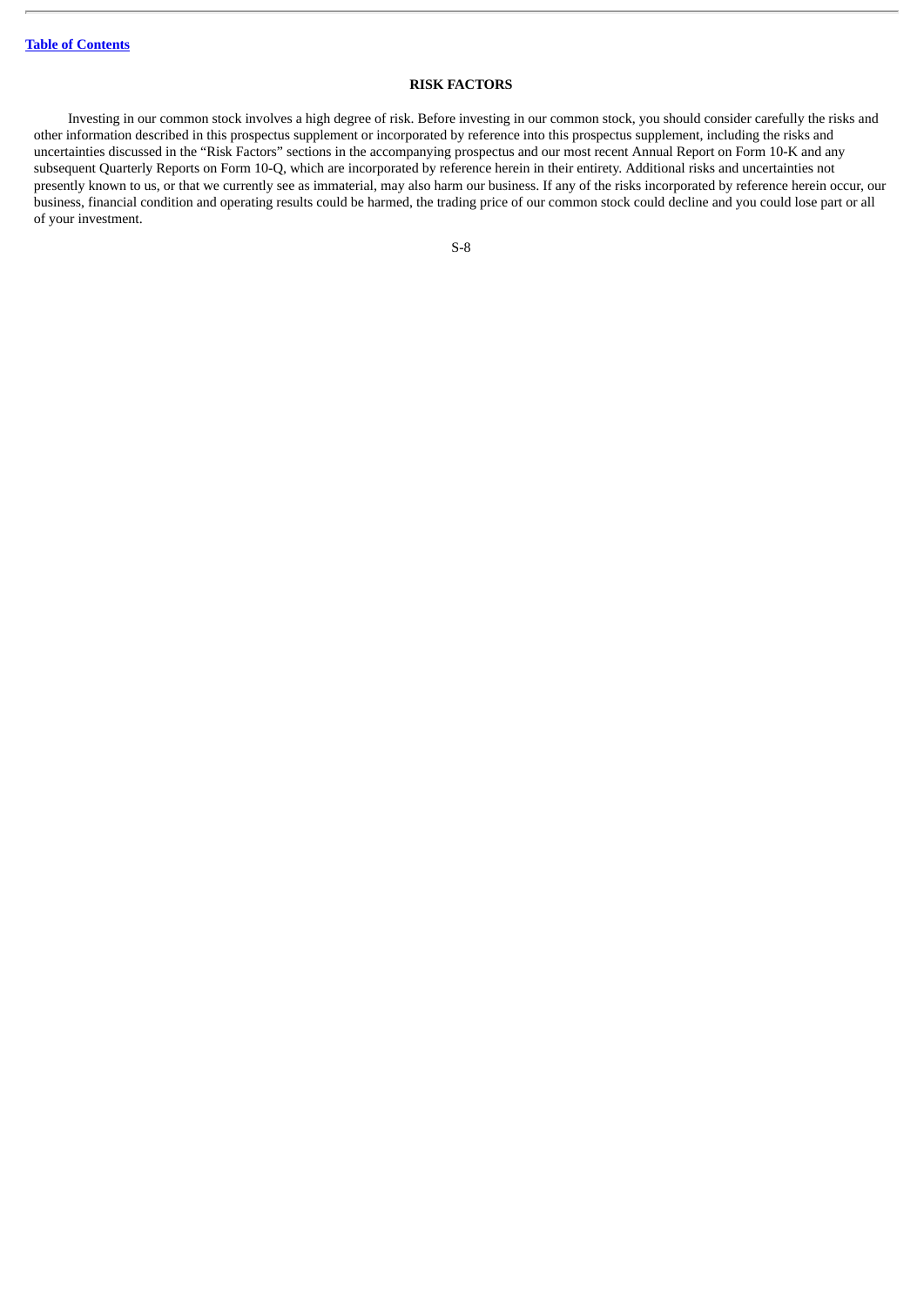# **USE OF PROCEEDS**

<span id="page-11-0"></span>The selling shareholder will receive all of the net proceeds from sales of the common stock sold pursuant to this prospectus supplement. We will not receive any of the proceeds from the sale of the shares by the selling shareholder.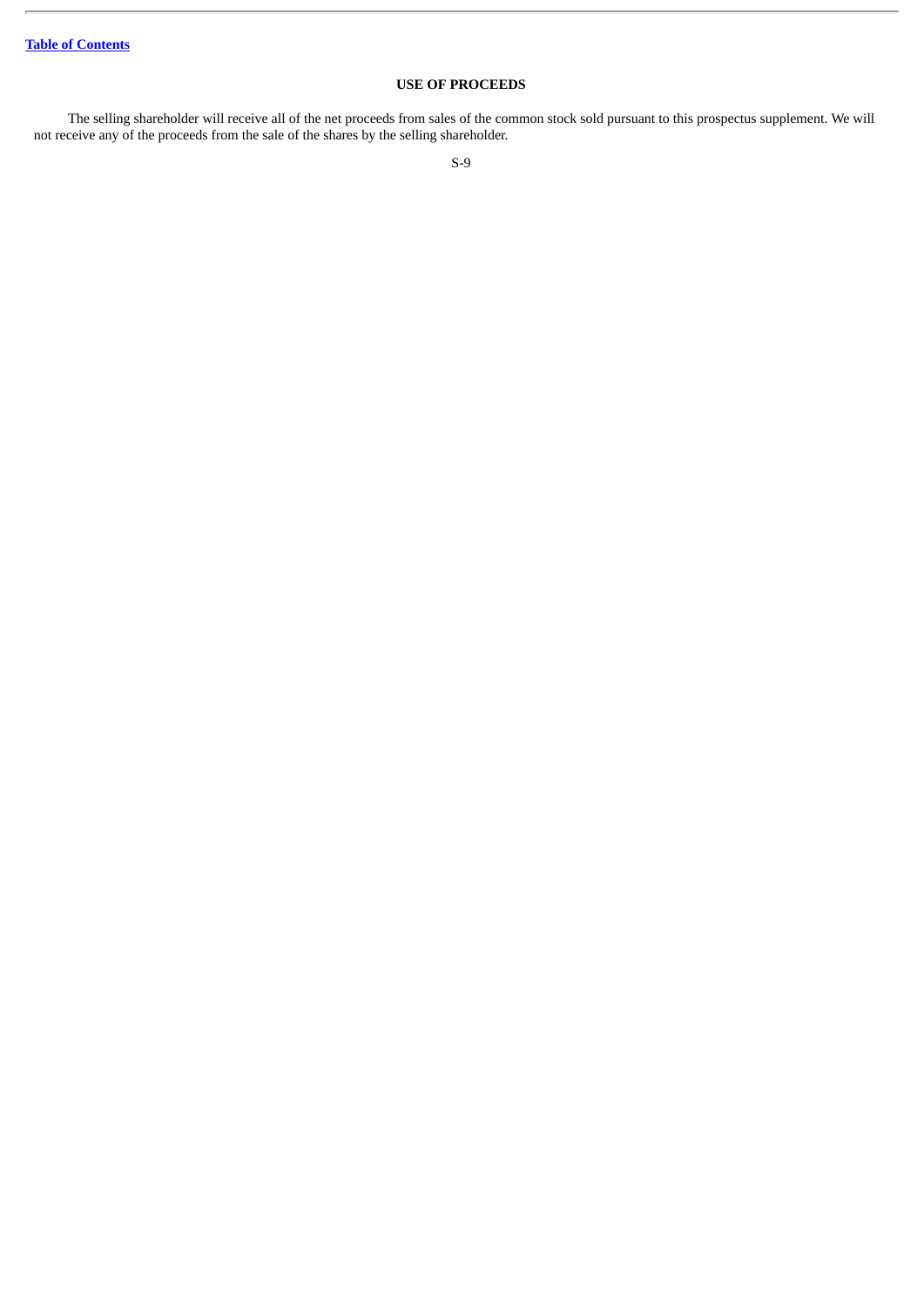### **SELLING SHAREHOLDER**

<span id="page-12-0"></span>The following table and footnotes set forth information with respect to the beneficial ownership of our common stock by the selling shareholder as of July 31, 2020. The percentages in the table below are based on 135,793,728 shares of common stock outstanding as of July 31, 2020. Beneficial ownership is based on information furnished by the selling shareholder. Beneficial ownership and percentage ownership are determined in accordance with the rules of the SEC.

When we refer to the "selling shareholder" in this prospectus supplement, we include any pledgees, donees, assignees, transferees, successors and others who may hold any of the selling shareholder's interest.

|                             | Beneficial Ownership as of |               |                         | <b>Beneficial Ownership After the Sale</b><br>of the Maximum Number of Shares |            |
|-----------------------------|----------------------------|---------------|-------------------------|-------------------------------------------------------------------------------|------------|
|                             |                            | July 31, 2020 |                         | of Common Stock(2)                                                            |            |
|                             | Number of                  |               | <b>Shares of Common</b> | Number of                                                                     |            |
| Name of Selling Shareholder | Shares                     | Percentage    | <b>Stock Offered</b>    | Shares                                                                        | Percentage |
| Viking Global Entities(1)   | 33,493,708                 | 24.7%         | 33,493,708              |                                                                               | $0\%$      |

(1) Based upon information set forth in a Schedule 13G jointly filed by Viking Global Investors LP ("VGI"), Viking Global Performance LLC ("VGP"), Viking Global Equities II LP ("VGEII"), Viking Global Equities Master Ltd. ("VGEM"), Viking Long Fund GP LLC ("VLFGP"), Viking Long Fund Master Ltd. ("VLFM"), Viking Global Opportunities GP LLC ("Opportunities GP"), Viking Global Opportunities Portfolio GP LLC ("Opportunities Portfolio GP"), Viking Global Opportunities Illiquid Investments Sub-Master LP ("Opportunities Fund," and together with all of the preceding entities, the "Viking Global Entities"), O. Andreas Halvorsen, David C. Ott and Rose S. Shabet, with the SEC on February 11, 2020, and information provided to us by the Viking Global Entities in January 2020 in connection with the public offering of shares of our common stock by certain of our shareholders in January 2020 (the "January 2020 Offering"). The total amount of shares consists of (i) 23,179,034 shares held by VGEM, (ii) 473,043 shares held by VGEII, (iii) 8,590,772 shares held by VLFM and (iv) 1,250,859 shares held by the Opportunities Fund. VGEM has the power to dispose of and vote the shares directly owned by it, which power may be exercised by its investment manager, VGP, and by VGI, which provides managerial services to VGEM. VGEII has the power to dispose of and vote the shares directly owned by it, which power may be exercised by its general partner, VGP, and by VGI, which provides managerial services to VGEII. VLFM has the power to dispose of and vote the shares directly owned by it, which power may be exercised by its investment manager, VLFGP, and by VGI, which provides managerial services to VLFM. Opportunities Fund has the authority to dispose of and vote the shares directly owned by it, which power may be exercised by its general partner, Opportunities Portfolio GP, and by VGI, which provides managerial services to Opportunities Fund. O. Andreas Halvorsen, David C. Ott and Rose Shabet, as Executive Committee Members of Viking Global Partners LLC (the general partner of VGI), VGP, VLFGP and Opportunities GP have shared authority to dispose of and vote the shares of beneficially owned by VGI, VGP, VLFGP and Opportunities GP. The business address of each of the Viking Global Entities is 55 Railroad Avenue, Greenwich, Connecticut 06830.

(2) We do not know when or in what amounts the selling shareholder may offer and sell its shares of common stock. The selling shareholder might sell all, some or none of the shares of common stock offered by this prospectus supplement and, as a result, we cannot estimate the number of shares of common stock that will be held by the selling shareholder after completion of the offering. However, for purposes of this table, we have assumed that the selling shareholder will sell the maximum number of shares of common stock offered, listed in the table above.

Under the terms of our restated investors' rights agreement, the Viking Global Entities have rights, subject to certain conditions, to require us to file registration statements covering their shares or to include their shares in registration statements that we may file for ourselves or other shareholders. In July 2020, we agreed to file a shelf registration statement or a prospectus supplement to the base prospectus filed in connection with our July 2020 public offering to register all of the outstanding securities of the Viking Global Entities, on the 31st day following the pricing date of our July 2020 public offering, and to keep such registration statement effective until all of the shares of common stock covered by this prospectus supplement have been disposed of. To satisfy our obligations in connection with this agreement, the Viking Global Entities instructed us to file this prospectus supplement on the date hereof.

For more information about our relationships with the selling shareholder and its affiliates, see the "Relationships and Related Party Transactions" section in our definitive proxy statement on Schedule 14A, filed with the SEC on April 24, 2020, which is incorporated herein by reference.

S-10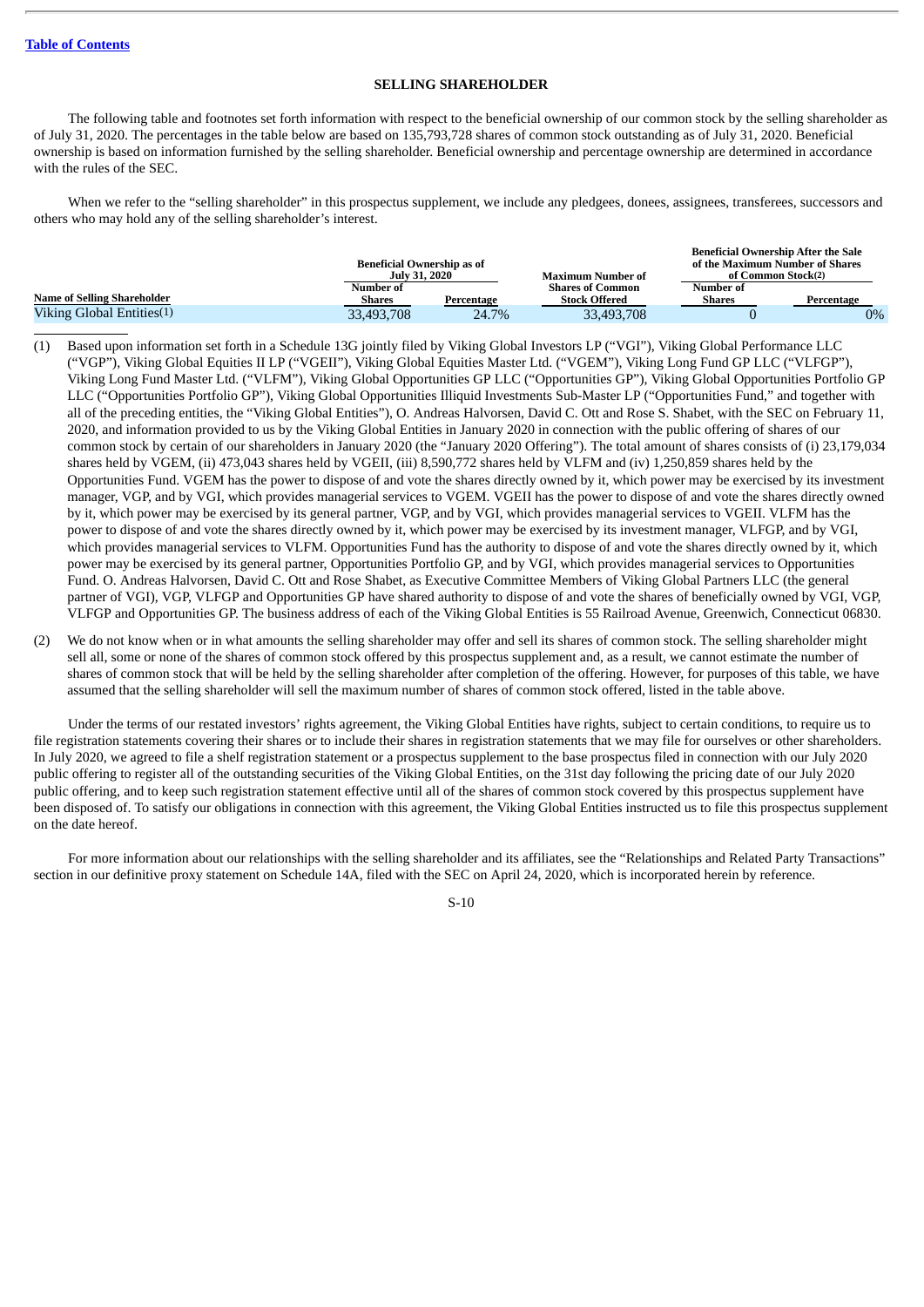### **PLAN OF DISTRIBUTION**

<span id="page-13-0"></span>We are registering the shares of our common stock covered by this prospectus supplement for resale to provide the selling shareholder with freely tradable shares of common stock.

The selling shareholder may, from time to time, sell any or all of the shares of common stock covered by this prospectus supplement. We will not receive any of the proceeds from the sale of the shares by the selling shareholder. We will bear the fees and expenses incurred by us in connection with our obligation to register the shares of common stock covered by this prospectus supplement. If the shares of common stock are sold through underwriters or broker-dealers, the selling shareholder will be responsible for underwriting discounts, selling commissions and stock transfer taxes, if any. The selling shareholder may sell these shares on one or more exchanges or markets, in privately negotiated transactions, or otherwise. These sales may be at fixed prices, at prevailing market prices at the time of the sale, prices related to such prevailing market prices, at varying prices determined at the time of sale, or at negotiated prices, including pursuant to one or more "10b5-1" trading plans or similar plans.

The selling shareholder may sell these shares of common stock through any one or more of the following:

- sales on any national securities exchange or quotation service on which the securities may be listed or quoted at the time of sale;
- ordinary brokerage transactions and transactions in which the broker-dealer solicits purchasers;
- block trades in which the broker-dealer will attempt to sell the shares as agent, but may position and resell a portion of the block as principal to facilitate the transaction;
- purchases by a broker-dealer as principal and resale by the broker-dealer for its account;
- transactions otherwise than on these exchanges or systems or in the over-the-counter market;
- through the writing or settlement of options or other hedging transactions, through an options exchange or otherwise;
- an exchange distribution in accordance with the rules of the applicable exchange;
- privately negotiated transactions;
- short sales:
- broker-dealers may agree with the selling shareholder to sell a specified number of such shares at a stipulated price per share;
- through one or more underwriters on a firm commitment or best-efforts basis;
- directly to one or more purchasers;
- through agents;
- a combination of any such methods of sale; and
- any other method permitted pursuant to applicable law.

The selling shareholder may decide to sell all or a portion of the shares offered by it pursuant to this prospectus supplement or may decide not to sell any shares under this prospectus supplement. The selling shareholder will act independently of us in making decisions with respect to the timing, manner and size of each sale of shares of common stock covered by this prospectus. In addition, the selling shareholder may sell, transfer or devise the securities by other means not described in this prospectus supplement. The selling shareholder may also sell shares under Rule 144 under the Securities Act, if available, rather than under this prospectus supplement.

The selling shareholder may enter into derivative or hedging transactions with third parties, or sell securities not covered by this prospectus supplement to third parties in privately negotiated transactions.

The selling shareholder may also engage in short sales against the box, puts and calls and other transactions in our securities or derivatives of our securities and may sell or deliver shares in connection with these trades.

Broker-dealers engaged by the selling shareholder may arrange for other broker-dealers to participate in sales. Broker-dealers may receive commissions or discounts from the selling shareholder (or, if any broker-dealer acts as agent for the purchaser of shares, from the purchaser) in amounts to be negotiated. The selling shareholder has informed us that it does not expect these commissions and

S-11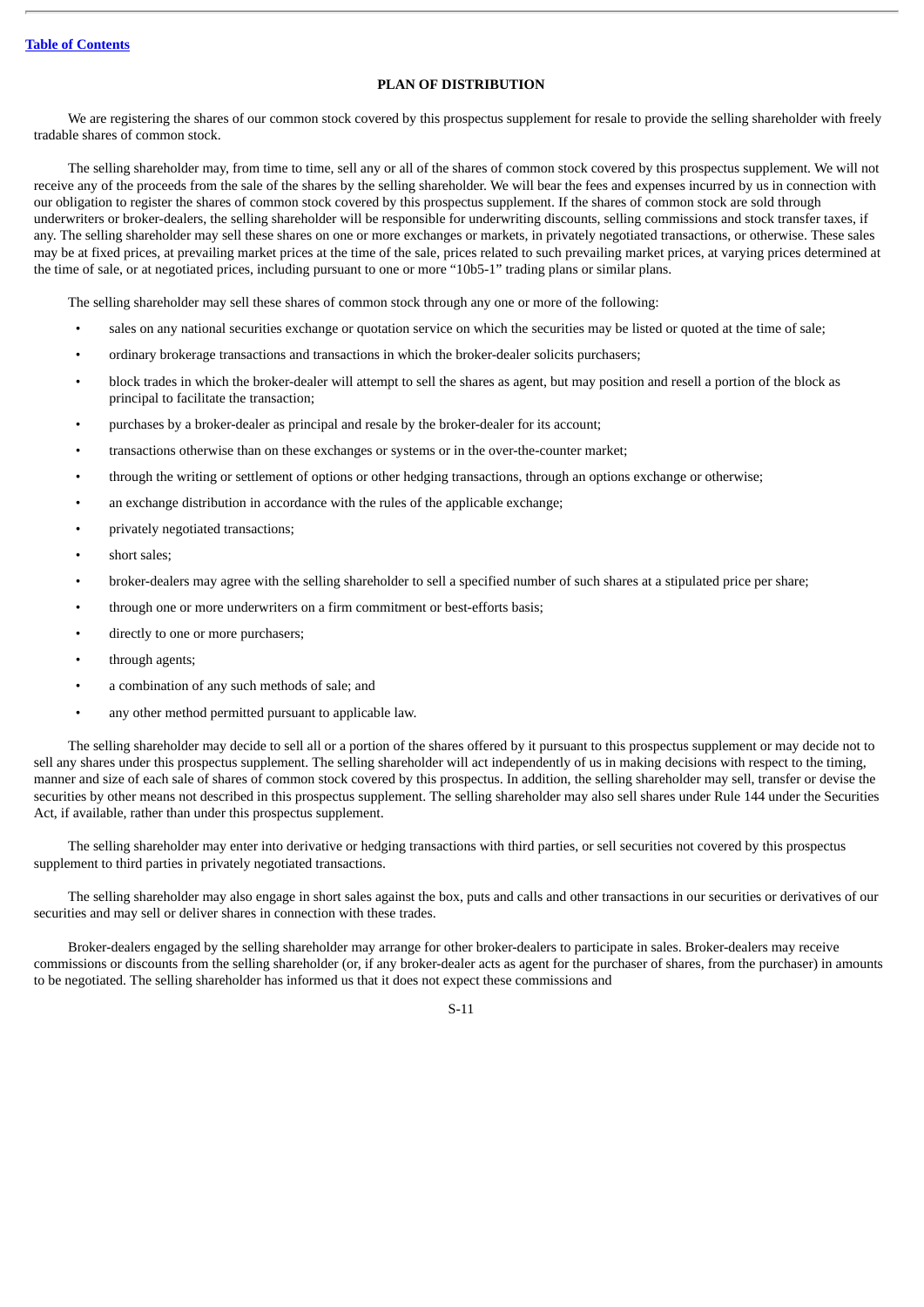discounts to exceed what is customary in the types of transactions involved. Any profits on the resale of shares of common stock by a broker-dealer acting as principal might be deemed to be underwriting discounts or commissions under the Securities Act. Discounts, concessions, commissions and similar selling expenses, if any, attributable to the sale of shares will be borne by the selling shareholder. The selling shareholder may agree to indemnify any agent, dealer or broker-dealer that participates in transactions involving sales of the shares if liabilities are imposed on that person under the Securities Act.

In connection with the sale of the shares of common stock or otherwise, the selling shareholder may enter into hedging transactions with brokerdealers, which may in turn engage in short sales of the shares of common stock in the course of hedging in positions they assume. The selling shareholder may also sell shares of common stock short and deliver shares of common stock covered by this prospectus supplement to close out short positions and to return borrowed shares in connection with such short sales. The selling shareholder may also loan or pledge shares of common stock to broker-dealers that in turn may sell such shares.

The selling shareholder may from time to time pledge or grant a security interest in some or all of the shares of common stock owned by it, and, if it defaults in the performance of its secured obligations, the pledgees or secured parties may offer and sell the shares of common stock from time to time under this prospectus supplement after we have filed an amendment to this prospectus supplement under Rule 424(b) or other applicable provision of the Securities Act amending the list of selling shareholders to include the pledgee, transferee or other successors in interest as selling shareholders under this prospectus supplement.

The selling shareholder also may transfer the shares of common stock in other circumstances, in which case the transferees, pledgees or other successors in interest will be the selling beneficial owners for purposes of this prospectus supplement and may sell the shares of common stock from time to time under this prospectus supplement after we have filed an amendment to this prospectus supplement under Rule 424(b) or other applicable provision of the Securities Act amending the list of selling shareholders to include the pledgee, transferee or other successors in interest as selling shareholders under this prospectus supplement. The selling shareholder also may transfer and donate the shares of common stock in other circumstances in which case the transferees, donees, pledgees or other successors in interest will be the selling beneficial owners for purposes of this prospectus supplement.

The selling shareholder and any broker-dealers or agents that are involved in selling the shares may be deemed to be "underwriters" within the meaning of the Securities Act in connection with such sales. In such event, any commissions paid, or any discounts or concessions allowed to, such broker-dealers or agents and any profit realized on the resale of the shares purchased by them may be deemed to be underwriting commissions or discounts under the Securities Act.

To our knowledge, there are currently no plans, agreements or understandings between the selling shareholder and any underwriter, broker-dealer or agent regarding the sale by the selling shareholder of the shares of common stock covered by this prospectus supplement. If the selling shareholder notifies us that it has entered into such a plan, agreement or understanding, we may be required to file a prospectus supplement under applicable SEC rules.

We have agreed to indemnify the selling shareholder against certain losses, claims, damages and liabilities, including under the Securities Act. We may be indemnified by the selling shareholder against certain losses, claims, damages and liabilities, including under the Securities Act, that may arise from written information furnished to us by the selling shareholder expressly for use in this prospectus supplement.

The anti-manipulation rules of Regulation M under the Exchange Act may apply to sales of our common stock and activities of the selling shareholder, which may limit the timing of purchases and sales of any of the shares of common stock by the selling shareholder and any other participating person. Regulation M may also restrict the ability of any person engaged in the distribution of the shares of common stock to engage in passive market-making activities with respect to the shares of common stock. Passive market-making involves transactions in which a market-maker acts as both our underwriter and as a purchaser of our common stock in the secondary market. All of the foregoing may affect the marketability of the shares of common stock and the ability of any person or entity to engage in market-making activities with respect to the shares of common stock.

Once sold under the registration statement, of which this prospectus supplement and the accompanying prospectus form a part, the shares of common stock will be freely tradable in the hands of persons other than our affiliates.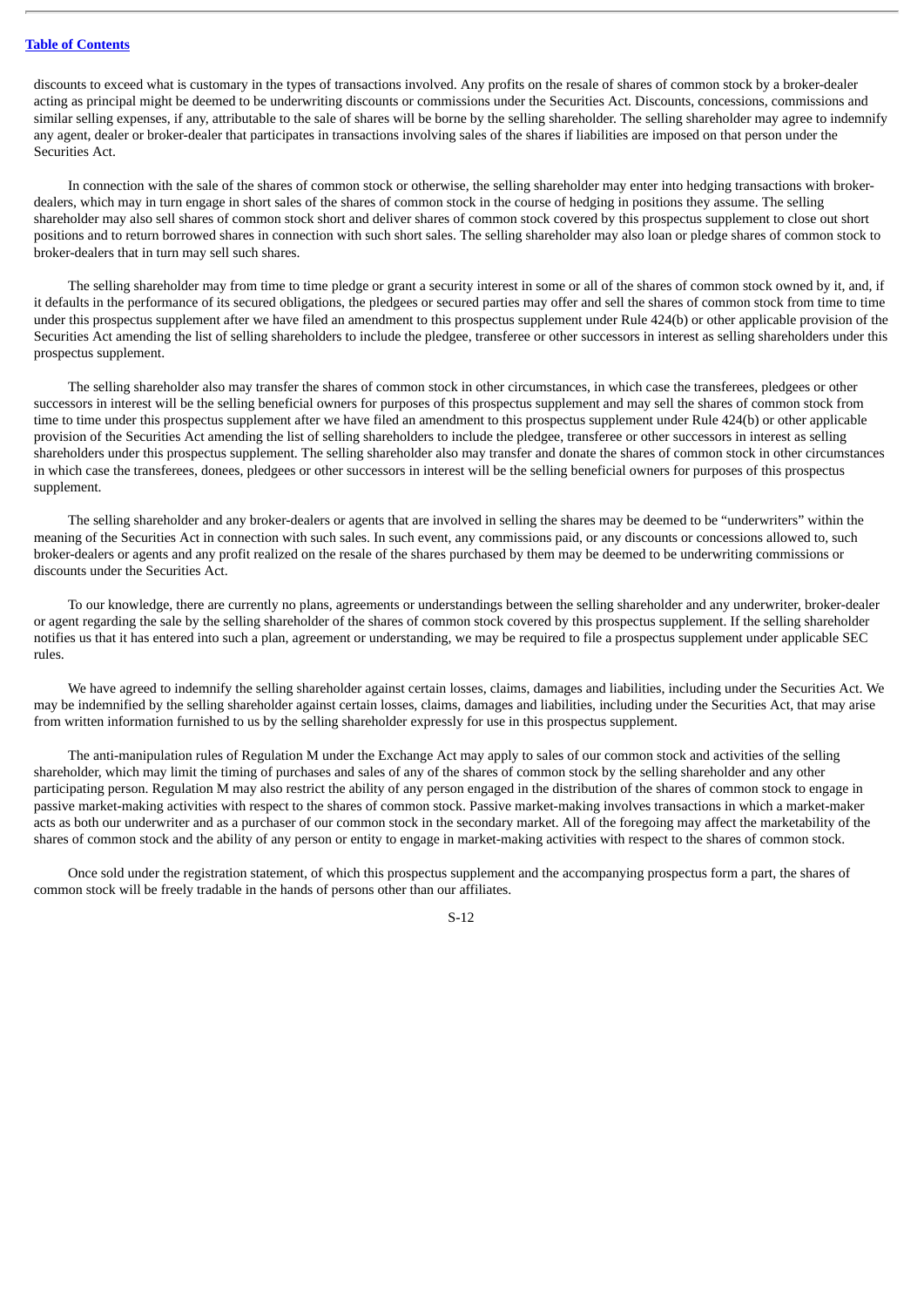# **LEGAL MATTERS**

<span id="page-15-0"></span>The validity of the shares of common stock offered by this prospectus supplement will be passed upon for us by DLA Piper LLP (US), Seattle, Washington. As of the date of this prospectus supplement, partners of DLA Piper LLP (US) beneficially own an aggregate of less than 0.5% of our common stock.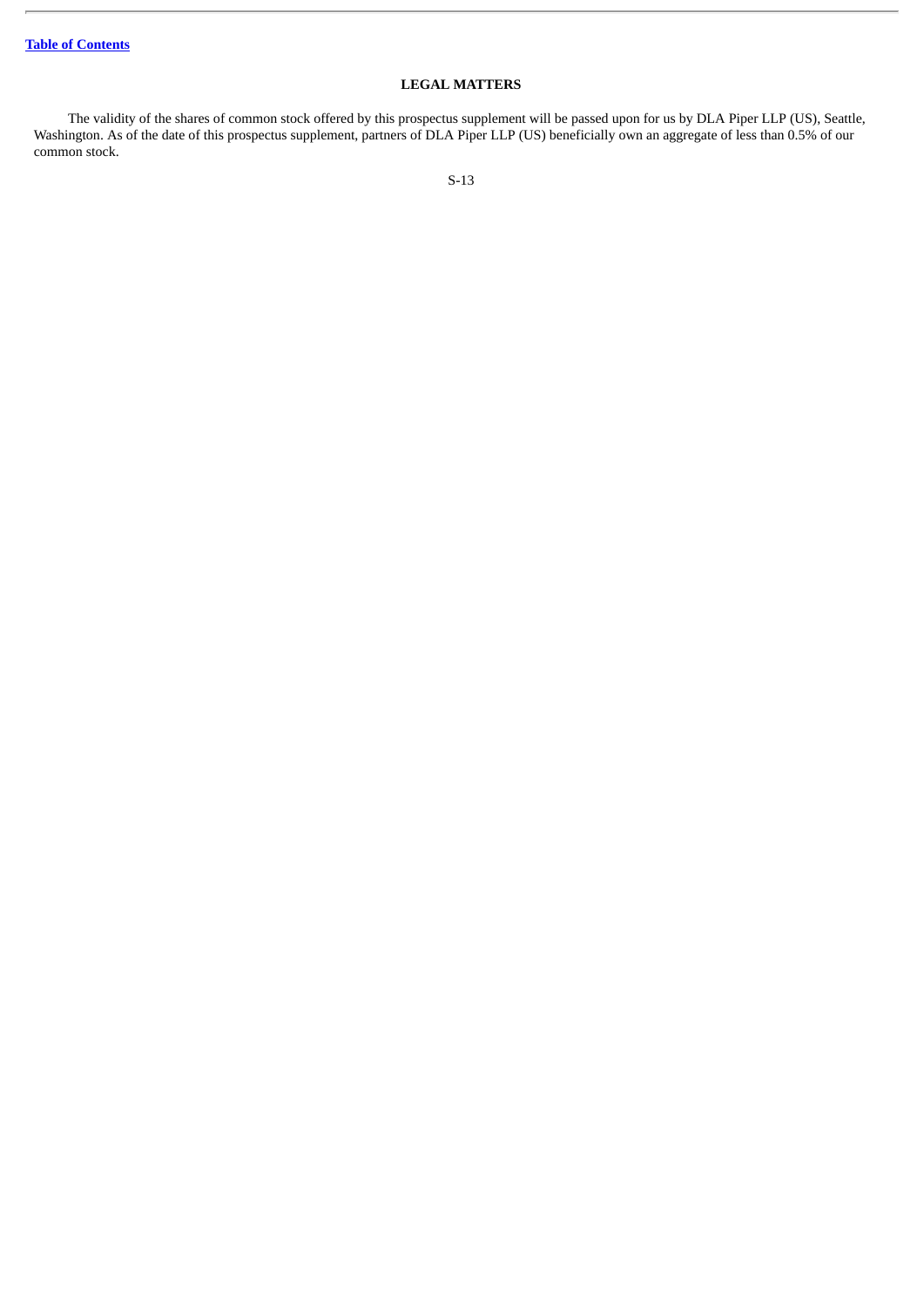# **EXPERTS**

<span id="page-16-0"></span>Ernst & Young LLP, independent registered public accounting firm, has audited our financial statements included in our Annual Report on Form 10-K for the year ended December 31, 2019, as set forth in their report, which is incorporated by reference into this prospectus and elsewhere in the registration statement. Our financial statements are incorporated by reference in reliance on Ernst & Young LLP's report, given on their authority as experts in accounting and auditing.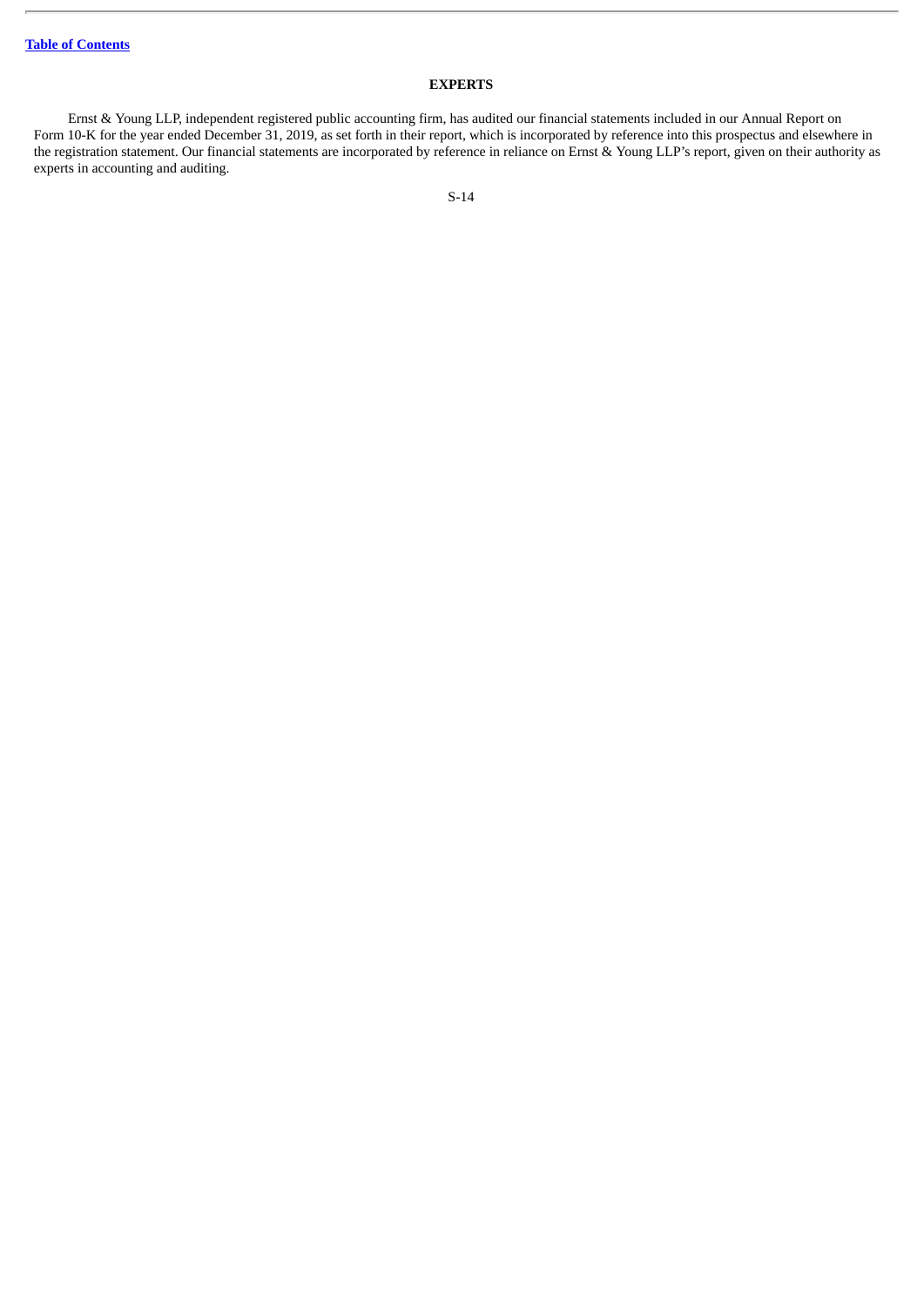**PROSPECTUS**



# **Common Stock Preferred Stock Debt Securities Warrants Units**

From time to time, we may offer and sell our Common Stock, Preferred Stock, Debt Securities, Warrants or Units, in each case in one or more issuances and at prices and on terms that we will determine at the time of the offering. In addition, selling shareholders may offer securities covered by this prospectus.

This prospectus describes the general manner in which we or a selling shareholder may offer any securities using this prospectus. We will specify in an accompanying prospectus supplement the terms of the securities offered and other details regarding the offering thereof. We may also authorize one or more free writing prospectuses to be provided to you in connection with these offerings. The prospectus supplement and any related free writing prospectus may also add, update or change information contained in this prospectus. You should carefully read this prospectus, the applicable prospectus supplement and any related free writing prospectus, as well as any documents incorporated by reference, before you invest in any securities. This prospectus may not be used to offer or sell any securities unless accompanied by a prospectus supplement.

Our common stock is listed on the Nasdaq Global Select Market under the symbol "ADPT." On July 13, 2020 the last reported sale price of our common stock was \$44.18 per share.

**Investing in our securities involves a high degree of risk. You should review carefully the risks and uncertainties described under the heading "[Risk Factors"](#page-27-0) on page 9 of this prospectus and under any similar heading in the documents that are incorporated by reference into this prospectus, as well as "Special Note Regarding Forward-[Looking Statements" on page 5 of this prospectus. You should read the entire prospectus carefully before you ma](#page-23-0)ke your investment decision.**

The securities covered by this prospectus may be sold directly by us to investors, through agents designated by us from time to time or through underwriters or dealers at prices and on terms to be determined at the time of offering. We will include in an applicable prospectus supplement the names of any underwriters or agents and any applicable commissions or discounts. Additional information on the methods of sale appears under "Plan of Distribution" in this prospectus. We will also describe in an applicable prospectus supplement the price to the public of such securities and the way(s) in which we expect to use the net proceeds we receive from any sale.

### **NEITHER THE U.S. SECURITIES AND EXCHANGE COMMISSION NOR ANY STATE SECURITIES COMMISSION HAS APPROVED OR DISAPPROVED OF THESE SECURITIES OR DETERMINED IF THIS PROSPECTUS IS TRUTHFUL OR COMPLETE. ANY REPRESENTATION TO THE CONTRARY IS A CRIMINAL OFFENSE.**

**The date of this prospectus is July 14, 2020.**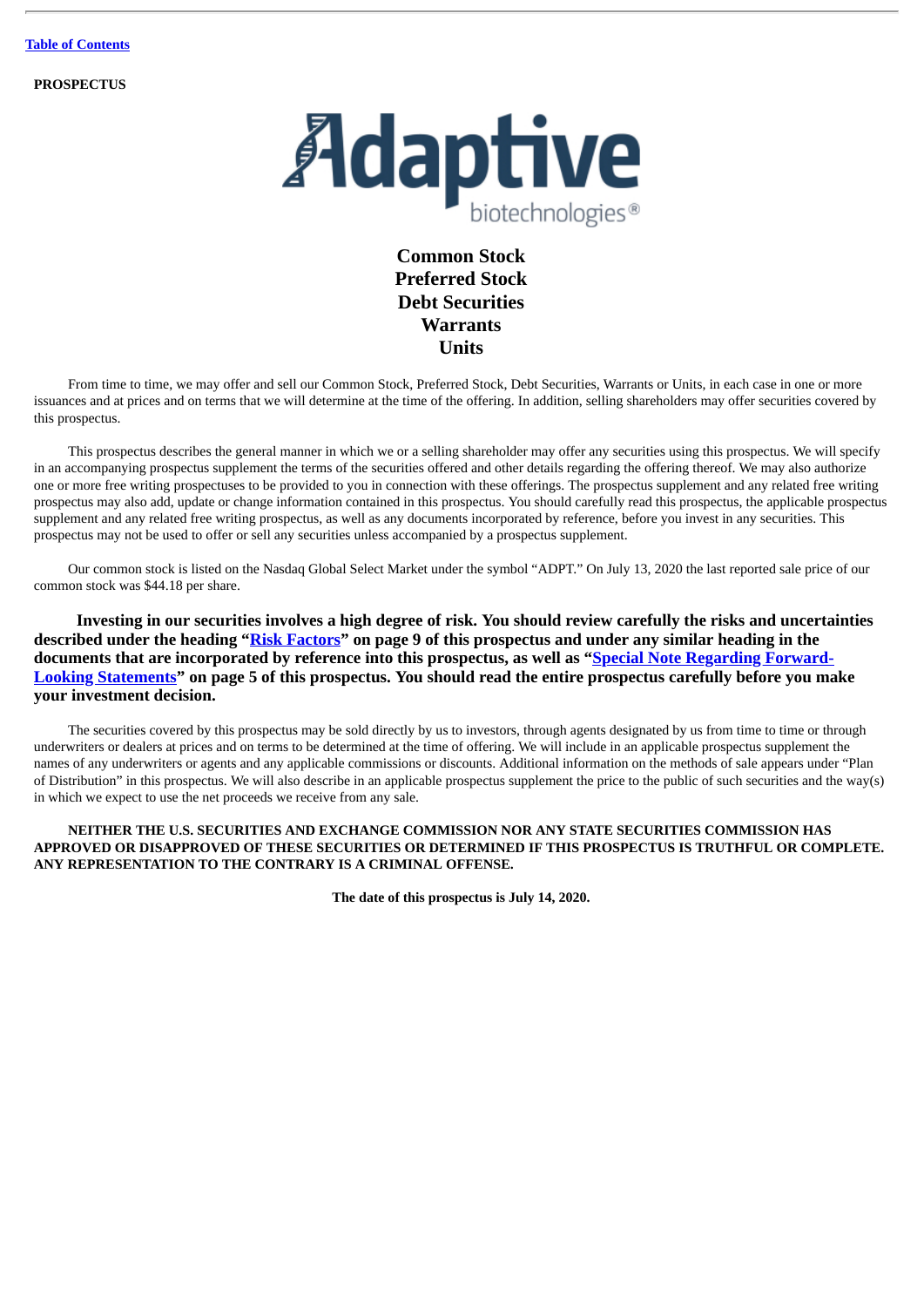#### **Table of Contents**

**Page**

<span id="page-18-0"></span>

|                                                          | $  -$ |
|----------------------------------------------------------|-------|
| <b>ABOUT THIS PROSPECTUS</b>                             |       |
| WHERE YOU CAN FIND MORE INFORMATION                      |       |
| <b>INCORPORATION OF CERTAIN INFORMATION BY REFERENCE</b> |       |
| <b>SPECIAL NOTE REGARDING FORWARD-LOOKING STATEMENTS</b> |       |
| <b>ABOUT THE COMPANY</b>                                 |       |
| <b>RISK FACTORS</b>                                      | 9     |
| <b>USE OF PROCEEDS</b>                                   | 10    |
| <b>DIVIDEND POLICY</b>                                   | 11    |
| <b>GENERAL DESCRIPTION OF SECURITIES</b>                 | 12    |
| <b>DESCRIPTION OF CAPITAL STOCK</b>                      | 13    |
| <b>DESCRIPTION OF DEBT SECURITIES</b>                    | 19    |
| <b>DESCRIPTION OF WARRANTS</b>                           | 26    |
| <b>DESCRIPTION OF UNITS</b>                              | 27    |
| <b>SELLING SHAREHOLDERS</b>                              | 30    |
| <b>PLAN OF DISTRIBUTION</b>                              | 31    |
| <b>LEGAL MATTERS</b>                                     | 34    |
| <b>EXPERTS</b>                                           | 35    |
|                                                          |       |

You should rely only on the information contained in or incorporated by reference into this prospectus and in an applicable prospectus supplement to this prospectus. Neither we nor any selling shareholder have authorized any other person to provide you with different or additional information. If anyone provides you with different, additional or inconsistent information, you should not rely on it. Neither we nor any selling shareholder take responsibility for, and can provide no assurance as to the reliability of, any other information that others may give you. Neither we nor any selling shareholder are making an offer to sell these securities or soliciting any offer to buy these securities in any jurisdiction where the offer or sale is not permitted. You should assume that the information appearing in this prospectus, any applicable prospectus supplement or any free writing prospectus we authorize to be delivered to you is accurate only as of the date of that document or any other date set forth in that document. Additionally, any information we have incorporated by reference into this prospectus or in any applicable prospectus supplement is accurate only as of the date of the document incorporated by reference or other date set forth in that document, regardless of the time of delivery of this prospectus, any applicable prospectus supplement or any sale of securities. Our business, **financial condition, results of operations, cash flows and prospects may have changed since that date.**

This prospectus, any applicable prospectus supplement and the information incorporated herein or therein by reference contains market data, industry statistics and other data that have been obtained or compiled from information made available by independent third parties. We have not independently verified the accuracy and completeness of such data. This prospectus, any applicable prospectus supplement and the information incorporated herein or therein by reference include trademarks, service marks and trade names owned by us or other companies. Solely for convenience, we may refer to our trademarks included or incorporated by reference into this prospectus, any applicable prospectus supplement or any free writing prospectus without the TM or ® symbols, but any such references are not intended to indicate that we will not assert, to the fullest extent permitted under applicable law, our rights to our trademarks or other intellectual property. All trademarks, service marks and trade names included or incorporated by reference into this prospectus, any applicable prospectus supplement or any related free **writing prospectus are the property of their respective owners.**

When used in this prospectus, the terms "Adaptive," "we," "our" and "us" refer to Adaptive Biotechnologies Corporation, a Washington **corporation, unless otherwise specified or the context otherwise requires.**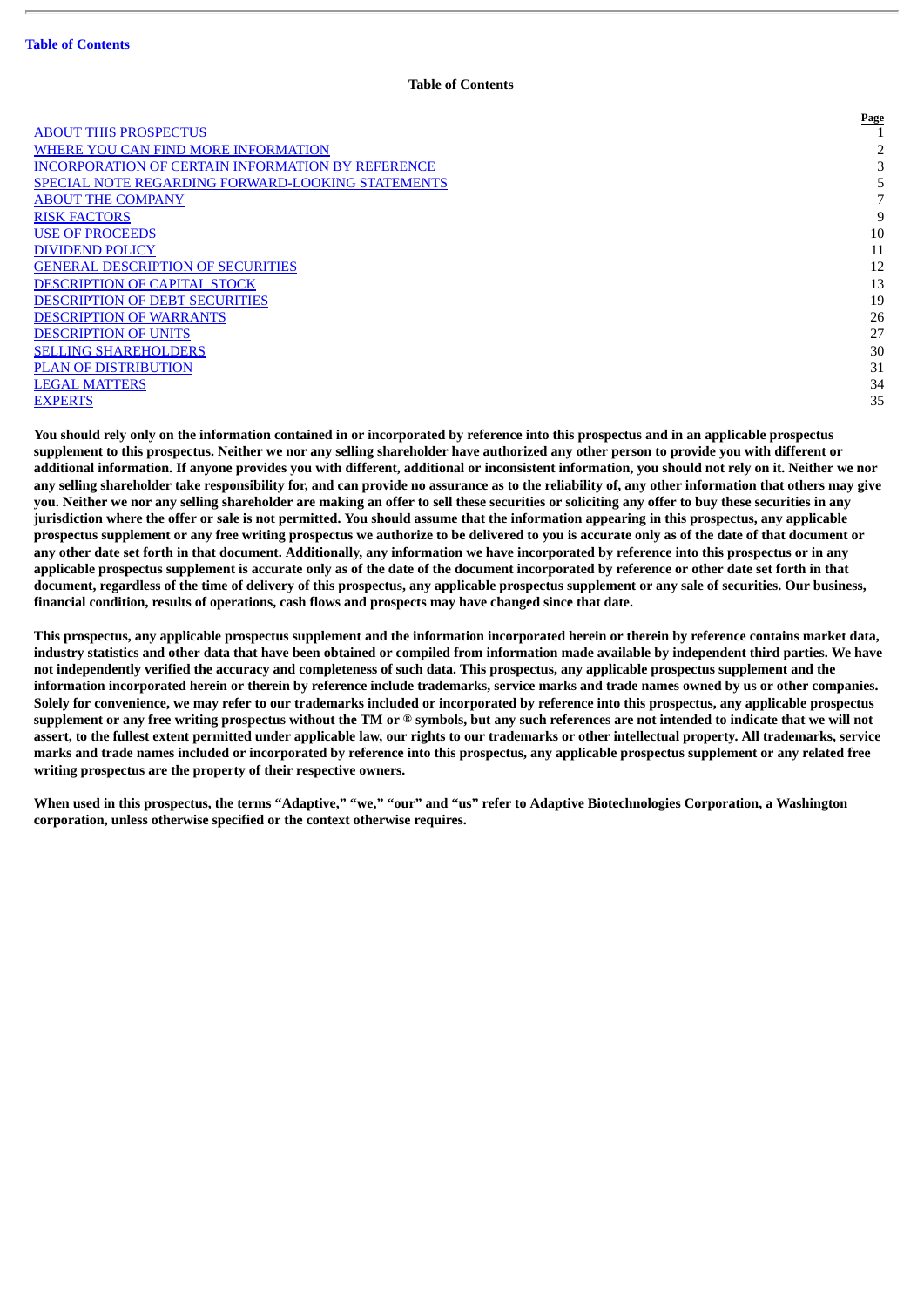### **ABOUT THIS PROSPECTUS**

<span id="page-19-0"></span>This prospectus is part of an automatic shelf registration statement that we have filed with the Securities and Exchange Commission (the "SEC") as a "well-known seasoned issuer" as defined in Rule 405 under the Securities Act of 1933, as amended (the "Securities Act"). Under this process, we or a selling shareholder may sell the securities described in this prospectus in one or more offerings. This prospectus describes the general manner in which we or a selling shareholder may offer the securities described in this prospectus.

Each time we or a selling shareholder offer securities pursuant to the registration statement we will provide a prospectus supplement that will contain specific information about the offering and the securities offered, and may also add, update or change information contained in this prospectus. We also may authorize one or more free writing prospectuses to be provided to you that may contain material information relating to these offerings. If there is any inconsistency between information in this prospectus and any accompanying prospectus supplement and any related free writing prospectus, you should rely on the information in the most recent applicable prospectus supplement or any related free writing prospectus and documents incorporated by reference herein and therein. This prospectus may not be used to offer to sell, solicit an offer to buy or consummate a sale of our securities unless it is accompanied by a prospectus supplement.

This prospectus, together with any accompanying prospectus supplement, contains important information you should know before investing in our securities, including important information about us and the securities being offered. You should carefully read both documents, as well as the additional information contained in the documents described under "Where You Can Find More Information" and "Incorporation of Certain Information by Reference" in both this prospectus and the applicable prospectus supplement, and in particular the annual, quarterly and current reports and other documents we file with the SEC from time to time. Neither this prospectus nor any accompanying prospectus supplement is an offer to sell these securities or is soliciting an offer to buy these securities in any jurisdiction where the offer or sale is not permitted.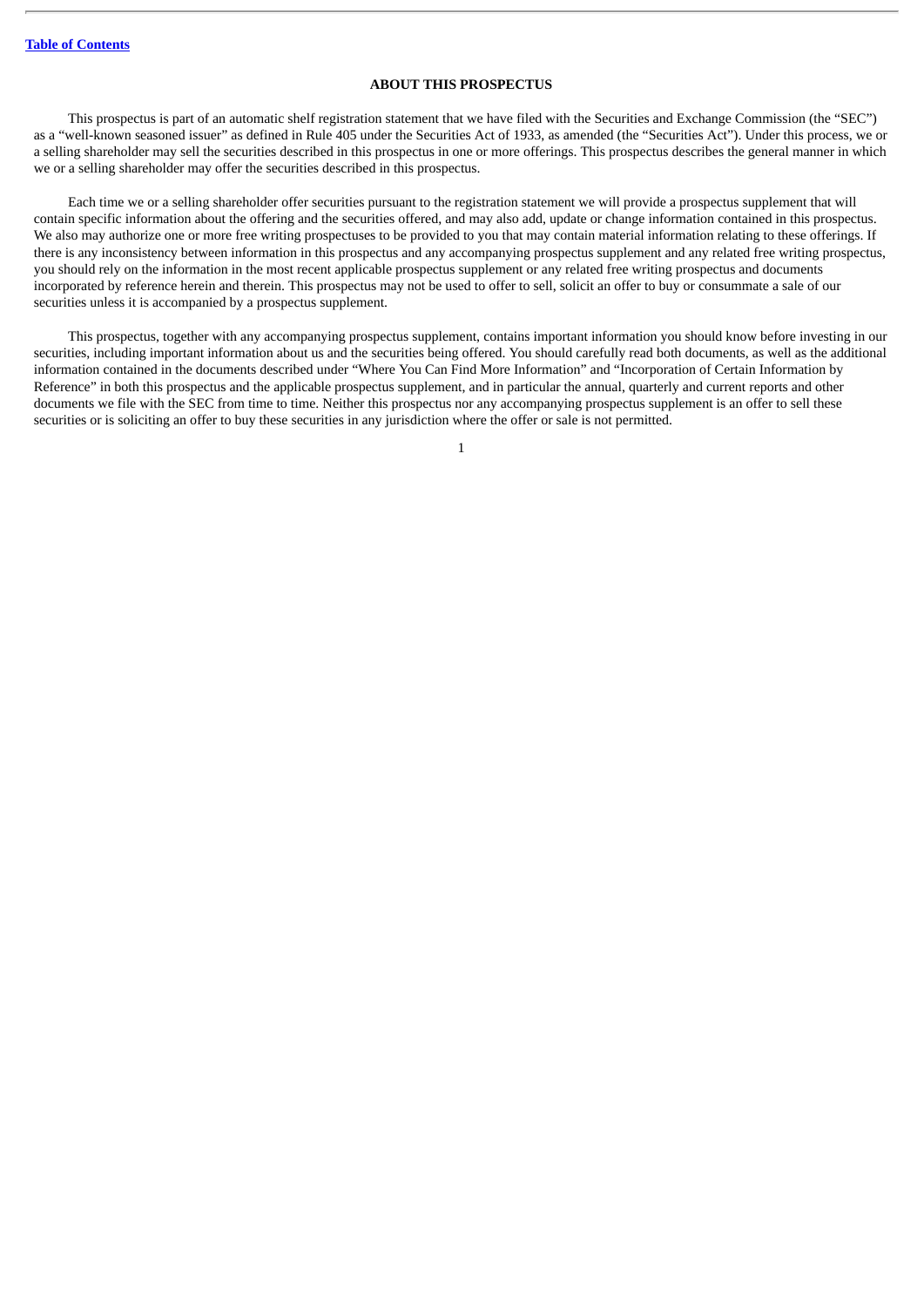### **WHERE YOU CAN FIND MORE INFORMATION**

<span id="page-20-0"></span>We have filed with the SEC a registration statement on Form S-3 under the Securities Act with respect to the securities offered by this prospectus and the applicable prospectus supplement. This prospectus and the applicable prospectus supplement do not contain all of the information set forth in the registration statement and its exhibits and schedules in accordance with SEC rules and regulations. For further information with respect to us and the securities being offered by this prospectus and the applicable prospectus supplement, you should read the registration statement, including its exhibits and schedules. Statements contained in this prospectus and the applicable prospectus supplement, including documents that we have incorporated by reference, as to the contents of any contract or other document referred to are not necessarily complete, and, with respect to any contract or other document filed as an exhibit to the registration statement or any other such document, each such statement is qualified in all respects by reference to the corresponding exhibit. You should review the complete contract or other document to evaluate these statements. You may obtain copies of the registration statement and its exhibits via the SEC's EDGAR database or our website.

We file annual, quarterly and current reports, proxy statements and other documents with the SEC under the U.S. Securities Exchange Act of 1934, as amended (the "Exchange Act"). The SEC maintains a website that contains reports, proxy and information statements and other information regarding issuers, including us, that file electronically with the SEC. You may obtain documents that we file with the SEC at www.sec.gov.

Our website address is www.adaptivebiotech.com. The information on our website, however, is not, and should not be deemed to be, a part of this prospectus.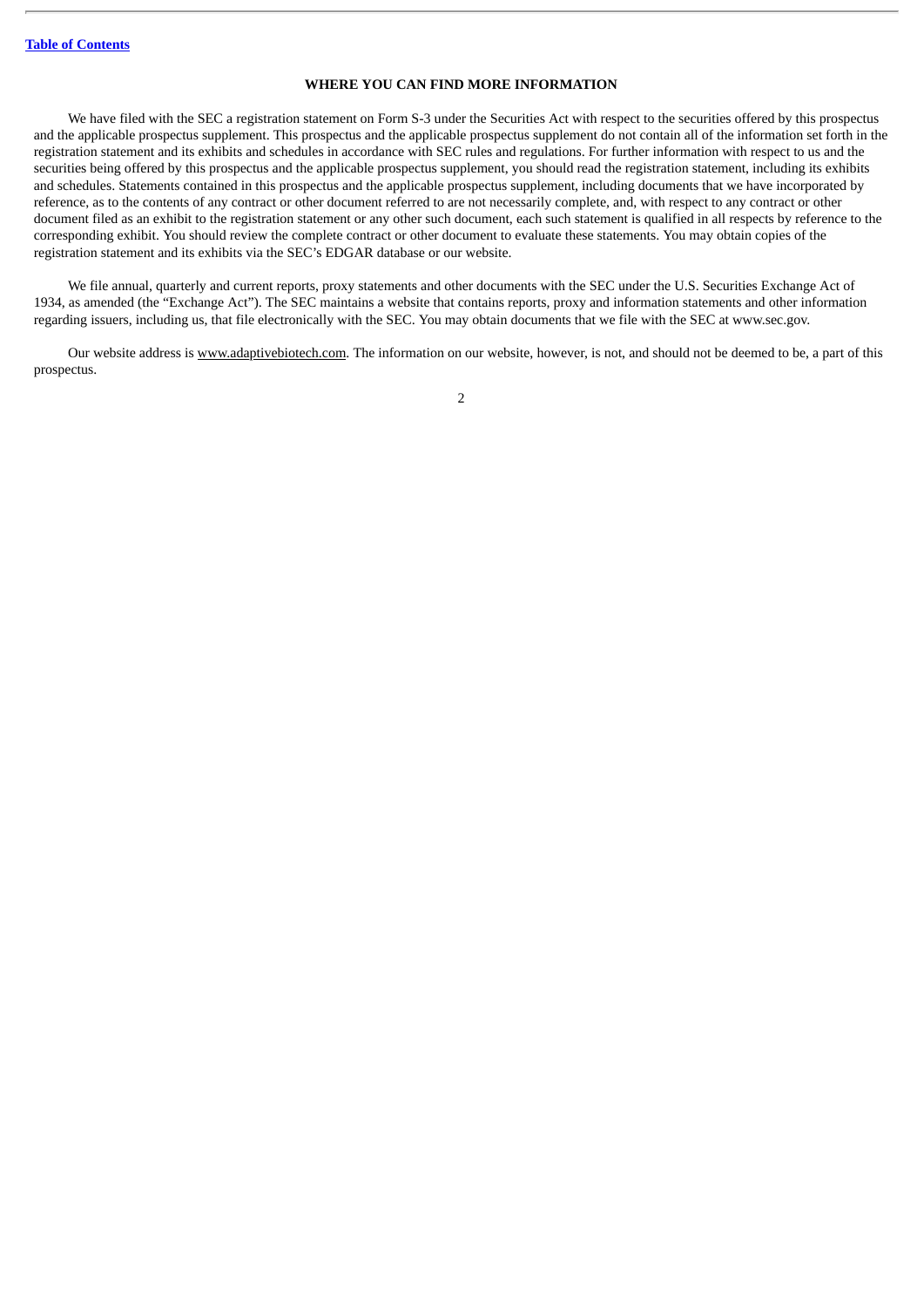#### **INCORPORATION OF CERTAIN INFORMATION BY REFERENCE**

<span id="page-21-0"></span>SEC rules permit us to incorporate information by reference into this prospectus and any applicable prospectus supplement. This means that we can disclose important information to you by referring you to another document filed separately with the SEC. The information incorporated by reference is considered to be part of this prospectus and any applicable prospectus supplement, except for information superseded by information contained in this prospectus or the applicable prospectus supplement itself or in any subsequently filed incorporated document. This prospectus and any applicable prospectus supplement incorporate by reference the documents set forth below that we have previously filed with the SEC, other than information in such documents that is deemed to be furnished and not filed. These documents contain important information about us and our business and financial condition. Any report or information within any of the documents referenced below that is furnished, but not filed, shall not be incorporated by reference into this prospectus.

- Our Annual Report on [Form](http://www.sec.gov/ix?doc=/Archives/edgar/data/1478320/000156459020006830/adpt-10k_20191231.htm) 10-K for the fiscal year ended December 31, 2019, filed with the SEC on February 26, 2020;
- Our Quarterly Report on [Form](http://www.sec.gov/ix?doc=/Archives/edgar/data/1478320/000156459020024687/adpt-10q_20200331.htm) 10-Q for the three months ended March 31, 2020, filed with the SEC on May 12, 2020;
- Our Current Reports on Form 8-K, filed with the SEC on [January](http://www.sec.gov/Archives/edgar/data/1478320/000156459020000453/adpt-8k_20200108.htm) 8, 2020, [January](http://www.sec.gov/Archives/edgar/data/1478320/000156459020001819/adpt-8k_20200121.htm) 24, 2020 (as amended on [January](http://www.sec.gov/Archives/edgar/data/1478320/000156459020001940/adpt-8ka_20200121.htm) 27, 2020), [February](http://www.sec.gov/Archives/edgar/data/1478320/000156459020004894/adpt-8k_20200213.htm) 18, 2020, [February](http://www.sec.gov/Archives/edgar/data/1478320/000156459020006788/adpt-8k_20200226.htm) 26, 2020, [March](http://www.sec.gov/Archives/edgar/data/1478320/000156459020011979/adpt-8k_20200320.htm) 20, 2020, May 5, [2020](http://www.sec.gov/Archives/edgar/data/1478320/000156459020021103/adpt-8k_20200505.htm), May 12, [2020](http://www.sec.gov/Archives/edgar/data/1478320/000156459020024668/adpt-8k_20200512.htm), June 16, [2020](http://www.sec.gov/Archives/edgar/data/1478320/000156459020029554/adpt-8k_20200612.htm) and June 26, [2020](http://www.sec.gov/Archives/edgar/data/1478320/000156459020030801/adpt-8k_20200629.htm);
- The information specifically incorporated by reference into our Annual Report on [Form](http://www.sec.gov/ix?doc=/Archives/edgar/data/1478320/000156459020006830/adpt-10k_20191231.htm) 10-K for the year ended December 31, 2019 from our [Definitive](http://www.sec.gov/Archives/edgar/data/1478320/000156459020018506/adpt-def14a_20200612.htm) Proxy Statement on Schedule 14A, filed on April 24, 2020; and
- The description of our common stock contained in our registration statement on [Form](http://www.sec.gov/Archives/edgar/data/1478320/000119312519181757/d739168d8a12b.htm) 8-A, filed with the SEC on June 26, 2019, and any amendment or report filed with the SEC for the purpose of updating the description.

All documents that we file (but not those that we furnish) pursuant to Section 13(a), 13(c), 14 or 15(d) of the Exchange Act, after the date of the initial registration statement of which this prospectus is a part and prior to the effectiveness of the registration statement shall be deemed to be incorporated by reference into this prospectus and will automatically update and supersede the information in this prospectus, and any previously filed documents. All documents that we file (but not those that we furnish) pursuant to Section 13(a), 13(c), 14 or 15(d) of the Exchange Act on or after the date of this prospectus and prior to the termination of the offering of any of the securities covered under this prospectus shall be deemed to be incorporated by reference into this prospectus and will automatically update and supersede the information in this prospectus, the applicable prospectus supplement and any previously filed documents.

Any statement contained herein or in a document incorporated or deemed to be incorporated by reference into this prospectus or the applicable prospectus supplement shall be deemed to be modified or superseded for purposes of this prospectus and such applicable prospectus supplement to the extent that a statement contained in this prospectus or such applicable prospectus supplement, or in any other subsequently filed document which also is or is deemed to be incorporated by reference into this prospectus and such applicable prospectus supplement, modifies or supersedes such earlier statement. Any statement so modified or superseded shall not be deemed, except as so modified or superseded, to constitute a part of this prospectus or such applicable prospectus supplement.

Documents incorporated by reference are available from us without charge, excluding all exhibits unless specifically incorporated by reference as an exhibit to this prospectus and the applicable prospectus supplement.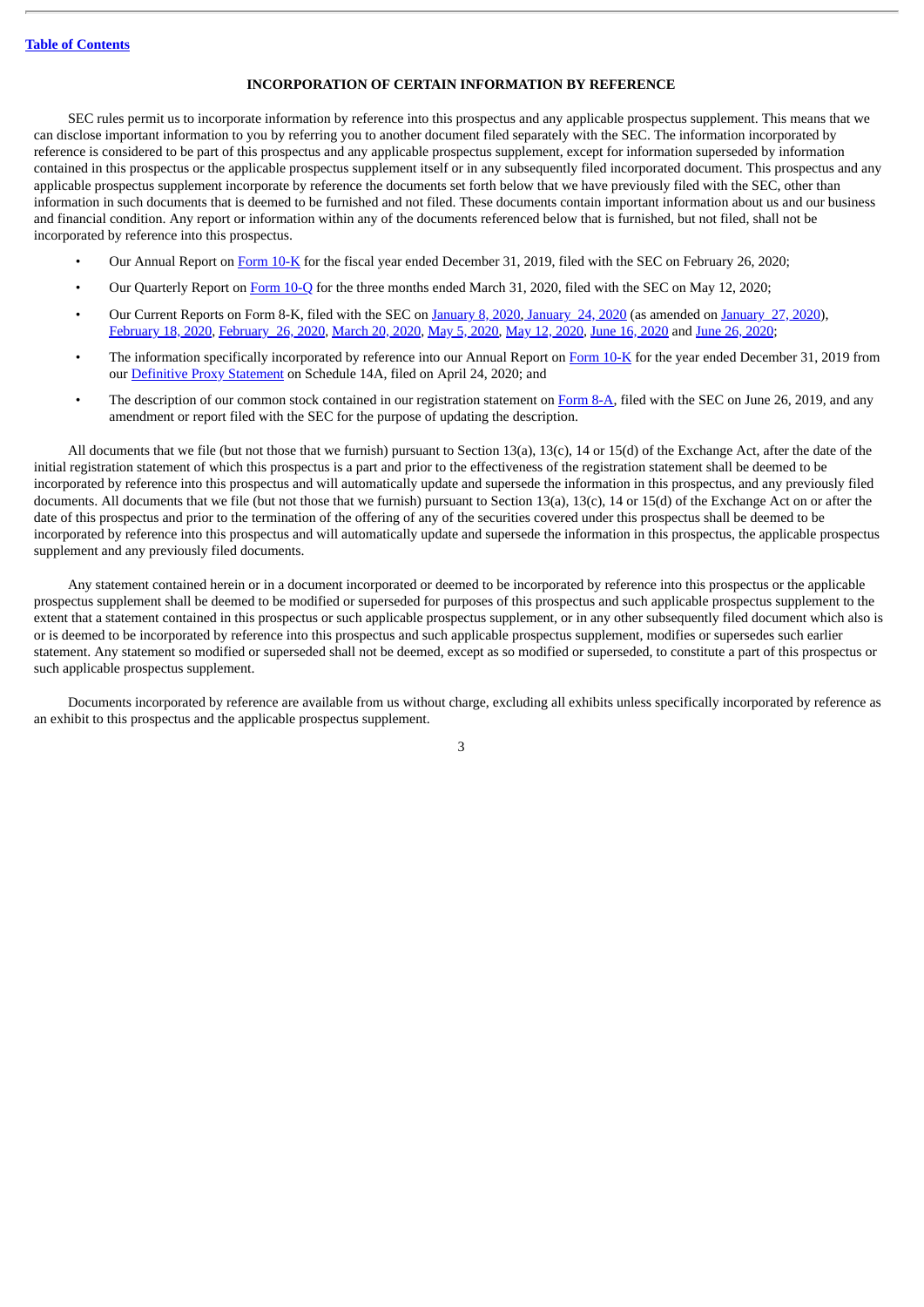# **Table of [Contents](#page-18-0)**

Prospective investors may obtain documents incorporated by reference into this prospectus and the applicable prospectus supplement at no cost by requesting them in writing or by telephone from us at our executive offices at:

> Adaptive Biotechnologies Corporation 1551 Eastlake Avenue East, Suite 200 Seattle, WA 98102 (206) 659-0067 Attention: Corporate Secretary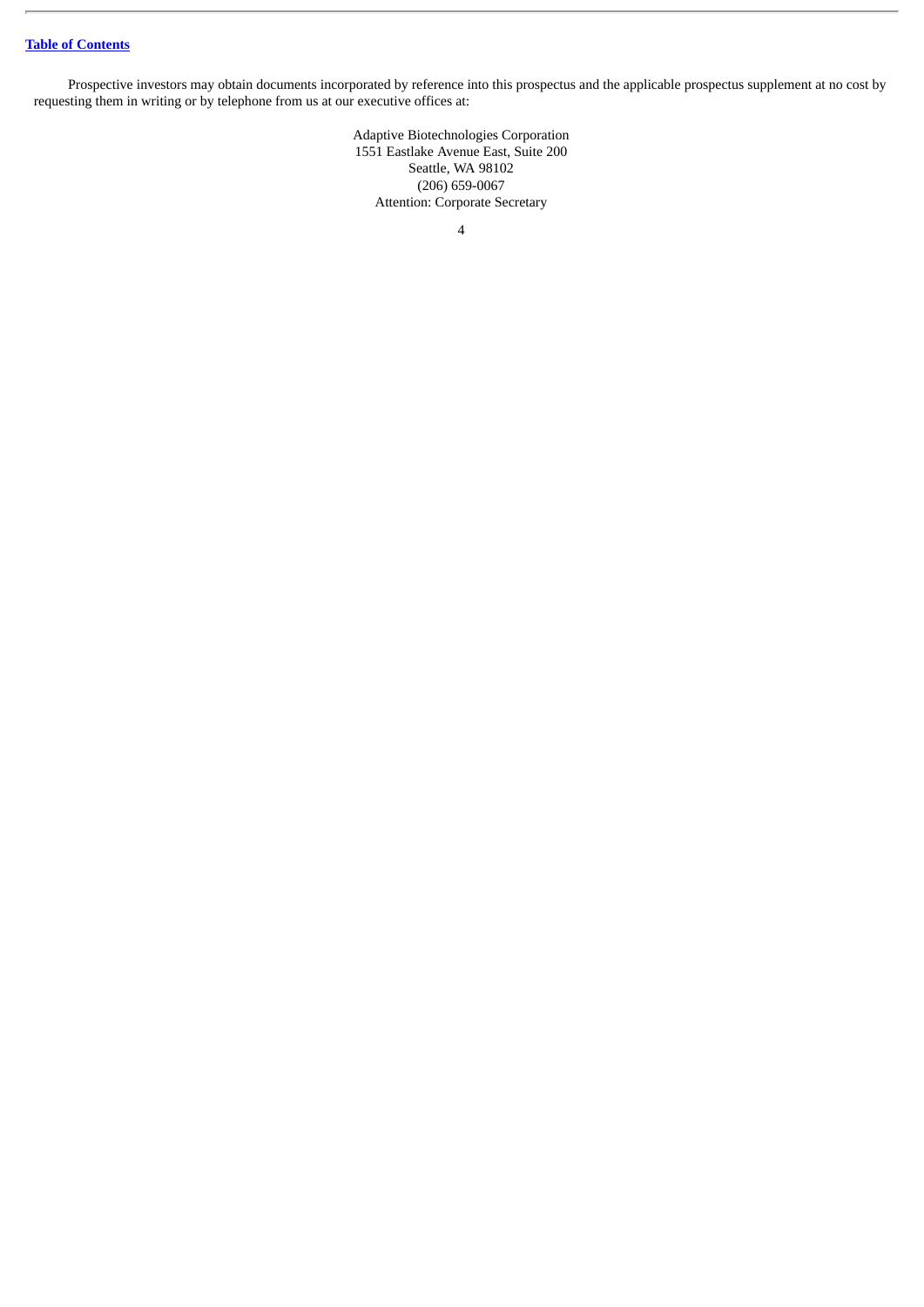### **SPECIAL NOTE REGARDING FORWARD-LOOKING STATEMENTS**

<span id="page-23-0"></span>This prospectus and the documents incorporated by reference herein contain forward-looking statements that are based on management's beliefs and assumptions and on information currently available to management. In some cases, you can identify forward-looking statements by the following words: "may," "will," "could," "would," "should," "expect," "intend," "plan," "anticipate," "believe," "estimate," "predict," "project," "potential," "continue," "ongoing" or the negative of these terms or other comparable terminology, although not all forward-looking statements contain these words.

These statements involve risks, uncertainties and other factors that may cause actual results, levels of activity, performance or achievements to be materially different from the information expressed or implied by these forward-looking statements. Although we believe we have a reasonable basis for each forward-looking statement contained in this prospectus, we caution you that these statements are based on a combination of facts and factors currently known by us and our projections of the future, about which we cannot be certain. Forward-looking statements in this prospectus include, but are not limited to, statements about:

- the success of our significant investments in our continued research and development of new products and services;
- the success of developing, commercializing and achieving commercial market acceptance of clonoSEQ, immunoSEQ Dx, our TCR-Antigen Map, TCR-based cellular therapies and additional products and services beyond our current portfolio;
- the potential for our identified research priorities to advance our proprietary immune medicine platform or our future products and services;
- the success, cost and timing of our research and development activities, preclinical and clinical studies and, in certain instances, clinical trials and clinical validations;
- the potential benefits of collaborations, our ability to enter into collaborations or arrangements, and our ability to attract collaborators with development, manufacturing, regulatory and commercialization expertise;
- the ability and willingness of our collaborators to continue development, manufacturing, distribution and commercialization activities relating to our jointly developed products and services;
- our ability to identify research priorities and apply a risk-mitigated strategy to efficiently discover and develop products and services;
- our ability to obtain and maintain regulatory approval of our products and services;
- our ability, and that of our collaborators, to commercialize our products and services;
- our ability to generate revenue and obtain funding for our operations, including funding necessary to complete further development of our current and future products and services, and if successful, commercialization;
- the size and growth potential of the markets for our products and services, and our ability to serve those markets, either alone or in combination with others;
- the rate and degree of market acceptance of our products and services;
- our financial performance;
- the pricing and reimbursement of our products and services following approval where required;
- our expectations regarding our ability to obtain and maintain intellectual property protection for our immune medicine platform, products, services and related technologies and the direction of such protection;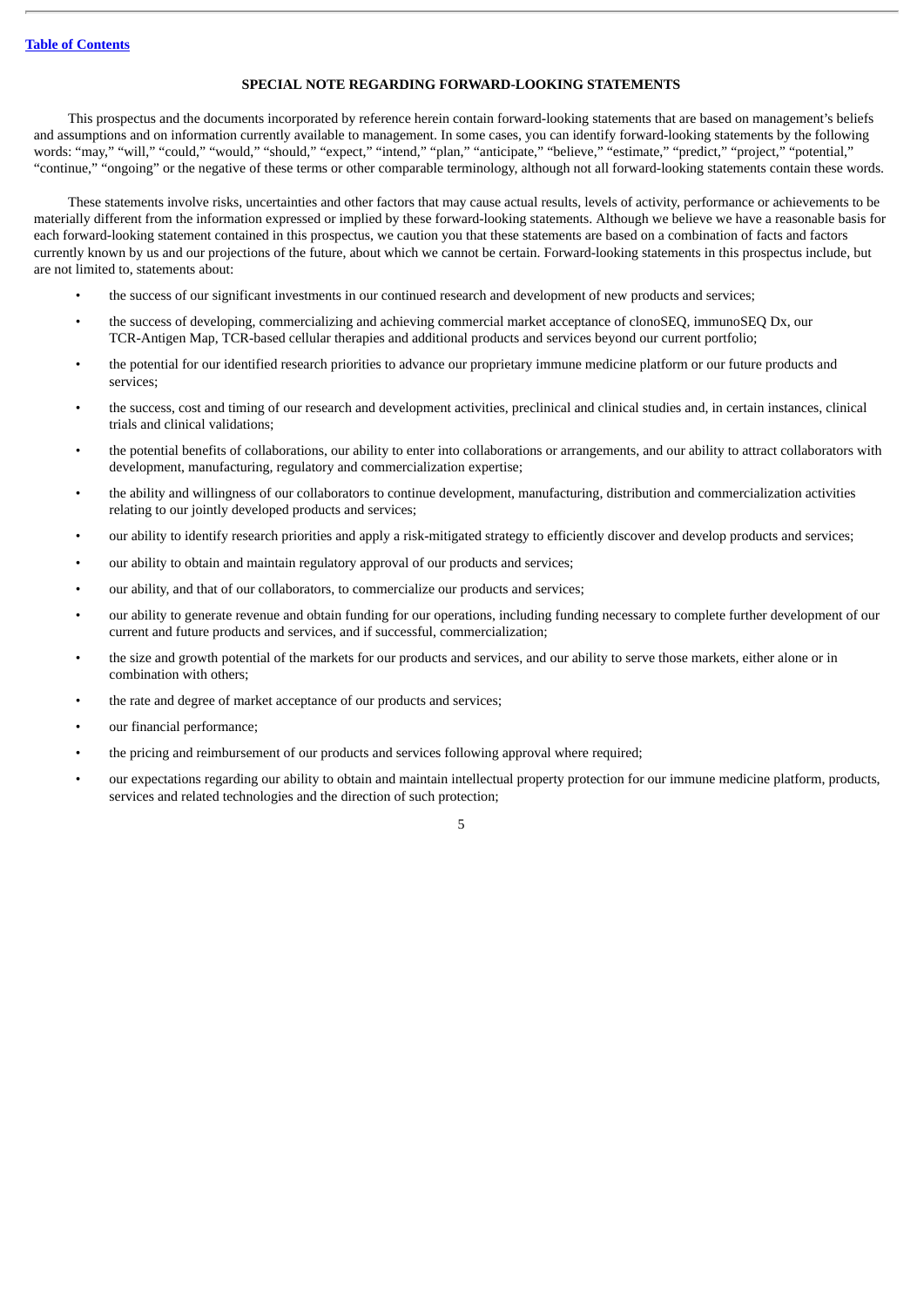- regulatory developments in the United States and foreign countries;
- the success of competing products or services that are or may become available;
- developments relating to our competitors and our industry;
- our ability to attract and retain key scientific or management personnel;
- the impact of laws and regulations;
- our estimates regarding expenses, future revenue, capital requirements and needs for additional financing;
- the use of proceeds from any offering; and
- the potential adverse effect on our business, operations and plans or timelines (including those plans and timelines related to expansion initiatives and clinical development) resulting from a health epidemic or pandemic, including the recent COVID-19 pandemic.

In addition, you should refer to the "*Risk Factors*" section of this prospectus for a discussion of other important factors that may cause actual results to differ materially from those expressed or implied by the forward-looking statements. As a result of these factors, we cannot assure you that the forward-looking statements in this prospectus will prove to be accurate. Furthermore, if the forward-looking statements prove to be inaccurate, the inaccuracy may be material. In light of the significant uncertainties in these forward-looking statements, you should not regard these statements as a representation or warranty by us or any other person that we will achieve our objectives and plans in any specified time frame, or at all. The forwardlooking statements in this prospectus represent our views as of the date of this prospectus. We anticipate that subsequent events and developments will cause our views to change. However, while we may elect to update these forward-looking statements at some point in the future, we have no current intention of doing so, and we disclaim any obligation to do so except to the extent required by applicable law. You should, therefore, not rely on these forward-looking statements as representing our views as of any date subsequent to the date of this prospectus.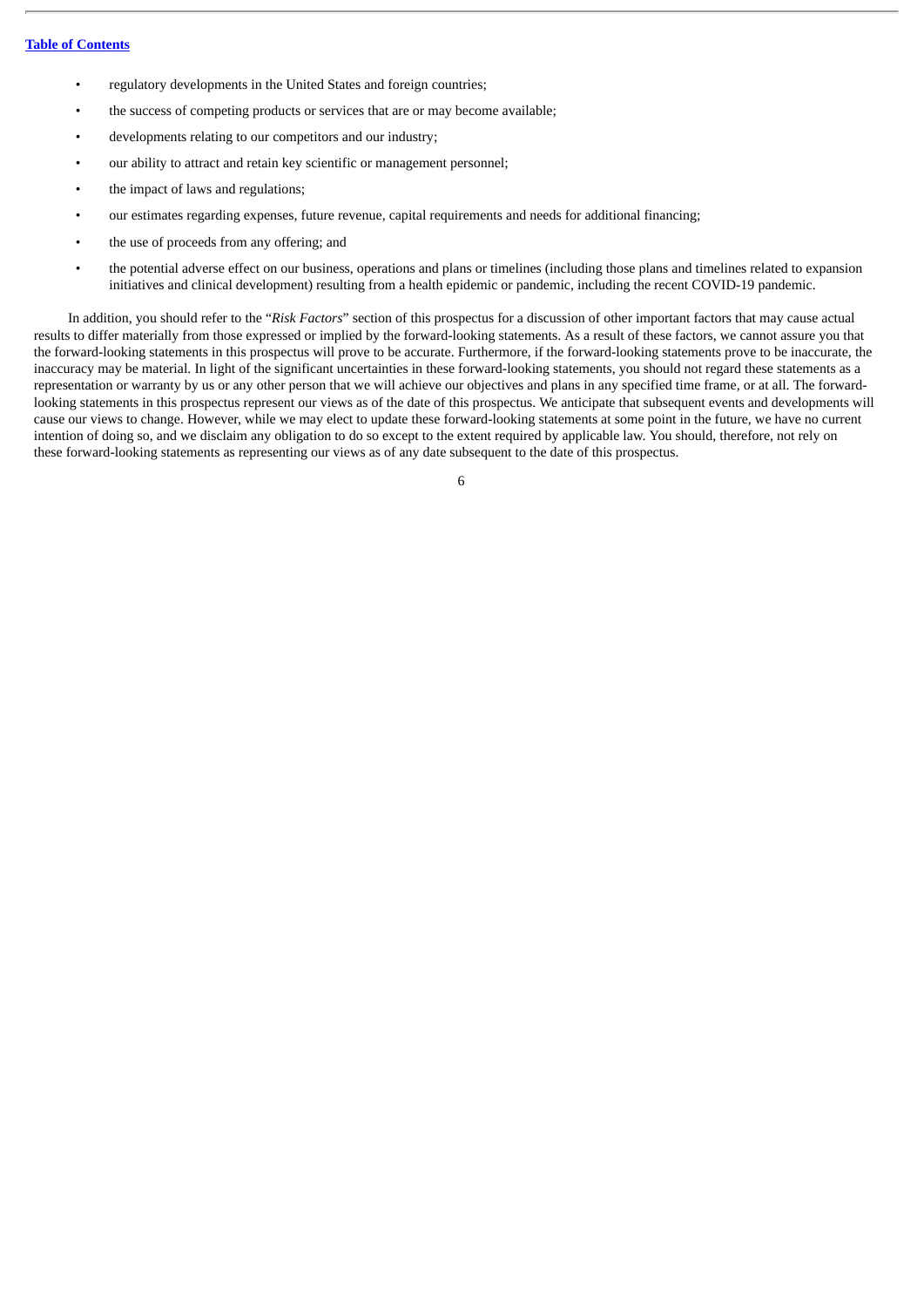#### **ABOUT THE COMPANY**

<span id="page-25-0"></span>The following highlights information about the registrant and our business contained elsewhere or incorporated by reference into this prospectus. It is not complete and does not contain all of the information that you should consider before investing in any of our securities. You should carefully read this *prospectus together with the more detailed information incorporated by reference into this prospectus.*

#### **Overview**

We are advancing the field of immune-driven medicine by harnessing the inherent biology of the adaptive immune system to transform the diagnosis and treatment of disease. We believe the adaptive immune system is nature's most finely tuned diagnostic and therapeutic for most diseases, but the inability to decode it has prevented the medical community from fully leveraging its capabilities. Our immune medicine platform applies our proprietary technologies to read the diverse genetic code of a patient's immune system and understand precisely how it detects and treats disease in that patient. We capture these insights in our dynamic clinical immunomics database, which is underpinned by computational biology and machine learning, and use them to develop and commercialize clinical products and services that we are tailoring to each individual patient.

We have two commercial products and services and a robust pipeline of clinical products and services that we are designing to diagnose, monitor and enable the treatment of diseases such as cancer, autoimmune conditions and infectious diseases. Since our inception in 2009, we have characterized over 47 billion immune receptors, established partnerships and commercial relationships with over 165 biopharmaceutical companies and launched two product lines. Our goal is to understand the adaptive immune system and translate it into new clinical products with unprecedented scale, precision and speed.

Our immune medicine platform is the foundation for our expanding suite of clinical products and services. The cornerstone of our platform and core immunosequencing product, immunoSEQ, serves as our underlying research and development engine and generates revenue from academic and biopharmaceutical customers. Our first clinical diagnostic product, clonoSEQ, is the first test authorized by the FDA for the detection and monitoring of minimal residual disease in patients with select blood cancers. Leveraging our collaboration with Microsoft Corporation ("Microsoft"), we are also developing a diagnostic product, immunoSEQ Dx, that may enable early detection of many diseases from a single blood test. We are currently running our first clinical validation study in acute Lyme disease following proof of concept in 2019. We have recently extended our collaboration with Microsoft to pursue a diagnostic signal for COVID-19, and continue to pursue signals for other disease states. Our first therapeutic product candidates, being developed under our collaboration agreement with Genentech, leverage our platform to identify specific immune cells to develop into cellular therapies in oncology. We believe this approach has the potential to be applicable to patients across a wide range of cancers. We are also developing therapeutic product candidates, under our collaboration agreement with Amgen, to identify potential therapeutic antibodies that can neutralize COVID-19. Our platform is emerging as a clinical product development engine for both the diagnosis and treatment of disease.

We were incorporated in the State of Washington on September 8, 2009 under the name Adaptive TCR Corporation. On December 21, 2011, we changed our name to Adaptive Biotechnologies Corporation. In January 2015, we acquired Sequenta, Inc., a San Francisco, California-based company that was also developing an NGS test for MRD. Our principal executive offices are located at 1551 Eastlake Avenue East, Suite 200, Seattle, Washington 98102, and our telephone number is (206) 659-0067. We maintain a website at www.adaptivebiotech.com. Information contained on or that can be accessed through our website is neither a part of, nor incorporated by reference into, this prospectus, and you should not consider information on our website to be part of this prospectus.

Our Annual Report on Form 10-K, Quarterly Reports on Form 10-Q and Current Reports on Form 8-K and amendments to those reports filed or furnished pursuant to Section 13(a) or 15(d) of the Exchange Act are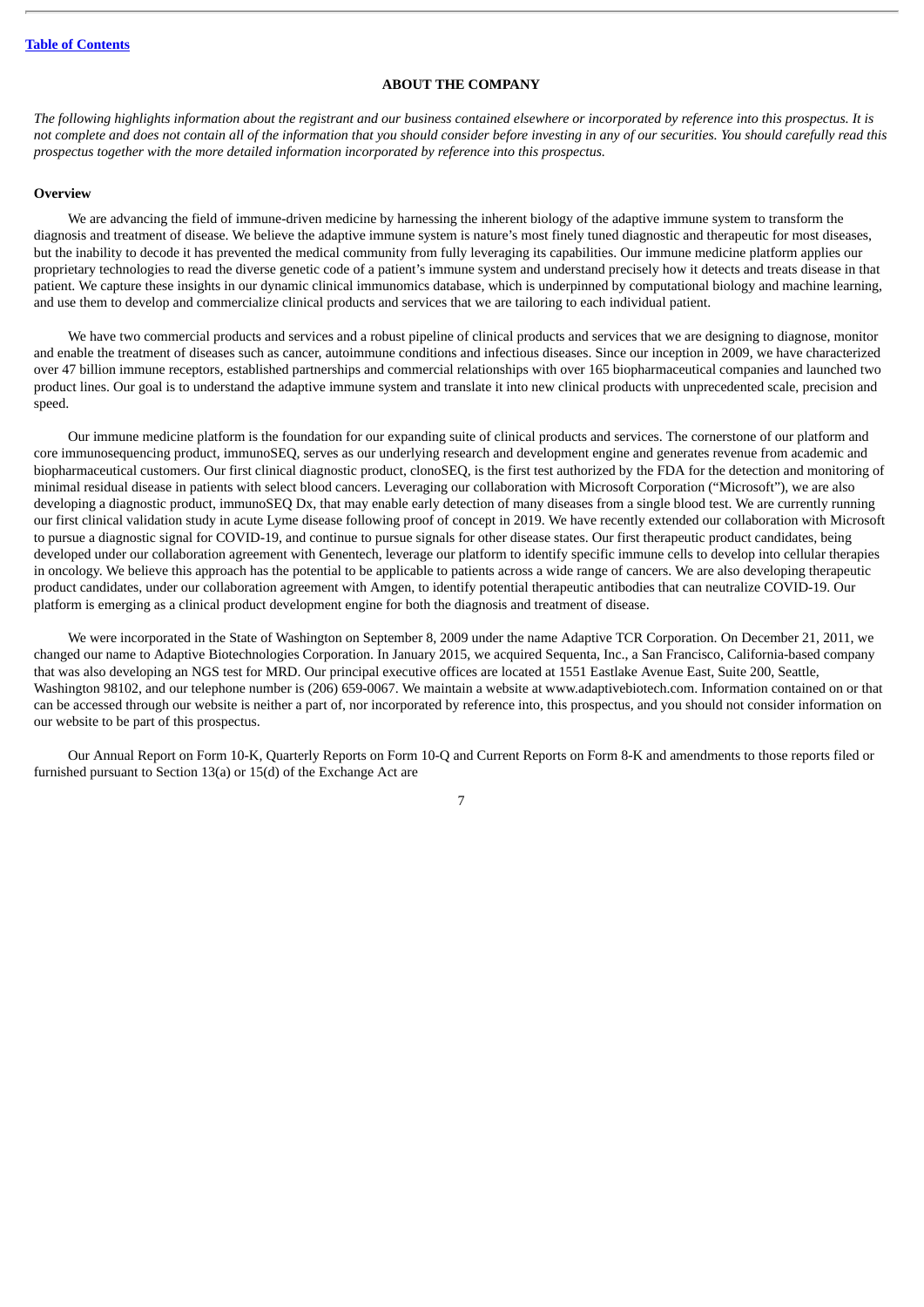### **Table of [Contents](#page-18-0)**

available, free of charge, on or through our website as soon as reasonably practicable after such reports and amendments are electronically filed with or furnished to the SEC. The SEC maintains an Internet site that contains reports, proxy and information statements and other information regarding our filings at *www.sec.gov*. For additional information about our Company, please refer to other documents we have filed with the SEC and that are incorporated by reference into this prospectus, as listed under the heading "Incorporation of Certain Information by Reference."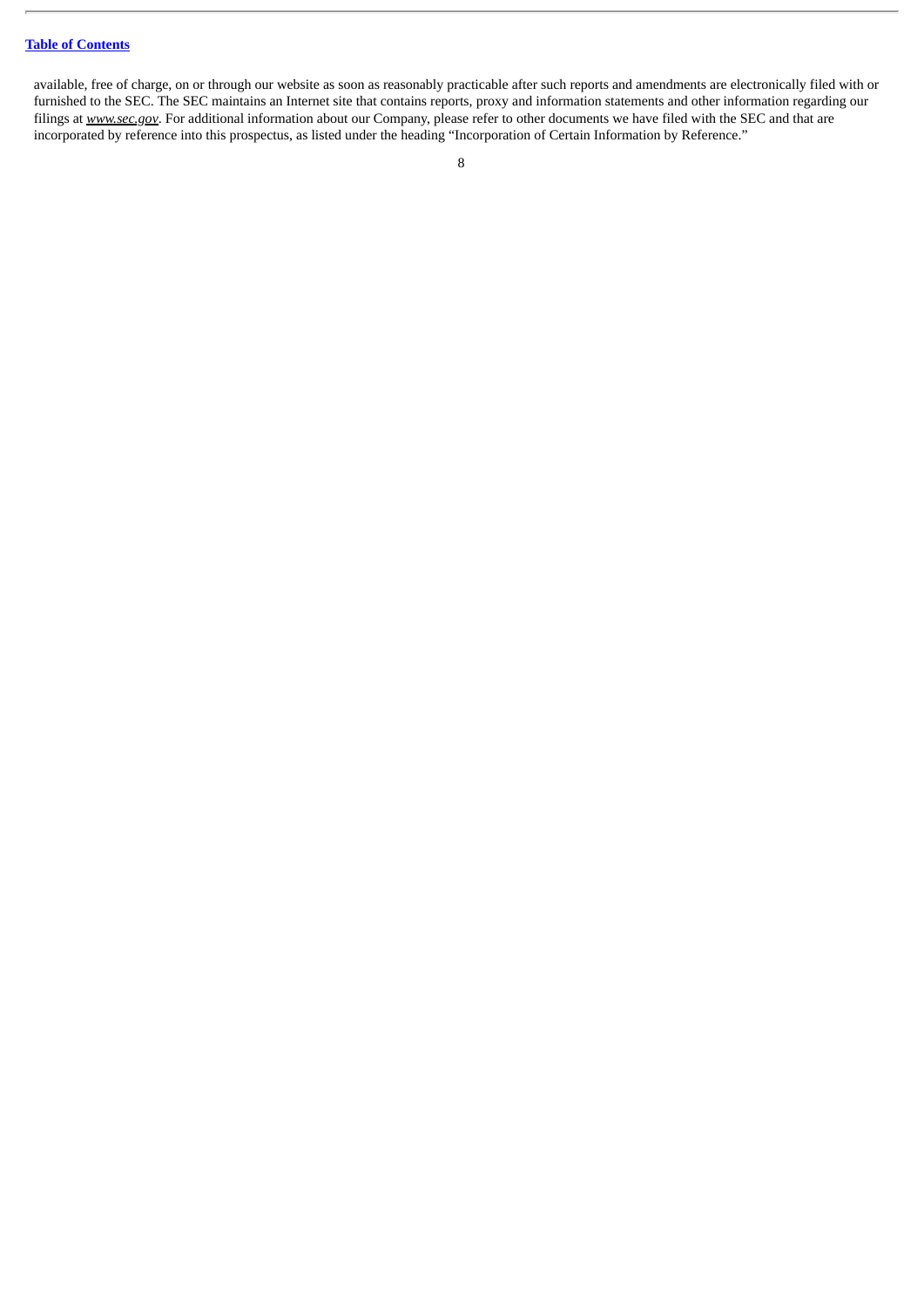### **RISK FACTORS**

<span id="page-27-0"></span>Investing in our securities involves certain risks. Before you invest in any of our debt securities, common stock, preferred stock or warrants, in addition to the other information included in, or incorporated by reference into, this prospectus, you should carefully consider the risk factors contained in Part I, Item 1A under the caption "Risk Factors" and elsewhere in our Annual Report on Form 10-K for the fiscal year ended December 31, 2019, as supplemented by the risk factors contained in Part II, Item 1 under the caption "Risk Factors" and elsewhere in our Quarterly Report on Form 10-Q for the quarter ended March 31, 2020, which are incorporated into this prospectus by reference, as updated by our annual or quarterly reports for subsequent fiscal years or fiscal quarters that we file with the SEC and that are so incorporated. See "Where You Can Find More Information" for information about how to obtain a copy of these documents. You should also carefully consider the risks and other information that may be contained in, or incorporated by reference into, any prospectus supplement relating to specific offerings of securities.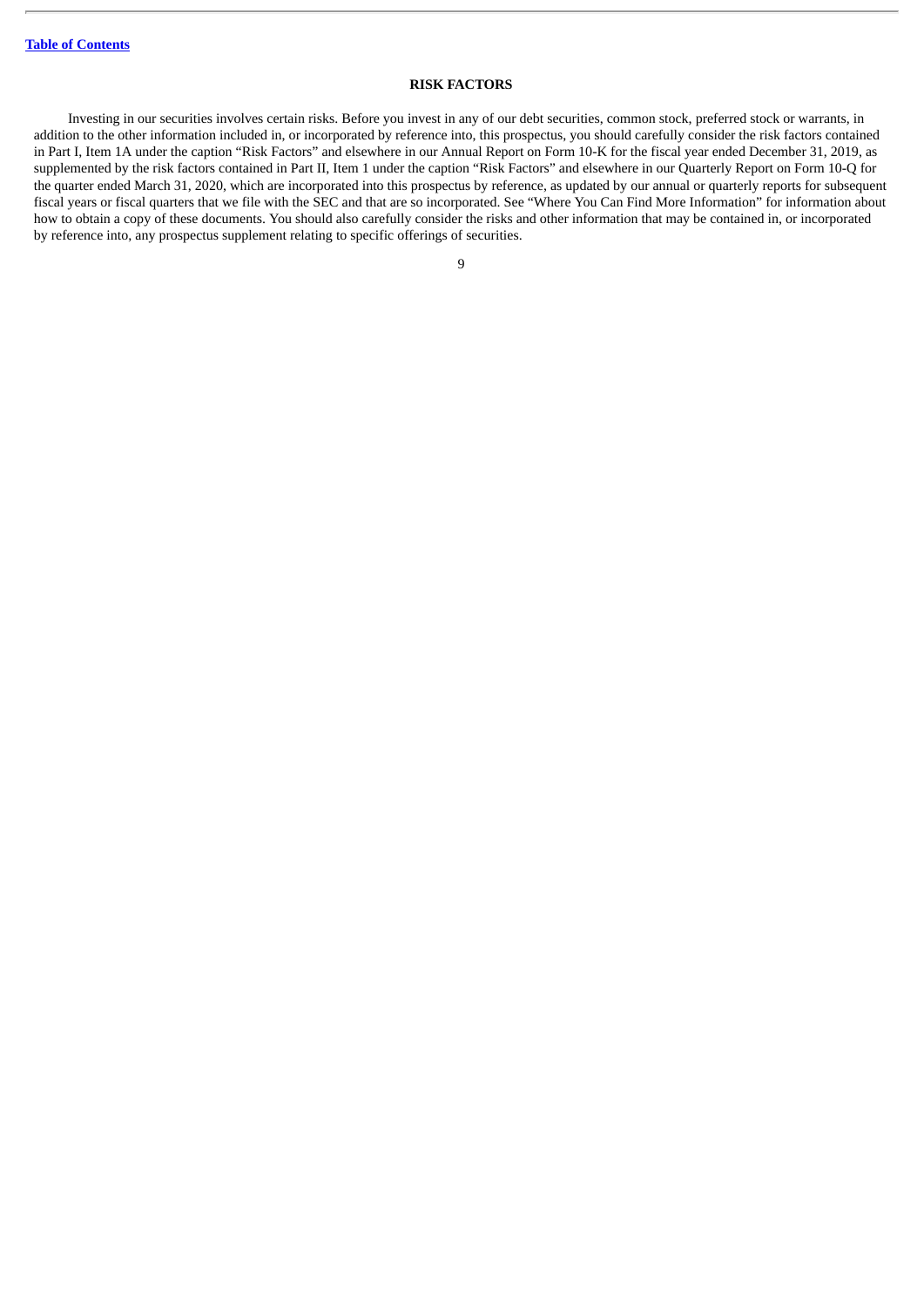### **USE OF PROCEEDS**

<span id="page-28-0"></span>Except as described in any applicable prospectus supplement and in any related free writing prospectus in connection with a specific offering, we currently intend to use the net proceeds from the sale of any securities offered under this prospectus for general corporate purposes. General corporate purposes may include research and development costs, expansion of our technology infrastructure and capabilities of our platform, potential strategic acquisitions or licensing of complementary businesses, services or technologies, working capital and capital expenditures. We may temporarily invest the net proceeds in a variety of capital preservation instruments, including investment grade, interest bearing instruments and U.S. government securities, until they are used for their stated purpose. We have not determined the amount of net proceeds to be used specifically for such purposes. As a result, management will retain broad discretion over the allocation of net proceeds. Unless we specify otherwise in a prospectus supplement, we will not receive any cash proceeds from the sale of securities by a selling shareholder.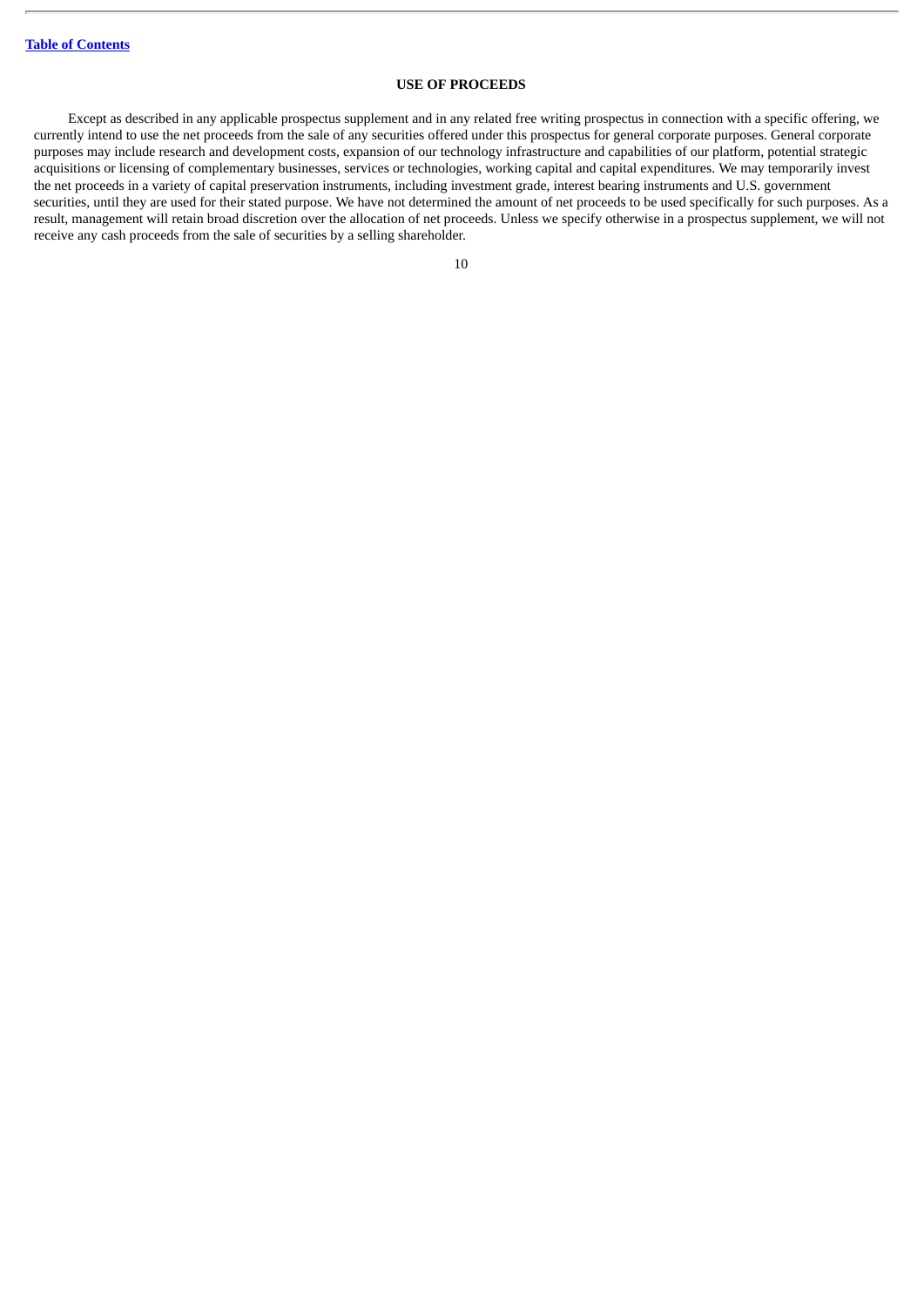# **DIVIDEND POLICY**

<span id="page-29-0"></span>We currently intend to retain all available funds and any future earnings to fund the growth and development of our business. We do not intend to pay cash dividends to our shareholders in the foreseeable future. Any future determination to declare dividends will be made at the discretion of our board of directors and will depend on our financial condition, operating results, capital requirements, general business conditions, and other factors that our board of directors may deem relevant.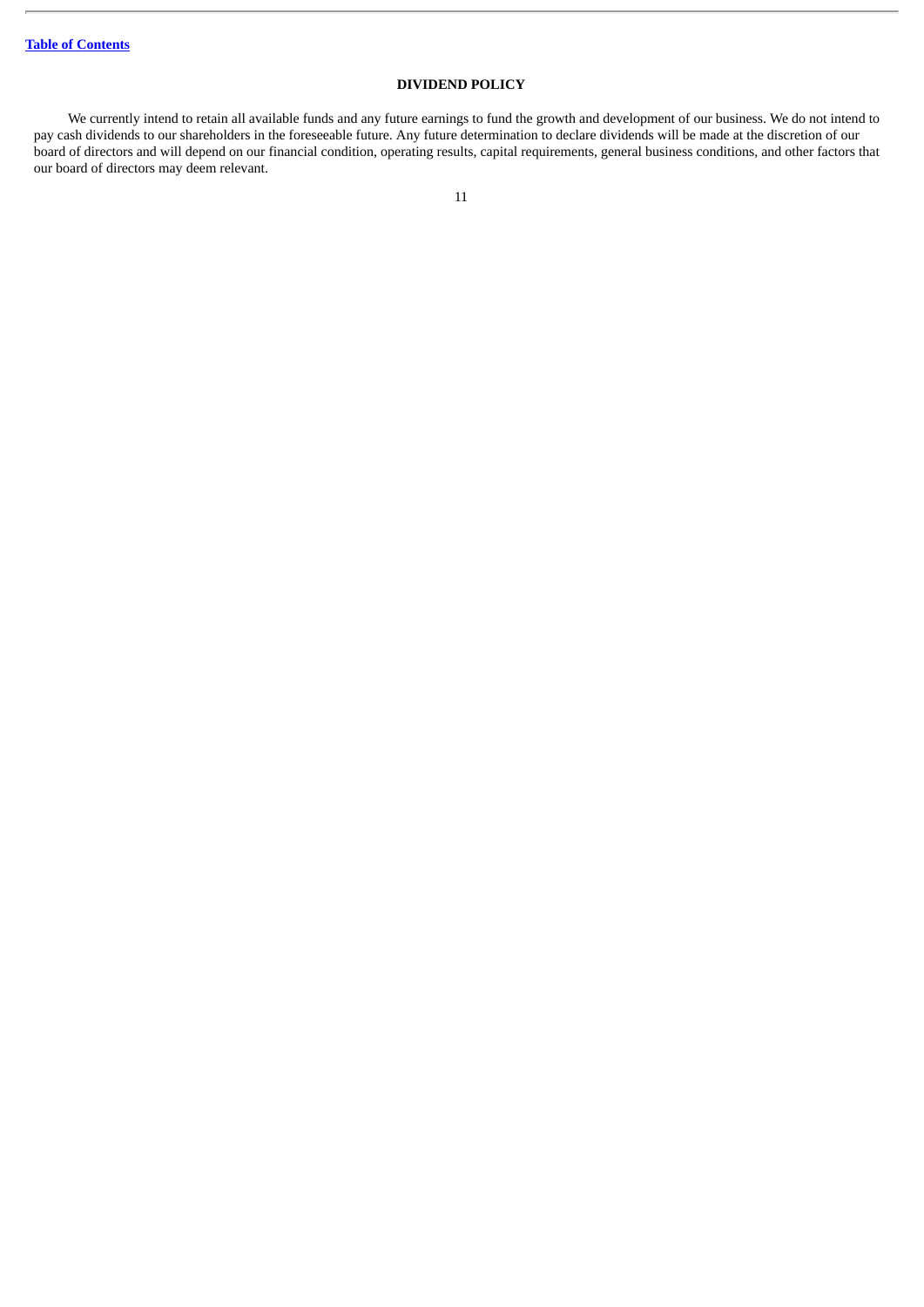### **GENERAL DESCRIPTION OF SECURITIES**

<span id="page-30-0"></span>We and any selling shareholders may offer shares of common or preferred stock, various series of senior or subordinated debt securities, warrants, or units consisting of combinations of the foregoing, in each case from time to time under this prospectus, together with the applicable prospectus supplement, at prices and on terms to be determined by market conditions at the time of offering. This prospectus provides you with a general description of the securities we may offer. At the time we and any selling shareholders offer a particular type or series of securities, we will provide an applicable prospectus supplement describing the specific amounts, prices and other important terms of the securities, including, to the extent applicable:

- designation or classification;
- aggregate principal amount or aggregate offering price;
- voting or other rights;
- rates and times of payment of interest, dividends or other payments;
- liquidation preference;
- original issue discount;
- maturity;
- ranking;
- restrictive covenants;
- redemption, conversion, exercise, exchange, settlement or sinking fund terms, including prices or rates, and any provisions for changes to or adjustments in such prices or rates and in the securities or other property receivable upon conversion, exercise, exchange or settlement;
- any securities exchange or market listing arrangements; and
- important U.S. federal income tax considerations.

This prospectus may not be used to offer or sell securities unless accompanied by an applicable prospectus supplement. The applicable prospectus supplement may add, update or change information contained in this prospectus or in documents incorporated by reference into this prospectus. You should read the prospectus supplement related to any securities being offered.

We and any selling shareholders may sell the securities directly to or through underwriters, dealers or agents. We and our underwriters, dealers or agents reserve the right to accept or reject all or part of any proposed purchase of securities. If we and any selling shareholders do offer securities through underwriters or agents, we will include in the applicable prospectus supplement (i) the names of the underwriters or agents and applicable fees, discounts and commissions to be paid to them; (ii) details regarding over-allotment options, if any; and (iii) net proceeds to us.

The following descriptions are not complete and may not contain all the information you should consider before investing in any securities we and any selling shareholders may offer hereunder; they are summarized from, and qualified by reference to, our amended and restated articles of incorporation ("Articles of Incorporation"), amended and restated bylaws ("Bylaws") and the other documents referred to in the descriptions, all of which are or will be publicly filed with the SEC, as applicable. See "Where You Can Find More Information."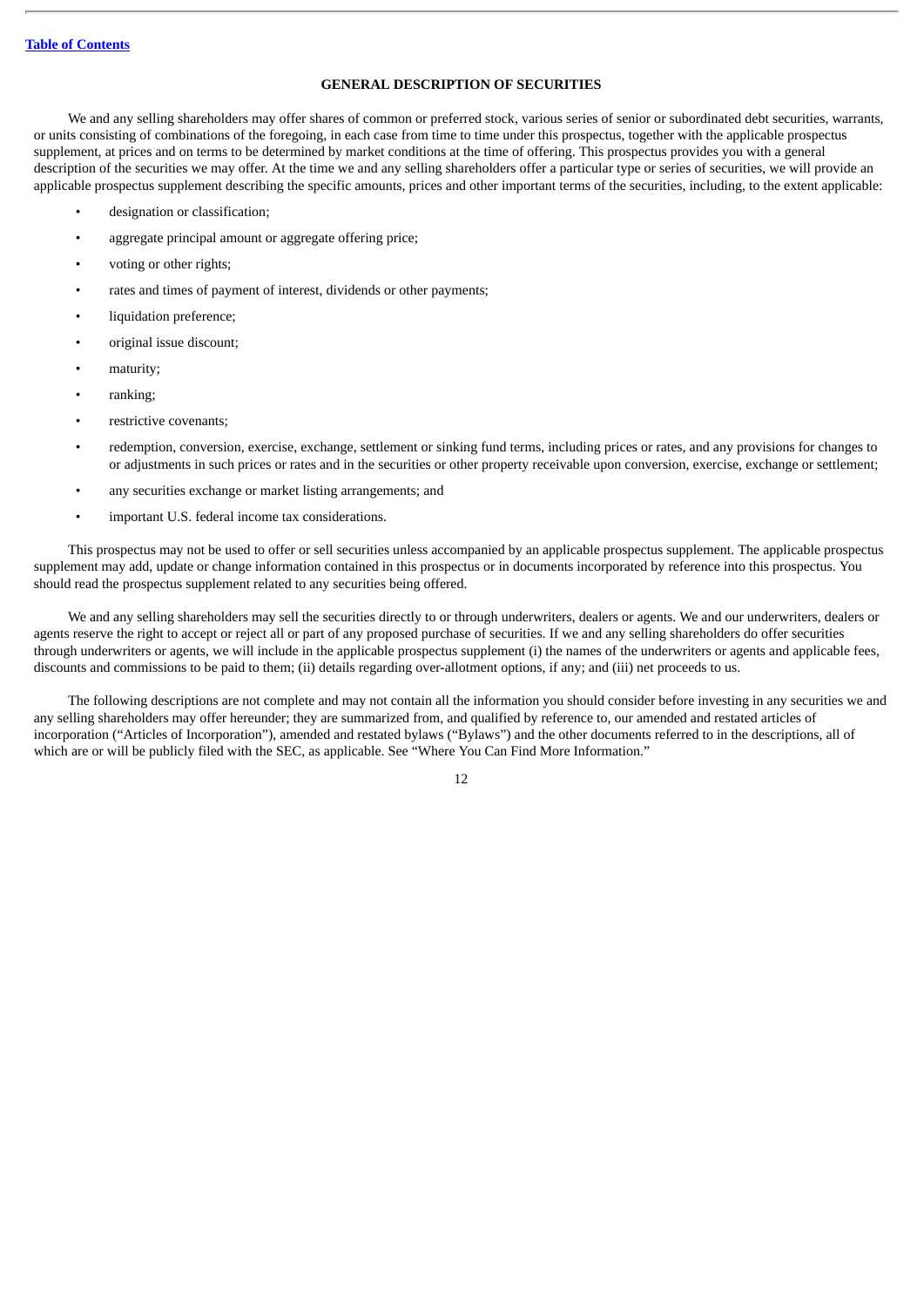### **DESCRIPTION OF CAPITAL STOCK**

<span id="page-31-0"></span>The following description of our capital stock is a summary and does not purport to be complete. It is subject to, and qualified in its entirety by reference to our Articles of Incorporation, Bylaws and seventh amended and restated investors' rights agreement ("Investors' Rights Agreement"), each of which have been filed with the SEC. This description also summarizes relevant provisions of Washington law. We encourage you to read our Articles of Incorporation, Bylaws, Investors' Rights Agreement and the applicable provisions of Washington law for additional information.

#### **General**

As of the date of this prospectus, our Articles of Incorporation authorize us to issue 340,000,000 shares of common stock, par value \$0.0001 per share, and 10,000,000 shares of preferred stock, par value \$0.0001 per share, all of which shares of preferred stock are undesignated. As of June 30, 2020, 128,233,842 shares of common stock were issued and outstanding and no shares of preferred stock were outstanding.

#### **Common Stock**

The holders of our common stock are entitled to one vote for each share held on all matters submitted to a vote of the shareholders. The holders of our common stock do not have any cumulative voting rights. Holders of our common stock are entitled to receive ratably any dividends declared by our board of directors out of funds legally available for that purpose, subject to any preferential dividend rights of any outstanding preferred stock. Our common stock has no preemptive rights, conversion rights or other subscription rights or redemption or sinking fund provisions.

In the event of our liquidation, dissolution or winding up, holders of our common stock will be entitled to share ratably in all assets remaining after payment of all debts and other liabilities and any liquidation preference of any outstanding preferred stock. Our common stock is listed on The Nasdaq Global Select Market under the symbol "ADPT." The transfer agent and registrar for our common stock is Computershare Trust Company, N.A. The transfer agent and registrar's address is 250 Royall Street, Canton, Massachusetts 02021.

#### **Preferred Stock**

Our board of directors has the authority, without further action by our shareholders (unless required by Nasdaq rules), to issue up to the authorized amount of shares of preferred stock in one or more series and to fix the rights, preferences, privileges and restrictions thereof. No shares of preferred stock have been issued or are outstanding as of the date of the filing of this registration statement. If we sell any series of preferred stock under this prospectus, we will file a certificate of designation relating to that series, which will be incorporated by reference into the registration statement of which this prospectus forms a part. The prospectus supplement will describe:

- the title and stated value;
- the number of shares we are offering:
- the liquidation preference per share;
- the purchase price per share:
- the dividend rate per share, dividend period and payment dates and method of calculation for dividends;
- whether dividends will be cumulative or non-cumulative and, if cumulative, the date from which dividends will accumulate;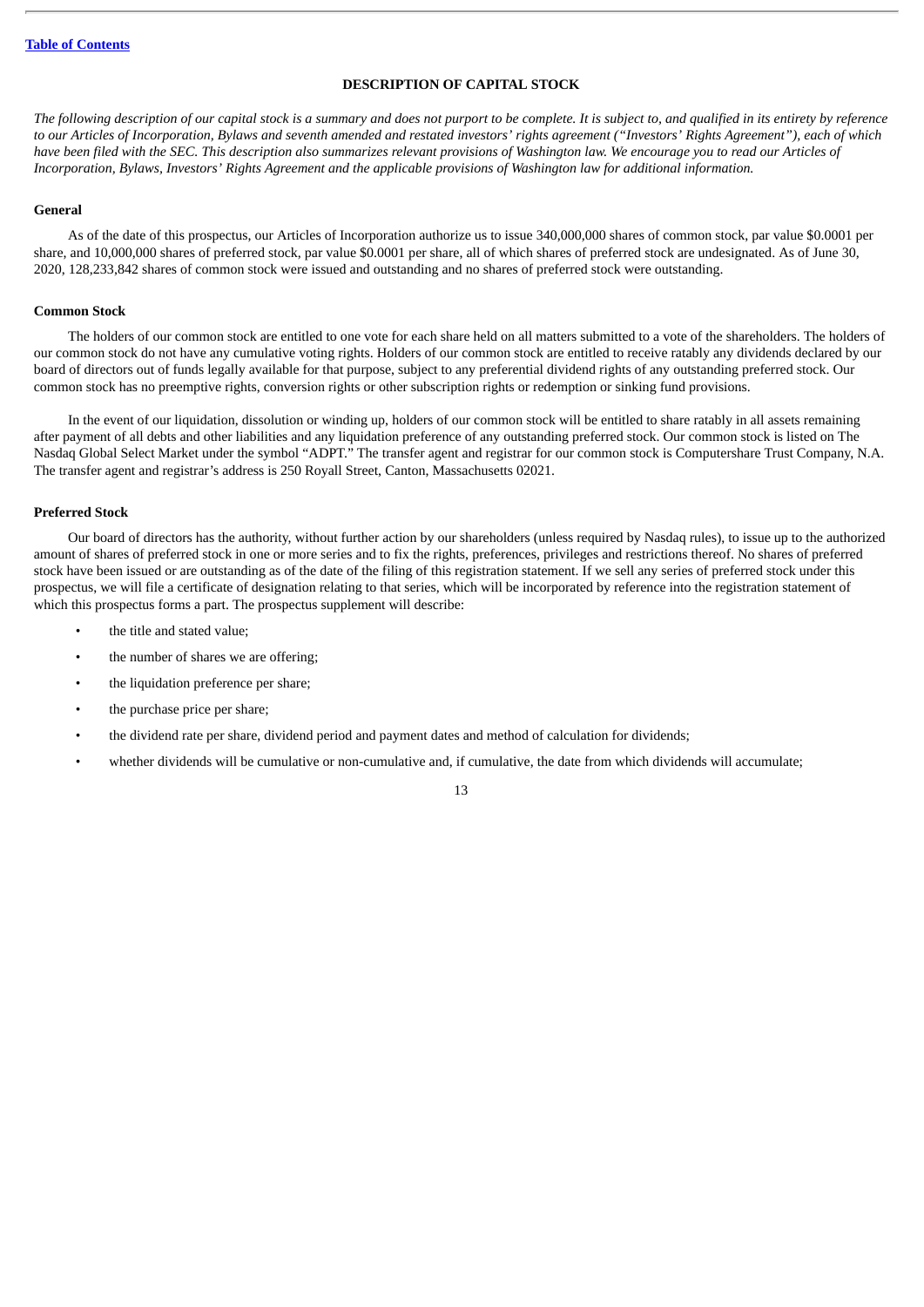- our right, if any, to defer payment of dividends and the maximum length of any such deferral period;
- the procedures for any auction and remarketing, if any;
- the provisions for a sinking fund, if any;
- the provisions for redemption or repurchase, if applicable, and any restrictions on our ability to exercise those redemption and repurchase rights;
- any listing of the preferred stock on any securities exchange or market;
- whether the preferred stock will be convertible into our common stock or other securities of ours, including warrants, and, if applicable, the conversion period, the conversion price, or how it will be calculated, and under what circumstances it may be adjusted;
- whether the preferred stock will be exchangeable into debt securities, and, if applicable, the exchange period, the exchange price, or how it will be calculated, and under what circumstances it may be adjusted;
- voting rights, if any, of the preferred stock;
- preemption rights, if any;
- restrictions on transfer, sale or other assignment, if any;
- a discussion of any material or special United States federal income tax considerations applicable to the preferred stock;
- the relative ranking and preferences of the preferred stock as to dividend rights and rights if we liquidate, dissolve or wind up our affairs;
- any limitations on issuances of any class or series of preferred stock ranking senior to or on a parity with the series of preferred stock being issued as to dividend rights and rights if we liquidate, dissolve or wind up our affairs; and
- any other specific terms, rights, preferences, privileges, qualifications or restrictions of the preferred stock.

### **Anti-Takeover Effects of our Articles of Incorporation, Bylaws and Washington Law**

Our Articles of Incorporation and Bylaws include a number of provisions that may have the effect of delaying, deferring or preventing another party from acquiring control of us and encouraging persons considering unsolicited tender offers or other unilateral takeover proposals to negotiate with our board of directors rather than pursue non-negotiated takeover attempts. These provisions include the items described below.

### *Board Composition and Filling Vacancies*

Our Articles of Incorporation provide for the division of our board of directors into three classes serving staggered three-year terms, with one class being elected each year. Our Articles of Incorporation also provide that directors may be removed only for cause and then only if the number of votes of the holders of the shares entitled to elect the director cast in favor of removing such director exceeds the number of votes cast against removal. Furthermore, any vacancy on our board of directors, however occurring, including a vacancy resulting from an increase in the size of our board, may only be filled by the affirmative vote of a majority of our remaining directors. The classification of directors, together with the limitations on removal of directors and treatment of vacancies, has the effect of making it more difficult for shareholders to change the composition of our board of directors.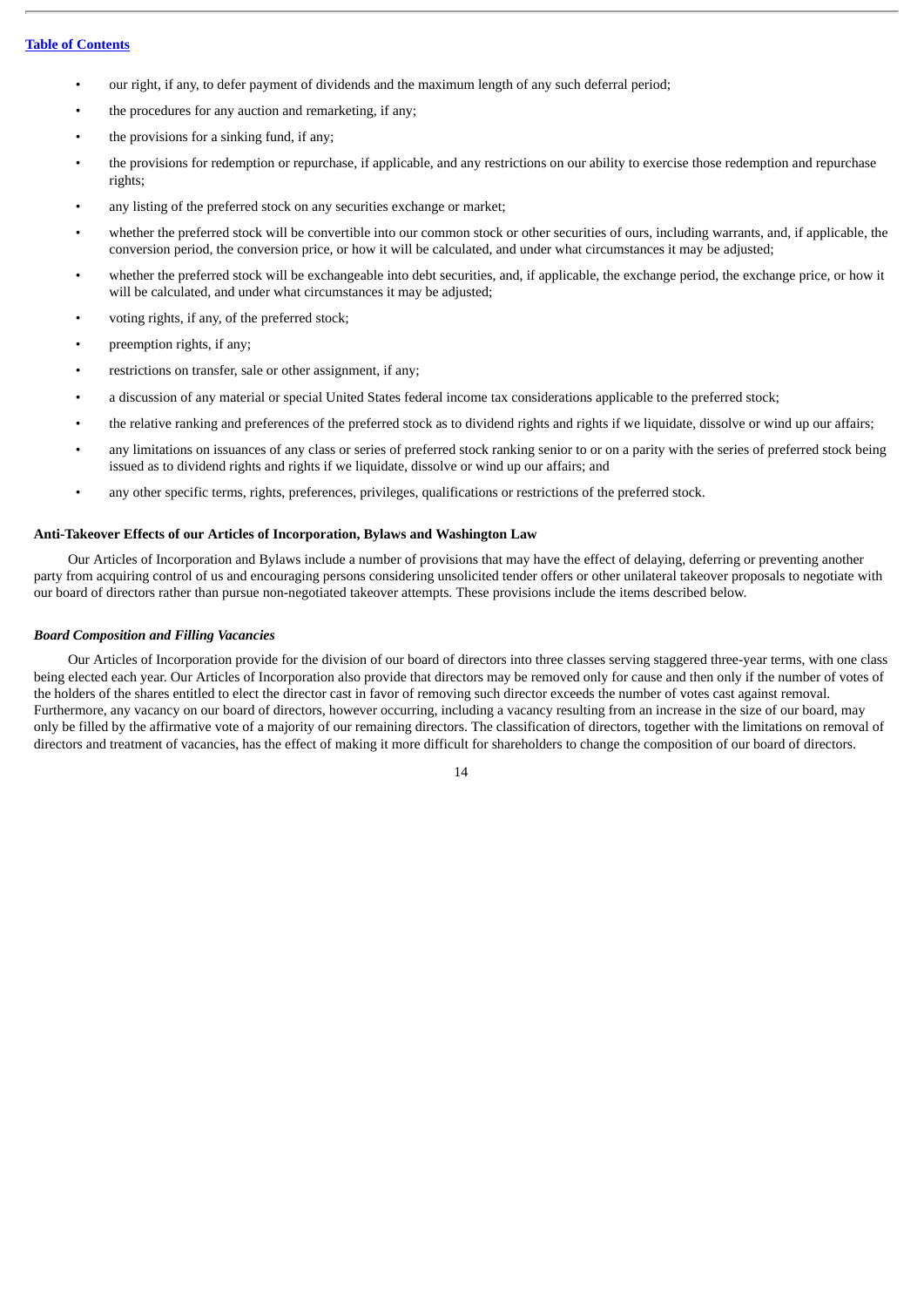#### *Unanimous Written Consent of Shareholders*

Washington law limits the ability of shareholders to act by written consent by requiring unanimous written consent for shareholder action to be effective. This limit may lengthen the amount of time required to take shareholder actions and would prevent the amendment of our Articles of Incorporation, our Bylaws or removal of directors by our shareholders without holding a meeting of shareholders.

#### *Meetings of Shareholders*

Our Articles of Incorporation and our Bylaws provide that only our board of directors, our Chairperson of our board of directors, our Chief Executive Officer or our President may call special meetings of shareholders and only those matters set forth in the notice of the special meeting may be considered or acted upon at a special meeting of shareholders. Our Bylaws limit the business that may be conducted at an annual meeting of shareholders to those matters properly brought before the meeting.

### *Advance Notice Requirements*

Our Bylaws have established advance notice procedures with regard to shareholder proposals relating to the nomination of candidates for election as directors or new business to be brought before meetings of our shareholders. These procedures provide that notice of shareholder proposals must be timely given in writing to our Corporate Secretary prior to the meeting at which the action is to be taken. Generally, to be timely, notice must be received at our principal executive offices not less than 90 days nor more than 120 days prior to the first anniversary of the date that our proxy statement was released to shareholders in connection with the previous year's annual meeting. Our Bylaws specify the requirements as to form and content of all shareholders' notices. These requirements may preclude shareholders from bringing matters before the shareholders at an annual or special meeting.

#### *Amendment to our Articles of Incorporation and Bylaws*

Any amendment of our Articles of Incorporation must first be submitted to our shareholders by us or our board of directors, and the amendment of certain articles or sections, including articles or sections relating to who may call special meetings of the shareholders, our board of directors, indemnification of our directors and officers, supermajority voting and amendments to our Bylaws, requires the affirmative vote of at least two-thirds of the outstanding shares entitled to vote on the amendment voting together as a single group. Our Bylaws may be amended by our board of directors, subject to any limitations set forth in our Bylaws, and may also be amended by the affirmative vote of at least two-thirds of the outstanding shares entitled to vote on the amendment voting together as a single group.

#### *Undesignated Preferred Stock*

Our Articles of Incorporation provide for authorized shares of preferred stock. The existence of authorized but unissued shares of preferred stock may enable our board of directors to discourage an attempt to obtain control of us by means of a merger, tender offer, proxy contest or otherwise. For example, if in the due exercise of its fiduciary obligations, our board of directors were to determine that a takeover proposal is not in the best interests of our shareholders, our board of directors could cause shares of preferred stock to be issued without shareholder approval in one or more private offerings or other transactions that might dilute the voting or other rights of the proposed acquirer or insurgent shareholder or shareholder group. In this regard, our Articles of Incorporation grant our board of directors broad power to establish the rights and preferences of authorized and unissued shares of preferred stock. The issuance of shares of preferred stock could decrease the amount of earnings and assets available for distribution to holders of shares of common stock. The issuance may also adversely affect the rights and powers, including voting rights, of these holders and may have the effect of delaying, deterring or preventing a change in control of us.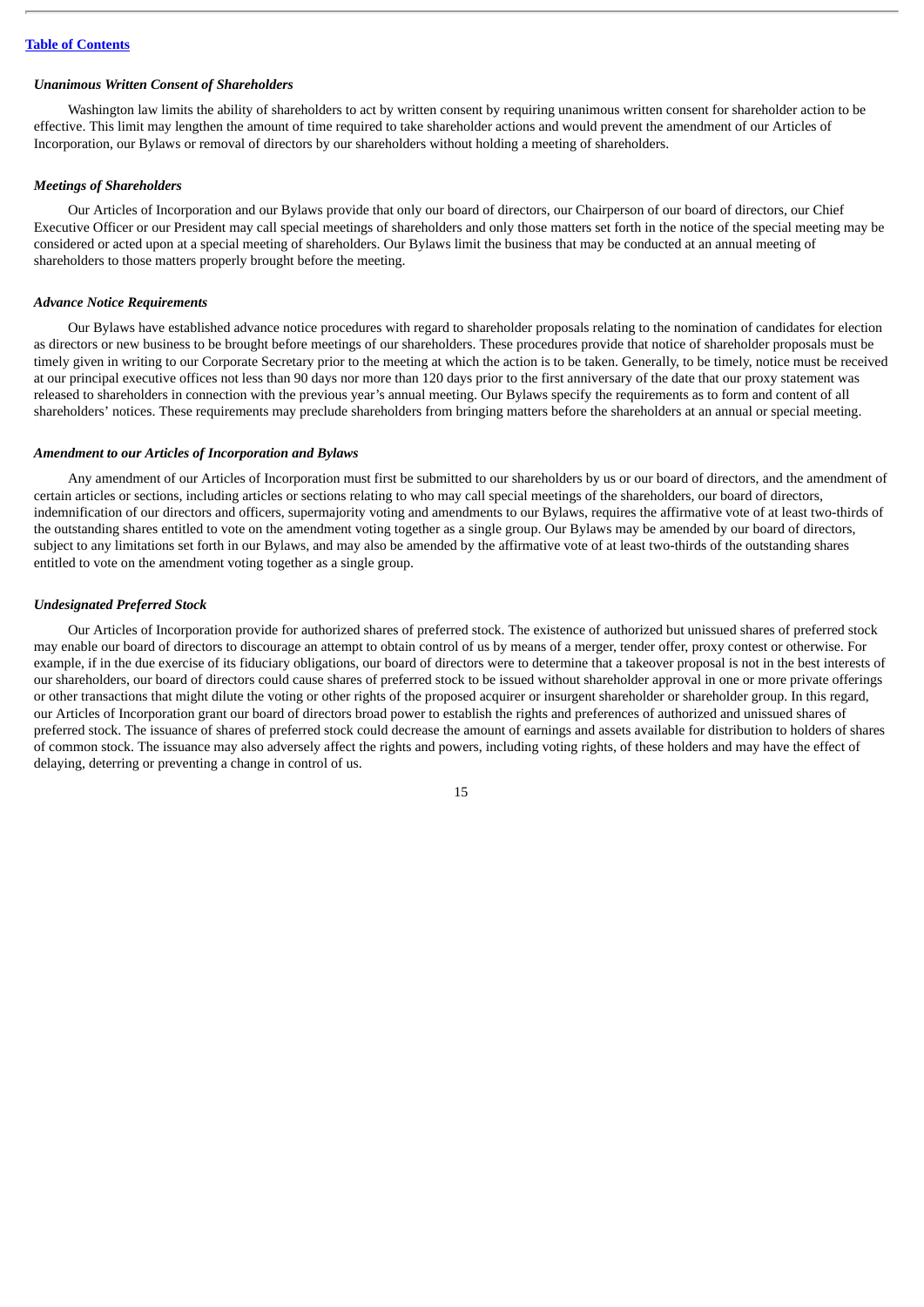#### *Exclusive Forum*

Our Articles of Incorporation provide that, unless we consent in writing to the selection of an alternative forum, the state courts located in King County, Washington (or, if the state courts located within King County, Washington do not have jurisdiction, the federal district court for the Western District of Washington) shall be the sole and exclusive forum for commencing and maintaining any proceeding (1) asserting a claim based on a violation of a duty under the laws of the State of Washington by any of our current or former directors, officers or shareholders in such capacity, (2) commenced or maintained in the right of the corporation, (3) asserting a claim arising pursuant to any provision of the Washington Business Corporation Act ("WBCA"), our Articles of Incorporation or our Bylaws (as either may be amended from time to time) or (4) asserting a claim concerning our internal affairs that is not included in clauses (1) through (3) above, in all cases to the fullest extent permitted by law and subject to the court having personal jurisdiction over the indispensable parties named as defendants. These provisions would not apply to suits brought to enforce a duty or liability created by the Exchange Act, or any other claim for which the federal courts have exclusive jurisdiction. Our Articles of Incorporation further provide that the federal district courts of the United States will be the exclusive forum for resolving any complaint asserting a cause of action arising under the Securities Act, subject to applicable law. Any person or entity purchasing or otherwise acquiring any interest in our securities shall be deemed to have notice of and consented to these provisions. Our exclusive forum provision will not relieve us of our duties to comply with the federal securities laws and the rules and regulations thereunder, and our shareholders will not be deemed to have waived our compliance with these laws, rules and regulations. Although we believe these provisions benefit us by providing increased consistency in the application of Washington law for the specified types of actions and proceedings, the provisions may have the effect of discouraging lawsuits against us or our directors, officers and other employees.

#### *Washington Anti-Takeover Law*

Washington law imposes restrictions on some transactions between a corporation and significant shareholders. Chapter 23B.19 of the WBCA generally prohibits a target corporation from engaging in specified "significant business transactions" with an "acquiring person." This statute could prohibit or delay the accomplishment of mergers or other takeover or change in control attempts with respect to us and, accordingly, may discourage unsolicited attempts to acquire us. An "acquiring person" is generally defined as a person or group of persons that beneficially owns the voting shares entitled to cast votes comprising 10% or more of the voting power of the target corporation. The target corporation may not engage in "significant business transactions," as defined in Chapter 23B.19, for a period of five years after the date of the transaction in which the person became an acquiring person, unless (1) the significant business transaction or the acquiring person's purchase of shares was approved by a majority of the members of the target corporation's board of directors prior to the share acquisition causing the person to become an "acquiring person," or (2) the significant business transaction was both approved by the majority of the members of the target corporation's board of directors and authorized at a shareholder meeting by at least two-thirds of the votes entitled to be cast by the outstanding voting shares (excluding the acquiring person's shares or shares over which the acquiring person has voting control) at or subsequent to the acquiring person's share acquisition. "Significant business transactions" include, among other things:

- a merger or share exchange with, disposition of assets to or issuance or redemption of stock to or from, the acquiring person;
- a termination of 5% or more of the employees of the target corporation employed in the State of Washington as a result of the acquiring person's acquisition of 10% or more of the shares, whether at one time or over the five-year period following the share acquisition;
- a transaction in which the acquiring person is allowed to receive a disproportionate benefit as a shareholder; or
- liquidating or dissolving the target corporation.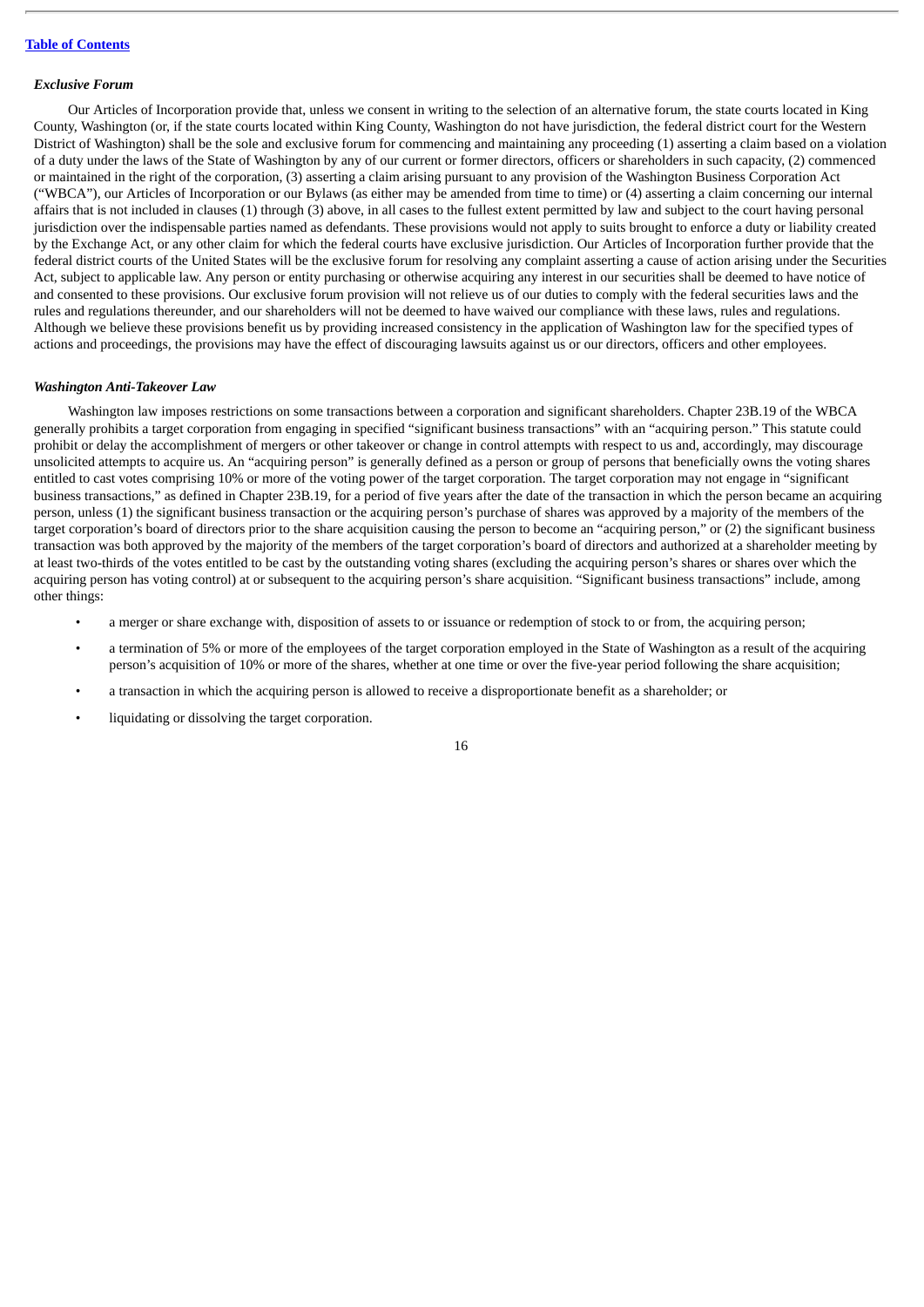After the five-year period, a "significant business transaction" may occur, as long as it complies with "fair price" provisions specified in the statute or is approved at a meeting of shareholders by a majority of the votes entitled to be counted within each voting group entitled to vote separately on the transaction, not counting the votes of shares as to which the acquiring person has beneficial ownership or voting control. A corporation may not opt out of this statute.

### **Registration Rights**

As of the date of this prospectus, holders of 71,308,008 shares of our common stock, which shares we refer to as "registrable securities," are entitled to rights with respect to the registration of these registrable securities under the Securities Act. These rights are provided under the terms of the Investors' Rights Agreement. The Investors' Rights Agreement includes demand registration rights, short-form registration rights and piggyback registration rights.

All underwriting discounts, selling commissions and stock transfer taxes applicable to the sale of registrable securities pursuant to the Investors' Rights Agreement shall be borne by the holders of registrable securities participating in such sale. Any additional expenses incurred in connection with exercise of registration rights under the Investors' Rights Agreement, including all registration, filing and qualification fees, printers' and accounting fees, and fees and disbursements of our counsel shall be borne by us. We are also responsible for the reasonable fees and disbursements, not to exceed \$100,000, or such greater amount as agreed upon in the applicable underwriting agreement, of one counsel for the selling holders of registrable securities, and any legal expenses incurred by such selling holders in excess of \$100,000 shall be borne by such holders.

Subject to certain exceptions contained in the Investors' Rights Agreement, we and the underwriters may limit the number of shares included in an underwritten offering by holders of registrable securities to the number of shares which we and the underwriters determine in our sole discretion will not jeopardize the success of the offering.

#### *Demand Registration Rights*

The holders of registrable securities are entitled to demand registration rights under certain conditions. Under the terms of the Investors' Rights Agreement, we will be required, upon the written request of (i) holders of at least 30% of registrable securities then outstanding or (ii) the Viking Global Entities (so long as the Viking Global Entities remain a holder of at least 550,000 registrable securities), to use our best efforts to file a registration statement on Form S-1 or Form S-3 with respect to the registrable securities identified by the holders initiating such request so long as the anticipated aggregate offering price of such registrable securities pursuant to such registration would be at least \$5.0 million in the aggregate. We are not obligated to effect, or to take any action to effect, any registration pursuant to these demand registration rights (a) during the period that is 30 days before our good faith estimate of the date of filing of, and ending on a date that is 60 days after the effective date of, a registration statement pertaining to an underwritten public offering of our securities or (b) after we have effected five registrations pursuant to these demand registration rights if the initiating holder for at least two of such registrations is one of the Viking Global Entities.

#### *Shelf Registration Rights*

Pursuant to the Investors' Rights Agreement, upon the written request of (i) holders of at least 20% of registrable securities then outstanding or (ii) one of the Viking Global Entities (so long as one of the Viking Global Entities remains a holder of at least 550,000 registrable securities), we will be required to use commercially reasonable efforts to effect a registration with respect to the registrable securities identified by the holders initiating such request by filing either a shelf registration statement on Form S-3 or an evergreen registration statement on Form S-1 with the SEC. We are not obligated to effect, or to take any action to effect, any registration pursuant to these registration rights (i) if the holders of registrable securities intending to sell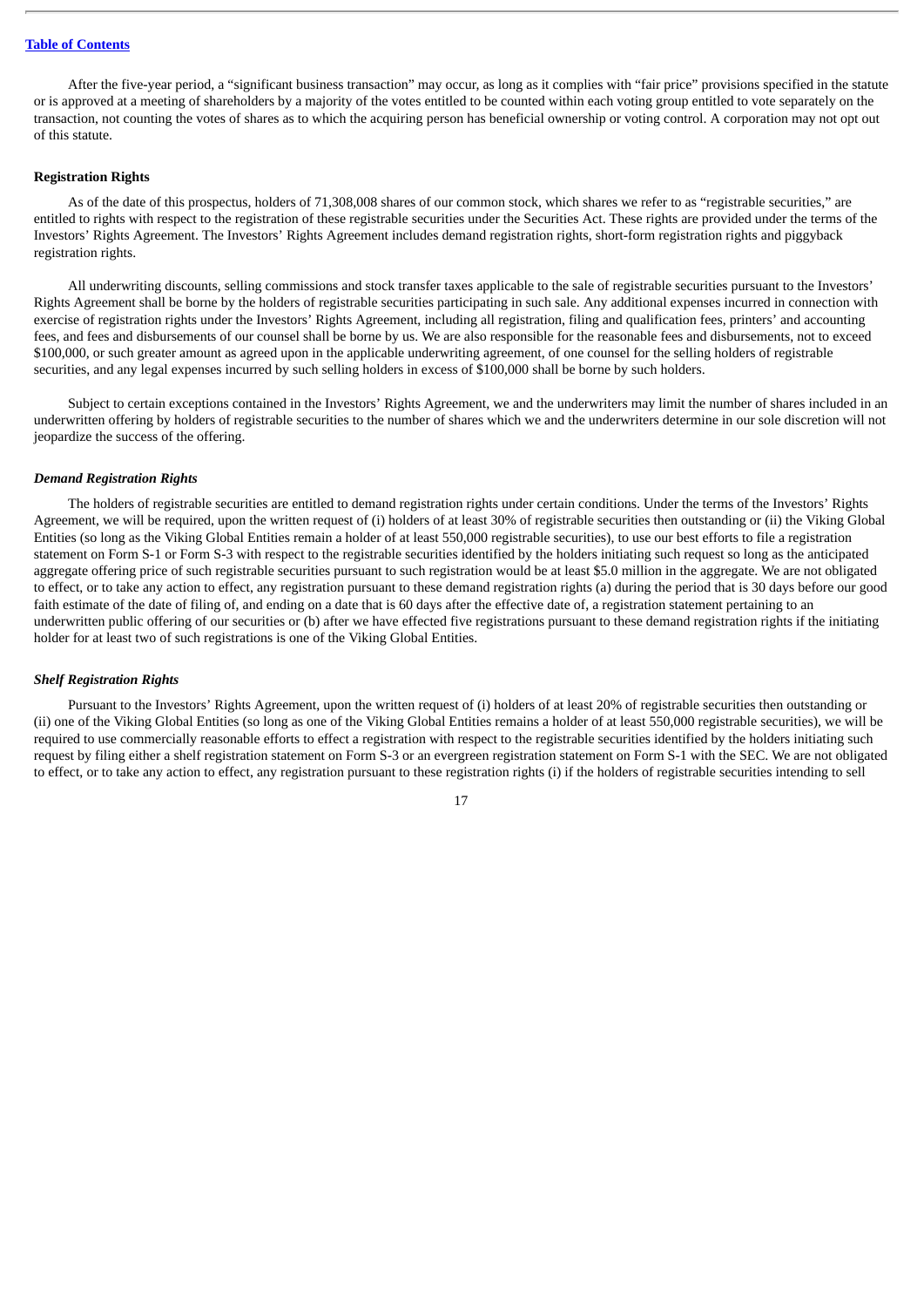pursuant to such rights propose to sell registrable securities at an aggregate offering price to the public, net of selling expenses, of less than \$2.0 million or (ii) if we furnish to such initiating holders a certificate signed by the chair of our board of directors stating that in the good-faith judgment of our board of directors, after consultation with our outside counsel, it would be materially detrimental to us and our shareholders for such registration to be effected at such time, subject to certain limitations.

An offering or sale of registrable securities pursuant to a shelf registration statement may be initiated at any time by one or more holders of at least 550,000 shares of registrable securities, provided that the minimum market value of registrable securities that such holders propose to sell in such offering must be equal to at least \$1.0 million or such lower amount approved by our board of directors. The right to have such shares registered on a shelf registration statement is further subject to other specified conditions and limitations.

### *Piggyback Registration Rights*

Pursuant to the Investors' Rights Agreement, if we register any of our securities either for our own account or for the account of other security holders, subject to certain exceptions, the holders of registrable securities are entitled to include their shares in the registration.

### *Expiration of Registration Rights*

The demand registration rights, short form registration rights and piggyback registration rights granted to any holder of registrable securities under the Investors' Rights Agreement will terminate upon the earliest to occur of (i) July 1, 2024 or (ii) such time when the holder's registrable securities may be sold without restriction pursuant to Rule 144 within a 90-day period; provided, however, that the demand registration rights, short-form registration rights and piggyback registration rights under the Investors' Rights Agreement of any holder of at least 550,000 shares of registrable securities shall not terminate until such time as such holder holds no registrable securities.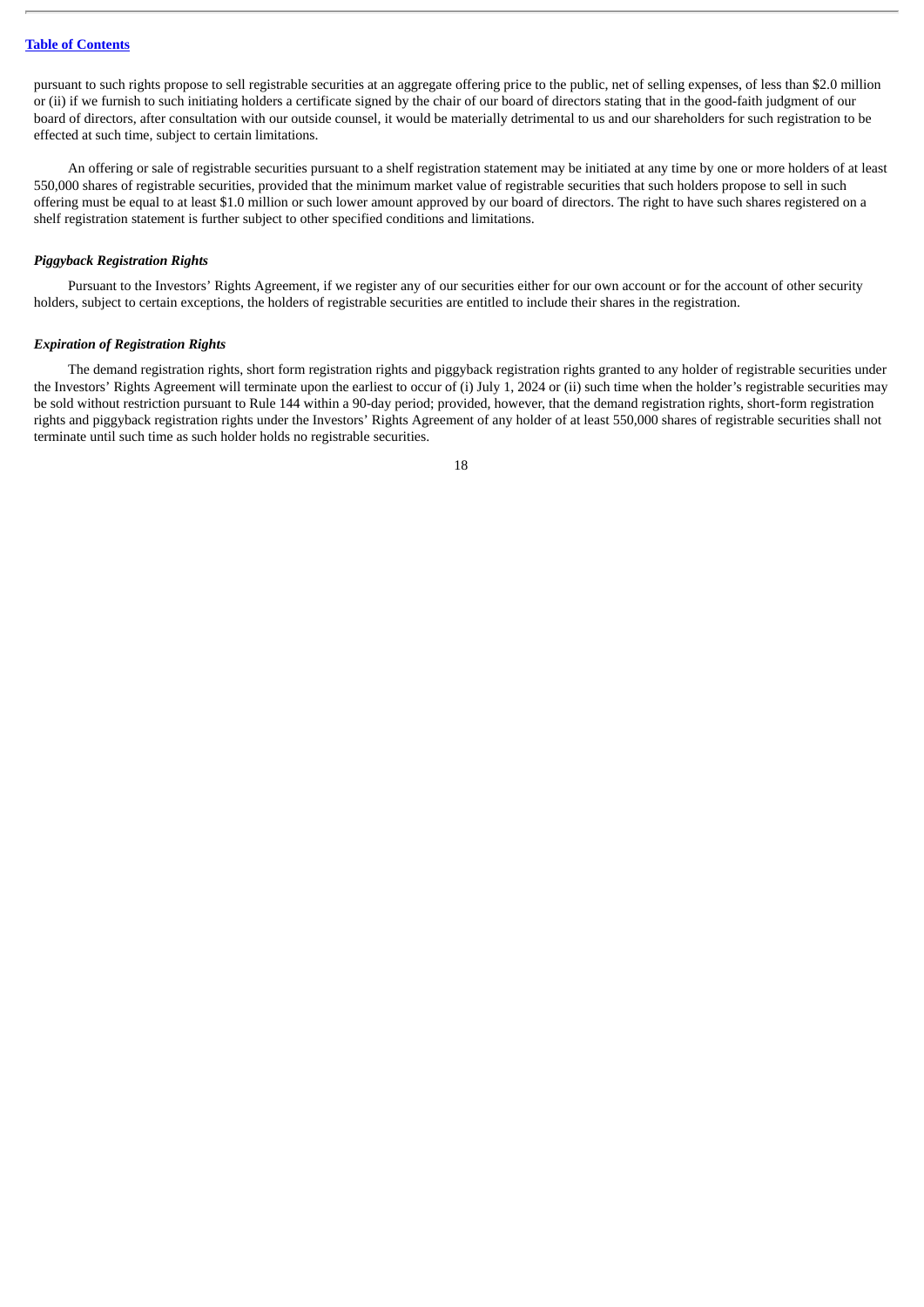### **DESCRIPTION OF DEBT SECURITIES**

<span id="page-37-0"></span>This section describes the general terms and provisions of our debt securities that we may issue from time to time. We may issue debt securities, in one or more series, as either senior or subordinated debt or as senior or subordinated convertible debt. While the terms we have summarized below will apply generally to any future debt securities we may offer under this prospectus, the applicable prospectus supplement or free writing prospectus will describe the specific terms of any debt securities offered through that prospectus supplement or free writing prospectus. The terms of any debt securities we offer under a prospectus supplement or free writing prospectus may differ from the terms we describe below. Unless the context requires otherwise, whenever we refer to the "indentures," we also are referring to any supplemental indentures that specify the terms of a particular series of debt securities.

We will issue any senior debt securities under the senior indenture that we will enter into with the trustee named in the senior indenture. We will issue any subordinated debt securities under the subordinated indenture that we will enter into with the trustee named in the subordinated indenture. We have filed forms of these documents as exhibits to the registration statement, of which this prospectus is a part, and supplemental indentures and forms of debt securities containing the terms of the debt securities being offered will be filed as exhibits to the registration statement of which this prospectus is a part or will be incorporated by reference from reports that we file with the SEC.

The indentures will be qualified under the Trust Indenture Act of 1939, as amended (the "Trust Indenture Act"). We use the term "trustee" to refer to either the trustee under the senior indenture or the trustee under the subordinated indenture, as applicable.

The following summaries of material provisions of the senior debt securities, the subordinated debt securities and the indentures are subject to, and qualified in their entirety by reference to, all of the provisions of the indenture applicable to a particular series of debt securities. We urge you to read the applicable prospectus supplement or free writing prospectus and any related free writing prospectuses related to the debt securities that we may offer under this prospectus, as well as the complete applicable indenture that contains the terms of the debt securities. Except as we may otherwise indicate, the terms of the senior indenture and the subordinated indenture are identical.

#### **General**

We will describe in the applicable prospectus supplement or free writing prospectus the terms of the series of debt securities being offered, including as applicable:

- the title;
- the principal amount being offered, and if a series, the total amount authorized and the total amount outstanding;
- any limit on the amount that may be issued;
- whether or not we will issue the series of debt securities in global form, and, if so, the terms and who the depository will be;
- the maturity date;
- whether and under what circumstances, if any, we will pay additional amounts on any debt securities held by a person who is not a United States person for tax purposes, and whether we can redeem the debt securities if we have to pay such additional amounts;
- the annual interest rate, which may be fixed or variable, or the method for determining the rate and the date interest will begin to accrue, the dates interest will be payable and the regular record dates for interest payment dates or the method for determining such dates;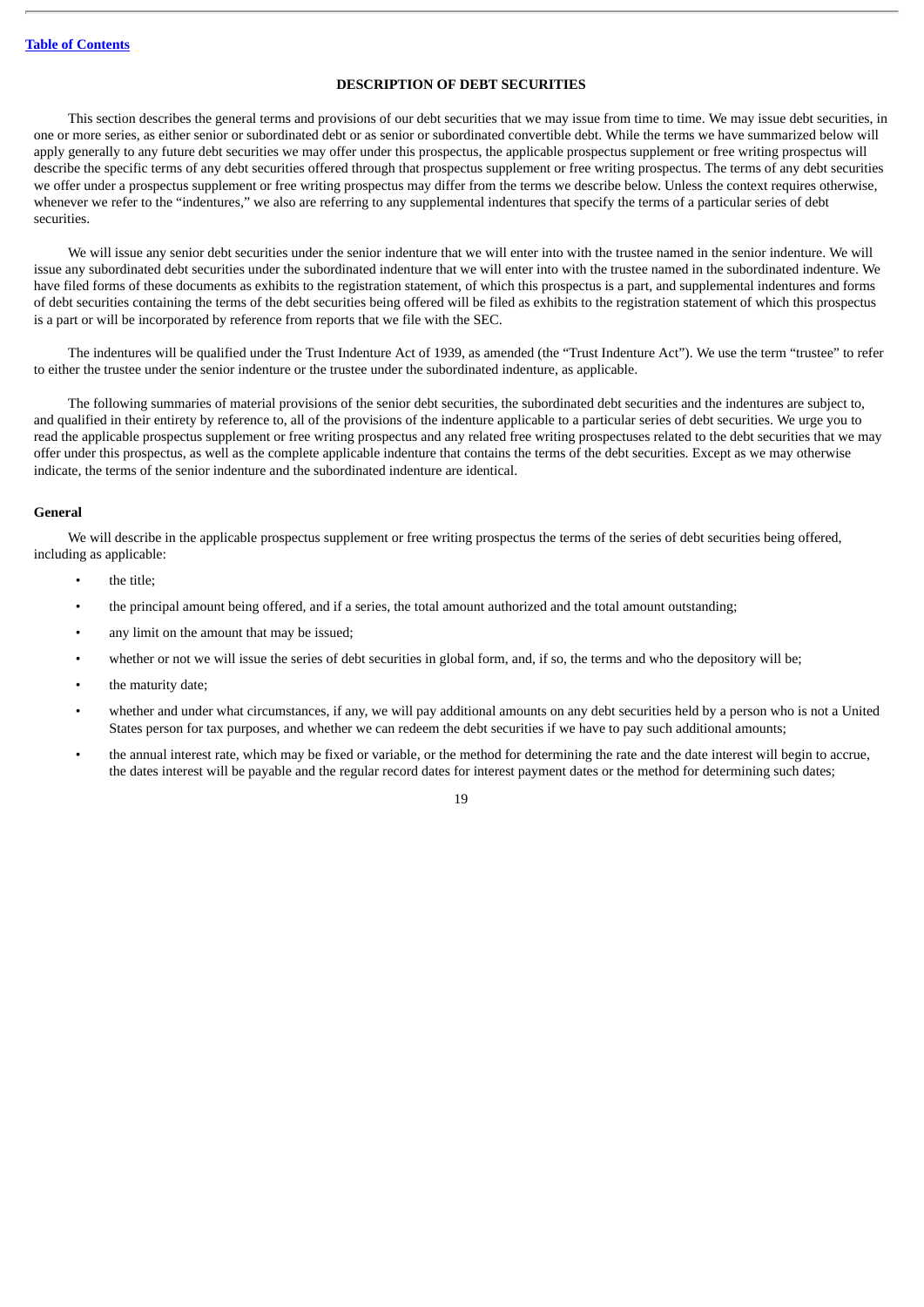### **Table of [Contents](#page-18-0)**

- whether or not the debt securities will be secured or unsecured, and the terms of any secured debt;
- the terms of the subordination of any series of subordinated debt;
- the place where payments will be payable;
- restrictions on transfer, sale or other assignment, if any;
- our right, if any, to defer payment of interest and the maximum length of any such deferral period;
- the date, if any, after which, the conditions upon which, and the price at which, we may, at our option, redeem the series of debt securities pursuant to any optional or provisional redemption provisions and the terms of those redemption provisions;
- the date, if any, on which, and the price at which we are obligated, pursuant to any mandatory sinking fund or analogous fund provisions or otherwise, to redeem, or at the holder's option, to purchase, the series of debt securities and the currency or currency unit in which the debt securities are payable;
- whether the indenture will restrict our ability or the ability of our subsidiaries to:
	- incur additional indebtedness;
	- issue additional securities;
	- create liens;
	- pay dividends or make distributions in respect of our capital stock or the capital stock of our subsidiaries;
	- redeem capital stock;
	- place restrictions on our subsidiaries' ability to pay dividends, make distributions or transfer assets;
	- make investments or other restricted payments;
	- sell or otherwise dispose of assets;
	- enter into sale-leaseback transactions;
	- engage in transactions with shareholders or affiliates;
	- issue or sell stock of our subsidiaries;
	- effect a consolidation or merger;
- whether the indenture will require us to maintain any interest coverage, fixed charge, cash flow-based, asset-based or other financial ratios;
- a discussion of certain material or special United States ("U.S.") federal income tax considerations applicable to the debt securities;
- information describing any book-entry features;
- provisions for a sinking fund purchase or other analogous fund, if any;
- the applicability of the provisions in the indenture on discharge;
- whether the debt securities are to be offered at a price such that they will be deemed to be offered at an "original issue discount" as defined in paragraph (a) of Section 1273 of the Internal Revenue Code of 1986, as amended;
- the denominations in which we will issue the series of debt securities, if other than denominations of \$1,000 and any integral multiple thereof;
- the currency of payment of debt securities if other than U.S. dollars and the manner of determining the equivalent amount in U.S. dollars; and

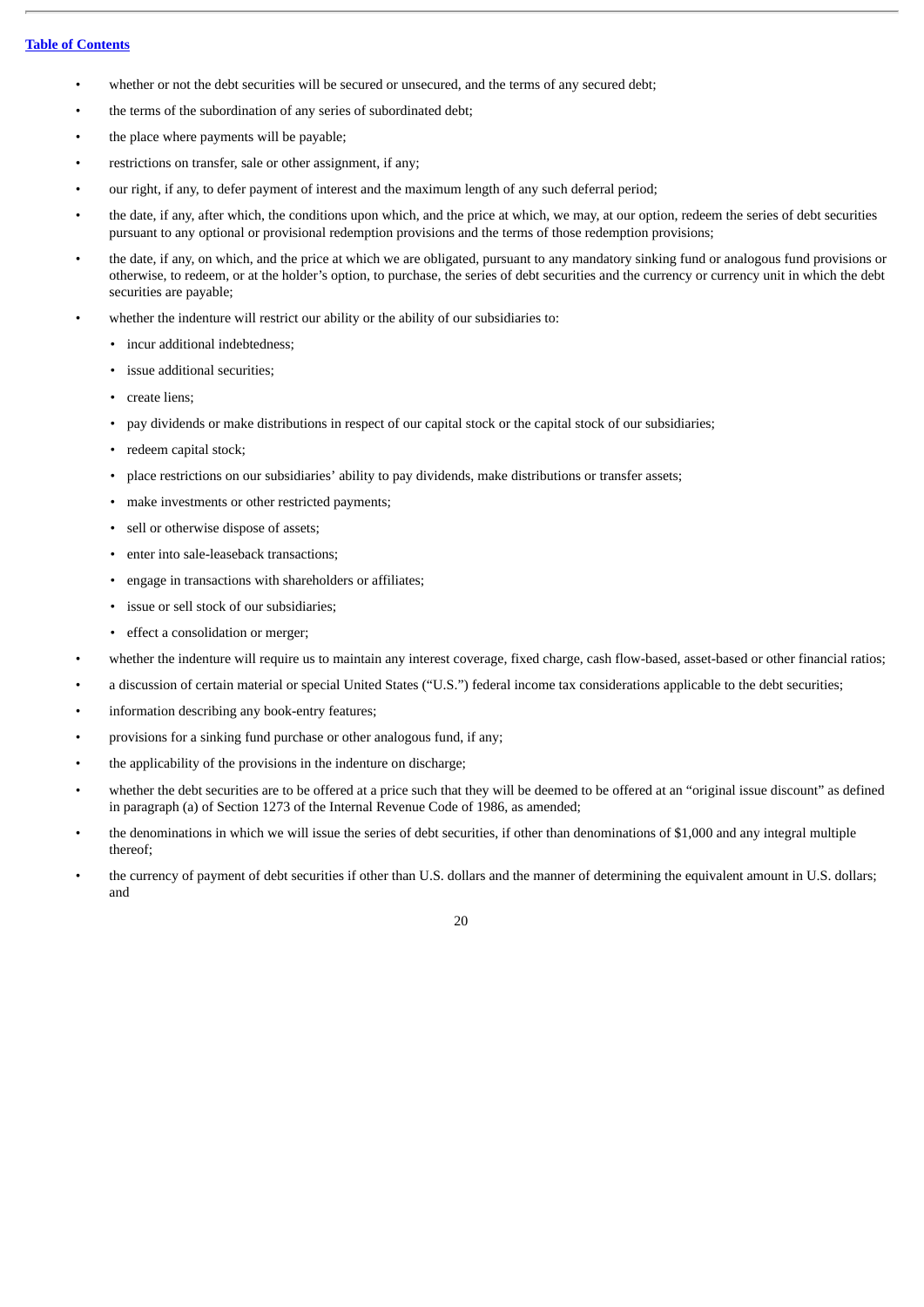• any other specific terms, preferences, rights or limitations of, or restrictions on, the debt securities, including any additional events of default or covenants provided with respect to the debt securities, and any terms that may be required by us or advisable under applicable laws or regulations or advisable in connection with the marketing of the debt securities.

### **Conversion or Exchange Rights**

We will set forth in the applicable prospectus supplement or free writing prospectus the terms on which a series of debt securities may be convertible into or exchangeable for our common stock, our preferred stock or other securities (including securities of a third-party). We will include provisions as to whether conversion or exchange is mandatory, at the option of the holder or at our option. We may include provisions pursuant to which the number of shares of our common stock, our preferred stock or other securities (including securities of a third-party) that the holders of the series of debt securities receive would be subject to adjustment.

### **Consolidation, Merger or Sale**

Unless we provide otherwise in the prospectus supplement or free writing prospectus applicable to a particular series of debt securities, the indentures will not contain any covenant that restricts our ability to merge or consolidate, or sell, convey, transfer or otherwise dispose of all or substantially all of our assets. However, any successor to or acquirer of such assets must assume all of our obligations under the indentures or the debt securities, as appropriate. If the debt securities are convertible into or exchangeable for other securities of ours or securities of other entities, the person with whom we consolidate or merge or to whom we sell all of our property must make provisions for the conversion of the debt securities into securities that the holders of the debt securities would have received if they had converted the debt securities before the consolidation, merger or sale.

### **Events of Default under the Indenture**

Unless we provide otherwise in the prospectus supplement or free writing prospectus applicable to a particular series of debt securities, the following are events of default under the indentures with respect to any series of debt securities that we may issue:

- if we fail to pay interest when due and payable and our failure continues for 90 days and the time for payment has not been extended;
- if we fail to pay the principal, premium or sinking fund payment, if any, when due and payable at maturity, upon redemption or repurchase or otherwise, and the time for payment has not been extended;
- if we fail to observe or perform any other covenant contained in the debt securities or the indentures, other than a covenant specifically relating to another series of debt securities, and our failure continues for 90 days after we receive notice from the trustee or holders of at least 25% in aggregate principal amount of the outstanding debt securities of the applicable series; and
- if specified events of bankruptcy, insolvency or reorganization occur.

We will describe in each applicable prospectus supplement or free writing prospectus any additional events of default relating to the relevant series of debt securities.

If an event of default with respect to debt securities of any series occurs and is continuing, other than an event of default specified in the last bullet point above, the trustee or the holders of at least 25% in aggregate principal amount of the outstanding debt securities of that series, by notice to us in writing, and to the trustee if notice is given by such holders, may declare the unpaid principal, premium, if any, and accrued interest, if any, due and payable immediately. If an event of default specified in the last bullet point above occurs with respect to us, the unpaid principal, premium, if any, and accrued interest, if any, of each issue of debt securities then outstanding shall be due and payable without any notice or other action on the part of the trustee or any holder.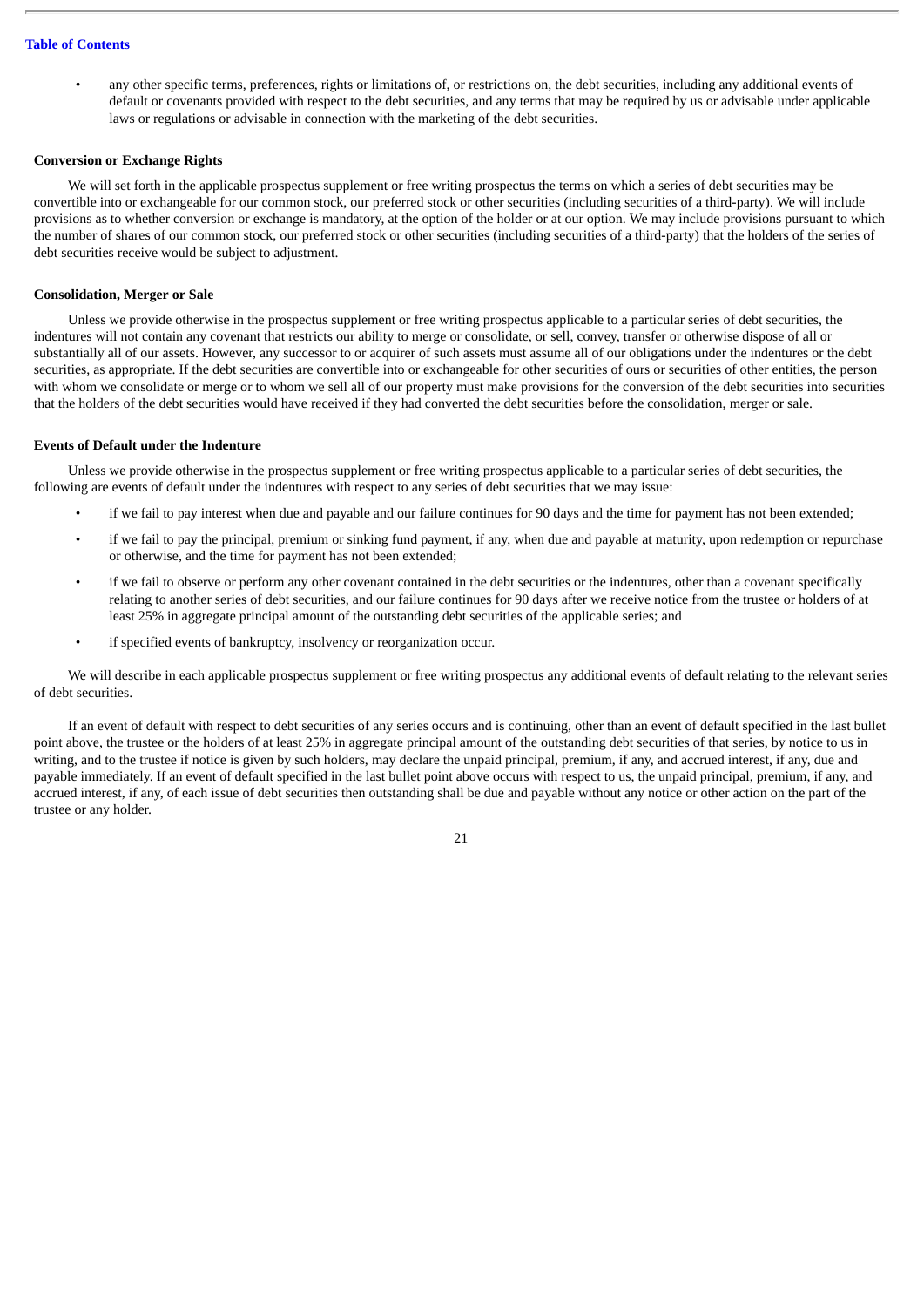The holders of a majority in principal amount of the outstanding debt securities of an affected series may waive any default or event of default with respect to the series and its consequences, except defaults or events of default regarding payment of principal, premium, if any, or interest, unless we have cured the default or event of default in accordance with the indenture. Any waiver shall cure the default or event of default.

Subject to the terms of the indentures, if an event of default under an indenture shall occur and be continuing, the trustee will be under no obligation to exercise any of its rights or powers under such indenture at the request or direction of any of the holders of the applicable series of debt securities, unless such holders have offered the trustee reasonable indemnity or security satisfactory to it against any loss, liability or expense. Subject to the terms of the indentures, the holders of a majority in principal amount of the outstanding debt securities of any series will have the right to direct the time, method and place of conducting any proceeding for any remedy available to the trustee, or exercising any trust or power conferred on the trustee, with respect to the debt securities of that series, provided that:

- the direction so given by the holder is not in conflict with any law or the applicable indenture; and
- subject to its duties under the Trust Indenture Act, the trustee need not take any action that might involve it in personal liability or might be unduly prejudicial to the holders not involved in the proceeding.

Subject to the terms of the indentures, a holder of the debt securities of any series will have the right to institute a proceeding under the indentures or to appoint a receiver or trustee, or to seek other remedies if:

- the holder has given written notice to the trustee of a continuing event of default with respect to that series;
- the holders of at least 25% in aggregate principal amount of the outstanding debt securities of that series have made written request, and such holders have offered reasonable indemnity to the trustee or security satisfactory to it against any loss, liability or expense or to be incurred in compliance with instituting the proceeding as trustee; and
- the trustee does not institute the proceeding, and does not receive from the holders of a majority in aggregate principal amount of the outstanding debt securities of that series other conflicting directions within 90 days after the notice, request and offer.

These limitations do not apply to a suit instituted by a holder of debt securities if we default in the payment of the principal, premium, if any, or interest on, the debt securities, or other defaults that may be specified in the applicable prospectus supplement or free writing prospectus.

We expect to periodically file statements with the trustee regarding our compliance with specified covenants in the indentures.

### **Modification of Indenture; Waiver**

Subject to the terms of the indenture for any series of debt securities that we may issue, we and the trustee may change an indenture without the consent of any holders with respect to the following specific matters:

- to fix any ambiguity, defect or inconsistency in the indenture;
- to comply with the provisions described above under "Description of Debt Securities-Consolidation, Merger or Sale";
- to comply with any requirements of the SEC in connection with the qualification of any indenture under the Trust Indenture Act;
- to add to, delete from or revise the conditions, limitations, and restrictions on the authorized amount, terms, or purposes of issue, authentication and delivery of debt securities, as set forth in the indenture;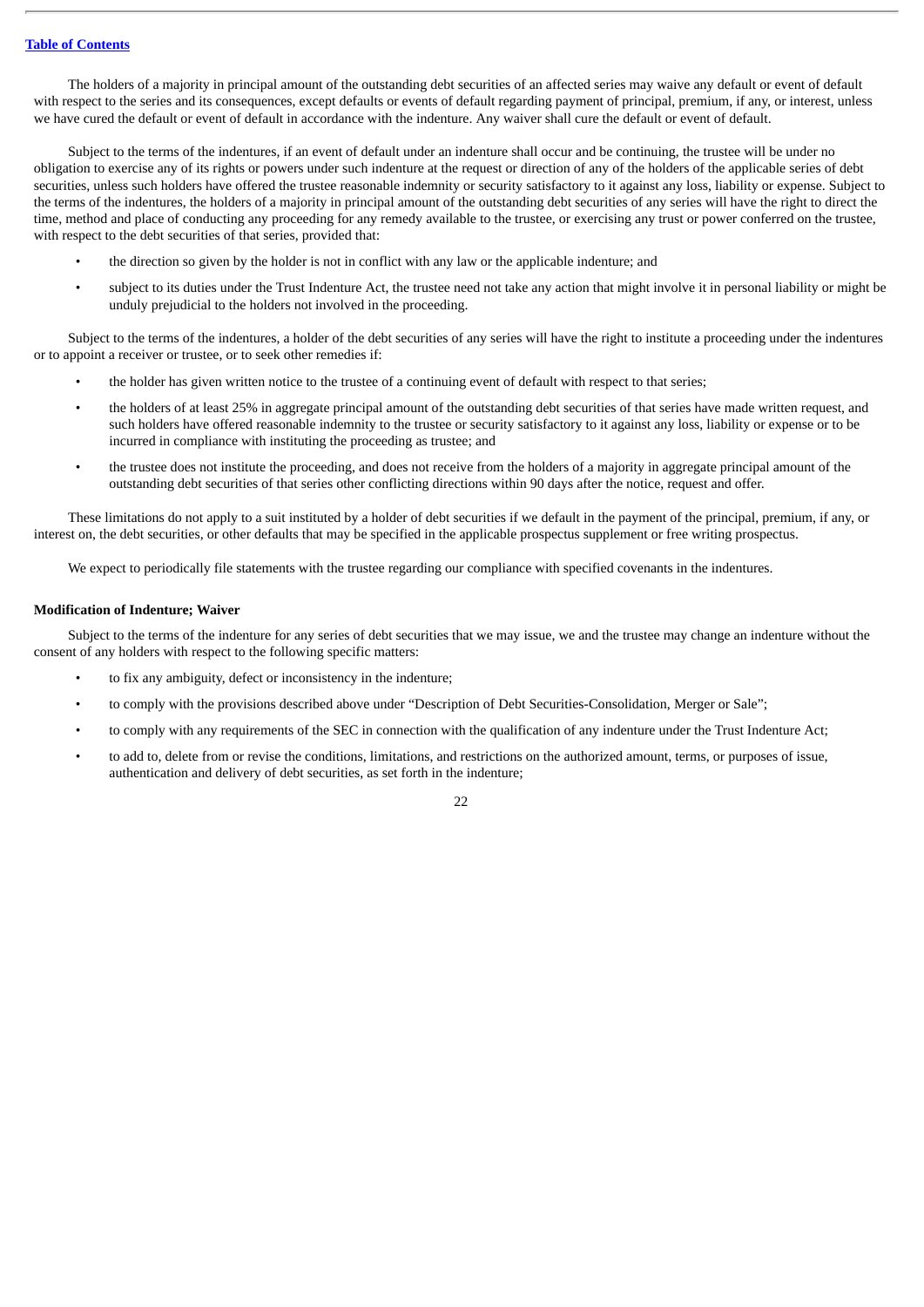- to provide for the issuance of and establish the form and terms and conditions of the debt securities of any series as provided under "Description of Debt Securities—General," to establish the form of any certifications required to be furnished pursuant to the terms of the indenture or any series of debt securities, or to add to the rights of the holders of any series of debt securities;
- to evidence and provide for the acceptance of appointment hereunder by a successor trustee;
- to provide for uncertificated debt securities and to make all appropriate changes for such purpose;
- to add to our covenants such new covenants, restrictions, conditions or provisions for the benefit of the holders, to make the occurrence, or the occurrence and the continuance, of a default in any such additional covenants, restrictions, conditions or provisions an event of default or to surrender any right or power conferred to us in the indenture; or
- to change anything that does not materially adversely affect the interests of any holder of debt securities of any series.

In addition, under the indentures, the rights of holders of a series of debt securities may be changed by us and the trustee with the written consent of the holders of at least a majority in aggregate principal amount of the outstanding debt securities of each series that is affected. However, subject to the terms of the indenture for any series of debt securities that we may issue or as otherwise provided in the prospectus supplement or free writing prospectus applicable to a particular series of debt securities, we and the trustee may make the following changes only with the consent of each holder of any outstanding debt securities affected:

- extending the stated maturity of the series of debt securities;
- reducing the principal amount, reducing the rate of or extending the time of payment of interest, or reducing any premium payable upon the redemption or repurchase of any debt securities; or
- reducing the percentage of debt securities, the holders of which are required to consent to any amendment, supplement, modification or waiver.

### **Discharge**

Each indenture provides that, subject to the terms of the indenture and any limitation otherwise provided in the prospectus supplement or free writing prospectus applicable to a particular series of debt securities, we can elect to be discharged from our obligations with respect to one or more series of debt securities, except for specified obligations, including obligations to:

- register the transfer or exchange of debt securities of the series;
- replace stolen, lost or mutilated debt securities of the series;
- maintain paying agencies;
- hold monies for payment in trust;
- recover excess money held by the trustee;
- compensate and indemnify the trustee; and
- appoint any successor trustee.

In order to exercise our rights to be discharged, we must deposit with the trustee money or government obligations sufficient to pay all the principal of, any premium and interest on, the debt securities of the series on the dates payments are due.

### **Form, Exchange and Transfer**

We plan to issue the debt securities of each series only in fully registered form without coupons and, unless we otherwise specify in the applicable prospectus supplement or free writing prospectus, in denominations of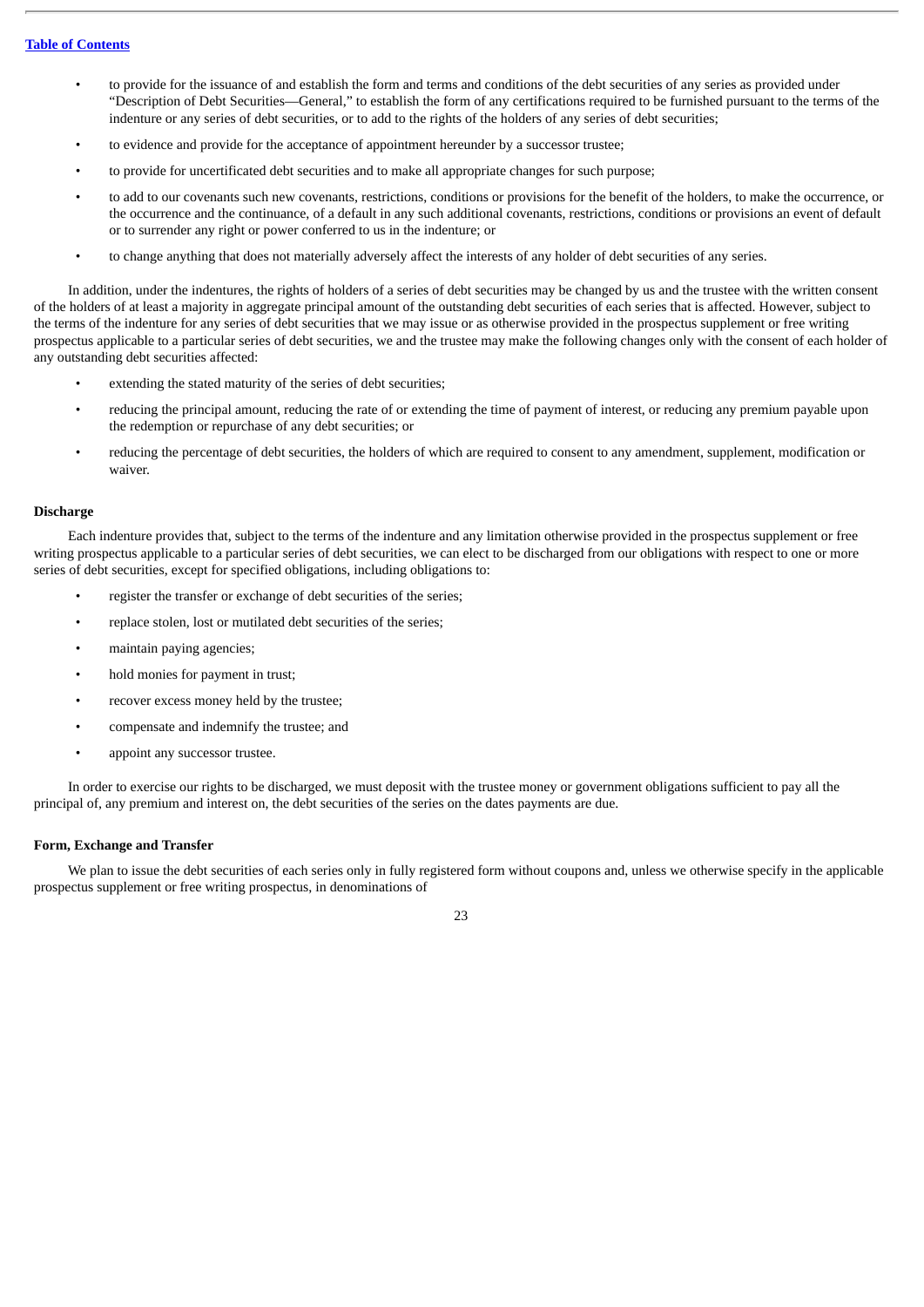\$1,000 and any integral multiple thereof. We may issue debt securities of a series in temporary or permanent global form and as book-entry securities that will be deposited with, or on behalf of, The Depository Trust Company or another depository named by us and identified in a prospectus supplement or free writing prospectus with respect to that series.

At the option of the holder, subject to the terms of the indentures and the limitations applicable to global securities described in the applicable prospectus supplement or free writing prospectus, the holder of the debt securities of any series can exchange the debt securities for other debt securities of the same series, in any authorized denomination and of like tenor and aggregate principal amount.

Subject to the terms of the indentures and the limitations applicable to global securities set forth in the applicable prospectus supplement or free writing prospectus, holders of the debt securities may present the debt securities for exchange or for registration of transfer, duly endorsed or with the form of transfer endorsed thereon duly executed if so required by us or the security registrar, at the office of the security registrar or at the office of any transfer agent designated by us for this purpose. Unless otherwise provided in the debt securities that the holder presents for transfer or exchange, we will make no service charge for any registration of transfer or exchange, but we may require payment of any taxes or other governmental charges.

We will name in the applicable prospectus supplement or free writing prospectus the security registrar, and any transfer agent in addition to the security registrar, that we initially designate for any debt securities. We may at any time designate additional transfer agents or rescind the designation of any transfer agent or approve a change in the office through which any transfer agent acts, except that we will be required to maintain a transfer agent in each place of payment for the debt securities of each series. If we elect to redeem the debt securities of any series, we will not be required to:

- issue, register the transfer of, or exchange any debt securities of that series during a period beginning at the opening of business 15 days before the day of mailing of a notice of redemption of any debt securities that may be selected for redemption and ending at the close of business on the day of the mailing; or
- register the transfer of or exchange any debt securities so selected for redemption, in whole or in part, except the unredeemed portion of any debt securities we are redeeming in part.

#### **Information Concerning the Trustee**

The trustee, other than during the occurrence and continuance of an event of default under an indenture, undertakes to perform only those duties as are specifically set forth in the applicable indenture. Upon an event of default under an indenture, the trustee must use the same degree of care as a prudent person would exercise or use in the conduct of his or her own affairs.

Subject to this provision, the trustee is under no obligation to exercise any of the powers given it by the indentures at the request of any holder of debt securities unless it is offered reasonable security and indemnity against the costs, expenses and liabilities that it might incur.

#### **Payment and Paying Agents**

Unless we otherwise indicate in the applicable prospectus supplement or free writing prospectus, we will make payment of the interest on any debt securities on any interest payment date to the person in whose name the debt securities, or one or more predecessor securities, are registered at the close of business on the regular record date for the interest.

We will pay principal of and any premium and interest on the debt securities of a particular series at the office of the paying agents designated by us, except that unless we otherwise indicate in the applicable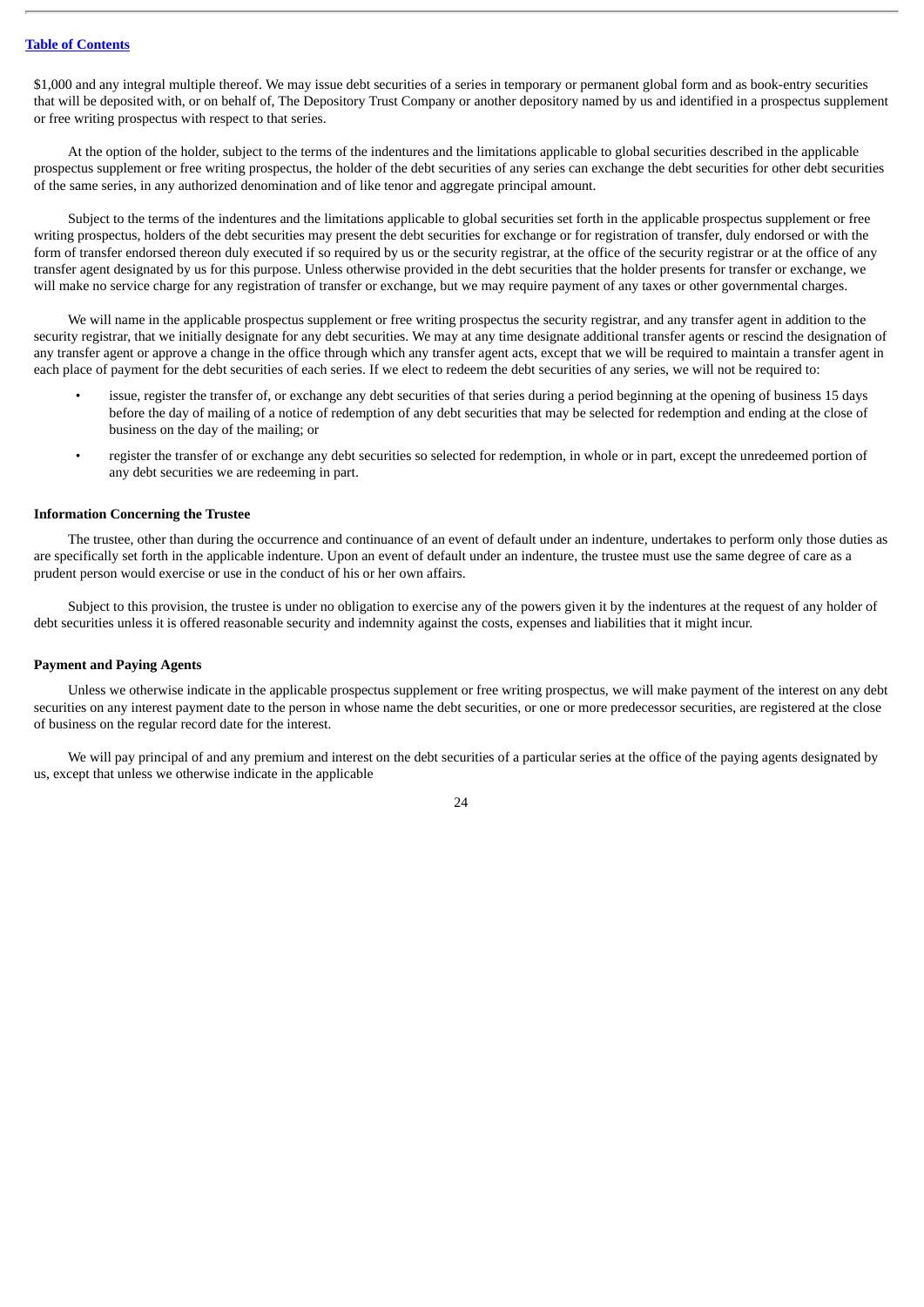### **Table of [Contents](#page-18-0)**

prospectus supplement or free writing prospectus, we will make interest payments by check that we will mail to the holder or by wire transfer to certain holders. Unless we otherwise indicate in the applicable prospectus supplement or free writing prospectus, we will designate the corporate trust office of the trustee as our sole paying agent for payments with respect to debt securities of each series. We will name in the applicable prospectus supplement or free writing prospectus any other paying agents that we initially designate for the debt securities of a particular series. We will maintain a paying agent in each place of payment for the debt securities of a particular series.

All money we pay to a paying agent or the trustee for the payment of the principal of or any premium or interest on any debt securities that remains unclaimed at the end of two years after such principal, premium or interest has become due and payable will be repaid to us, and the holder of the debt security thereafter may look only to us for payment thereof.

#### **Governing Law**

We expect the indentures and the debt securities to be governed by and construed in accordance with the laws of the State of New York, except to the extent that the Trust Indenture Act is applicable.

#### **Ranking of Debt Securities**

The subordinated debt securities will be subordinate and junior in priority of payment to certain of our other indebtedness to the extent described in a prospectus supplement or free writing prospectus. The subordinated indenture does not limit the amount of subordinated debt securities that we may issue. It also does not limit us from issuing any other secured or unsecured debt.

The senior debt securities will rank equally in right of payment to any of our other senior unsecured debt. The senior indenture does not limit the amount of senior debt securities that we may issue. It also does not limit us from issuing any other secured or unsecured debt.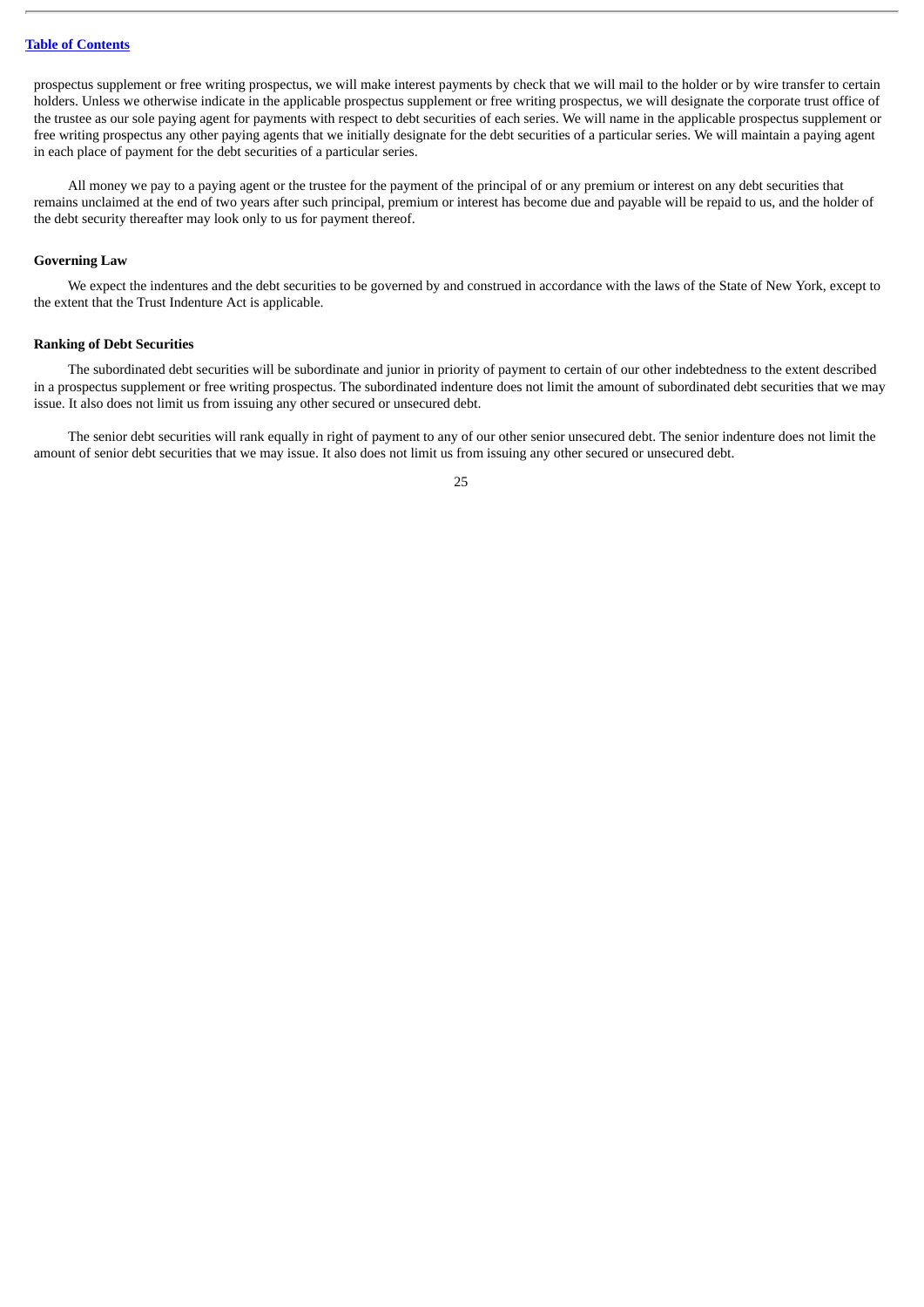### **DESCRIPTION OF WARRANTS**

<span id="page-44-0"></span>The following description, together with the additional information we may include in any applicable prospectus supplements, summarizes the material terms and provisions of the warrants that we may offer under this prospectus and the related warrant agreements and warrant certificates. While the terms summarized below will apply generally to any warrants that we may offer, we will describe the particular terms of any series of warrants in more detail in the applicable prospectus supplement. If we indicate in the prospectus supplement, the terms of any warrants offered under that prospectus supplement may differ from the terms described below. Specific warrant agreements will contain additional important terms and provisions and will be incorporated by reference as an exhibit to the registration statement, which includes this prospectus.

### **General**

We may issue warrants for the purchase of common stock, preferred stock and/or debt securities in one or more series. We may issue warrants independently or together with common stock, preferred stock and/or debt securities, and the warrants may be attached to or separate from these securities. As of March 31, 2020, we have a warrant to purchase 56,875 shares of common stock outstanding.

We plan to evidence each series of warrants by warrant certificates that we will issue under a separate warrant agreement. We will enter into the warrant agreement with a warrant agent. We will indicate the name and address of the warrant agent in the applicable prospectus supplement relating to a particular series of warrants.

We will describe in the applicable prospectus supplement the terms of the series of warrants, including as applicable:

- the offering price and aggregate number of warrants offered;
- the currency for which the warrants may be purchased;
- if applicable, the designation and terms of the securities with which the warrants are issued and the number of warrants issued with each such security or each principal amount of such security;
- if applicable, the date on and after which the warrants and the related securities will be separately transferable;
- in the case of warrants to purchase debt securities, the principal amount of debt securities purchasable upon exercise of one warrant and the price at, and currency in which, this principal amount of debt securities may be purchased upon such exercise;
- in the case of warrants to purchase common stock or preferred stock, the number of shares of common stock or preferred stock, as the case may be, purchasable upon the exercise of one warrant and the price at which these shares may be purchased upon such exercise;
- the effect of any merger, consolidation, sale or other disposition of our business on the warrant agreement and the warrants;
- the terms of any rights to redeem or call the warrants; any provisions for changes to or adjustments in the exercise price or number of securities issuable upon exercise of the warrants; the periods during which, and places at which, the warrants are exercisable;
- the manner of exercise;
- the dates on which the right to exercise the warrants will commence and expire;
- the manner in which the warrant agreement and warrants may be modified;
- federal income tax consequences of holding or exercising the warrants;
- the terms of the securities issuable upon exercise of the warrants; and
- any other specific terms, preferences, rights or limitations of or restrictions on the warrants.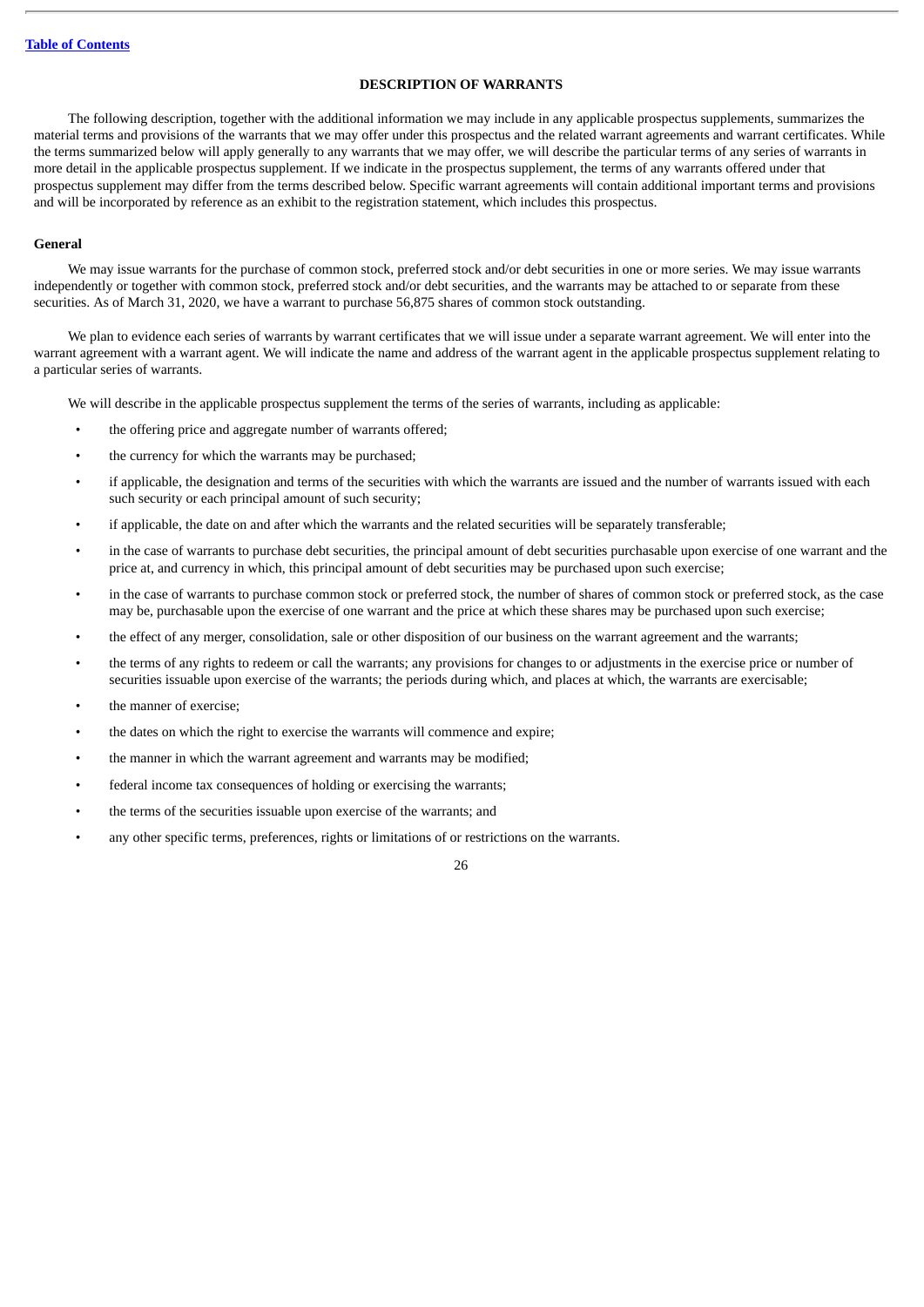### **DESCRIPTION OF UNITS**

<span id="page-45-0"></span>We may issue units comprised of shares of common stock, shares of preferred stock, debt securities and warrants in any combination. We may issue units in such amounts and in as many distinct series as we wish. This section outlines certain provisions of the units that we may issue. If we issue units, they will be issued under one or more unit agreements to be entered into between us and a bank or other financial institution, as unit agent. The information described in this section may not be complete in all respects and is qualified entirely by reference to the unit agreement with respect to the units of any particular series. The specific terms of any series of units offered will be described in the applicable prospectus supplement. If so described in a particular supplement, the specific terms of any series of units may differ from the general description of terms presented below. We urge you to read any prospectus supplement related to any series of units we may offer, as well as the complete unit agreement and unit certificate that contain the terms of the units. If we issue units, forms of unit agreements and unit certificates relating to such units will be incorporated by reference as exhibits to the registration statement, which includes this prospectus.

Each unit that we may issue will be issued so that the holder of the unit is also the holder of each security included in the unit. Thus, the holder of a unit will have the rights and obligations of a holder of each included security. The unit agreement under which a unit is issued may provide that the securities included in the unit may not be held or transferred separately, at any time or at any time before a specified date.

The applicable prospectus supplement may describe:

- the designation and terms of the units and of the securities comprising the units, including whether and under what circumstances those securities may be held or transferred separately;
- any provisions of the governing unit agreement;
- the price or prices at which such units will be issued;
- the applicable United States federal income tax considerations relating to the units;
- any provisions for the issuance, payment, settlement, transfer or exchange of the units or of the securities comprising the units; and
- any other terms of the units and of the securities comprising the units.

The provisions described in this section, as well as those described under "Description of Capital Stock," "Description of Debt Securities" and "Description of Warrants" will apply to the securities included in each unit, to the extent relevant and as may be updated in any prospectus supplements. We may issue units in such amounts and in as many distinct series as we wish. This section summarizes terms of the units that apply generally to all series. Most of the financial and other specific terms of a particular series of units will be described in the applicable prospectus supplement.

### **Unit Agreements**

We will issue the units under one or more unit agreements to be entered into between us and a bank or other financial institution, as unit agent. We may add, replace or terminate unit agents from time to time. We will identify the unit agreement under which each series of units will be issued and the unit agent under that agreement in the applicable prospectus supplement.

The following provisions will generally apply to all unit agreements unless otherwise stated in the applicable prospectus supplement:

### *Modification Without Consent*

We and the applicable unit agent may amend any unit or unit agreement without the consent of any holder: (1) to cure any ambiguity in any provisions of the governing unit agreement that differ from those described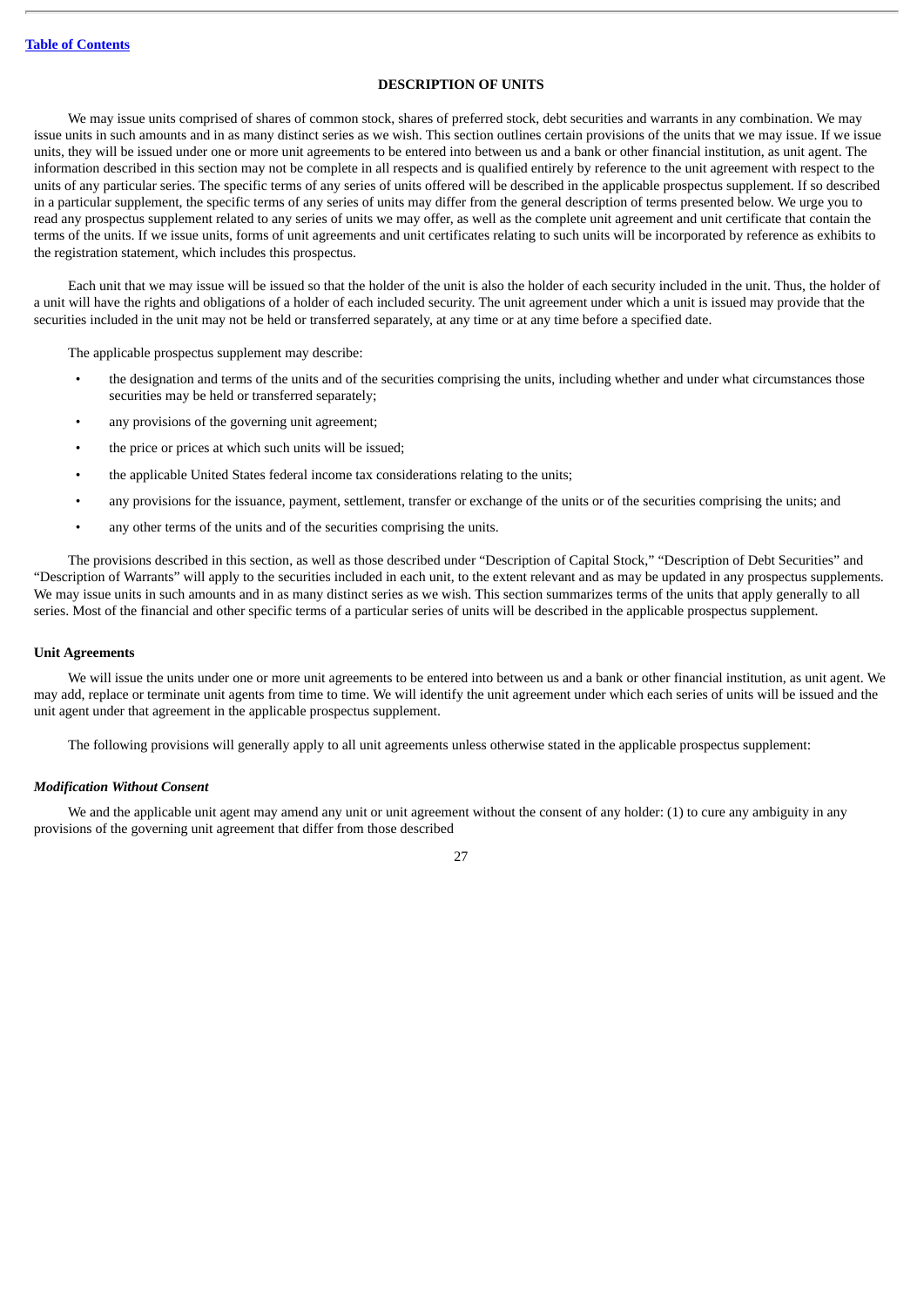#### **Table of [Contents](#page-18-0)**

below; (2) to correct or supplement any defective or inconsistent provision; or (3) to make any other change that we believe is necessary or desirable and will not adversely affect the interests of the affected holders in any material respect. We do not need any approval to make changes that affect only units to be issued after the changes take effect. We may also make changes that do not adversely affect a particular unit in any material respect, even if they adversely affect other units in a material respect. In those cases, we do not need to obtain the approval of the holder of the unaffected unit; we need only obtain any required approvals from the holders of the affected units.

### *Modification With Consent*

We may not amend any particular unit or a unit agreement with respect to any particular unit unless we obtain the consent of the holder of that unit, if the amendment would: (1) impair any right of the holder to exercise or enforce any right under a security included in the unit if the terms of that security require the consent of the holder to any changes that would impair the exercise or enforcement of that right; or (2) reduce the percentage of outstanding units or any series or class the consent of whose holders is required to amend that series or class, or the applicable unit agreement with respect to that series or class, as described below.

Any other change to a particular unit agreement and the units issued under that agreement would require the following approval: (1) if the change affects only the units of a particular series issued under that agreement, the change must be approved by the holders of a majority of the outstanding units of that series; or (2) if the change affects the units of more than one series issued under that agreement, it must be approved by the holders of a majority of all outstanding units of all series affected by the change, with the units of all the affected series voting together as one class for this purpose.

These provisions regarding changes with majority approval also apply to changes affecting any securities issued under a unit agreement, as the governing document.

In each case, the required approval must be given by written consent.

#### *Unit Agreements Will Not be Qualified Under Trust Indenture Act*

No unit agreement will be qualified as an indenture, and no unit agent will be required to qualify as a trustee, under the Trust Indenture Act. Therefore, holders of units issued under unit agreements will not have the protections of the Trust Indenture Act with respect to their units.

#### *Mergers and Similar Transactions Permitted; No Restrictive Covenants or Events of Default*

The unit agreements will not restrict our ability to merge or consolidate with, or sell our assets to, another corporation or other entity or to engage in any other transactions. If at any time we merge or consolidate with, or sell our assets substantially as an entirety to, another corporation or other entity, the successor entity will succeed to and assume our obligations under the unit agreements. We will then be relieved of any further obligation under these agreements.

The unit agreements will not include any restrictions on our ability to put liens on our assets, nor will they restrict our ability to sell our assets. The unit agreements also will not provide for any events of default or remedies upon the occurrence of any events of default.

#### *Form, Exchange and Transfer*

We will issue each unit in global-i.e., book-entry-form only. Units in book-entry form will be represented by a global security registered in the name of a depositary, which will be the holder of all the units represented by the global security. Those who own beneficial interests in a unit will do so through participants in the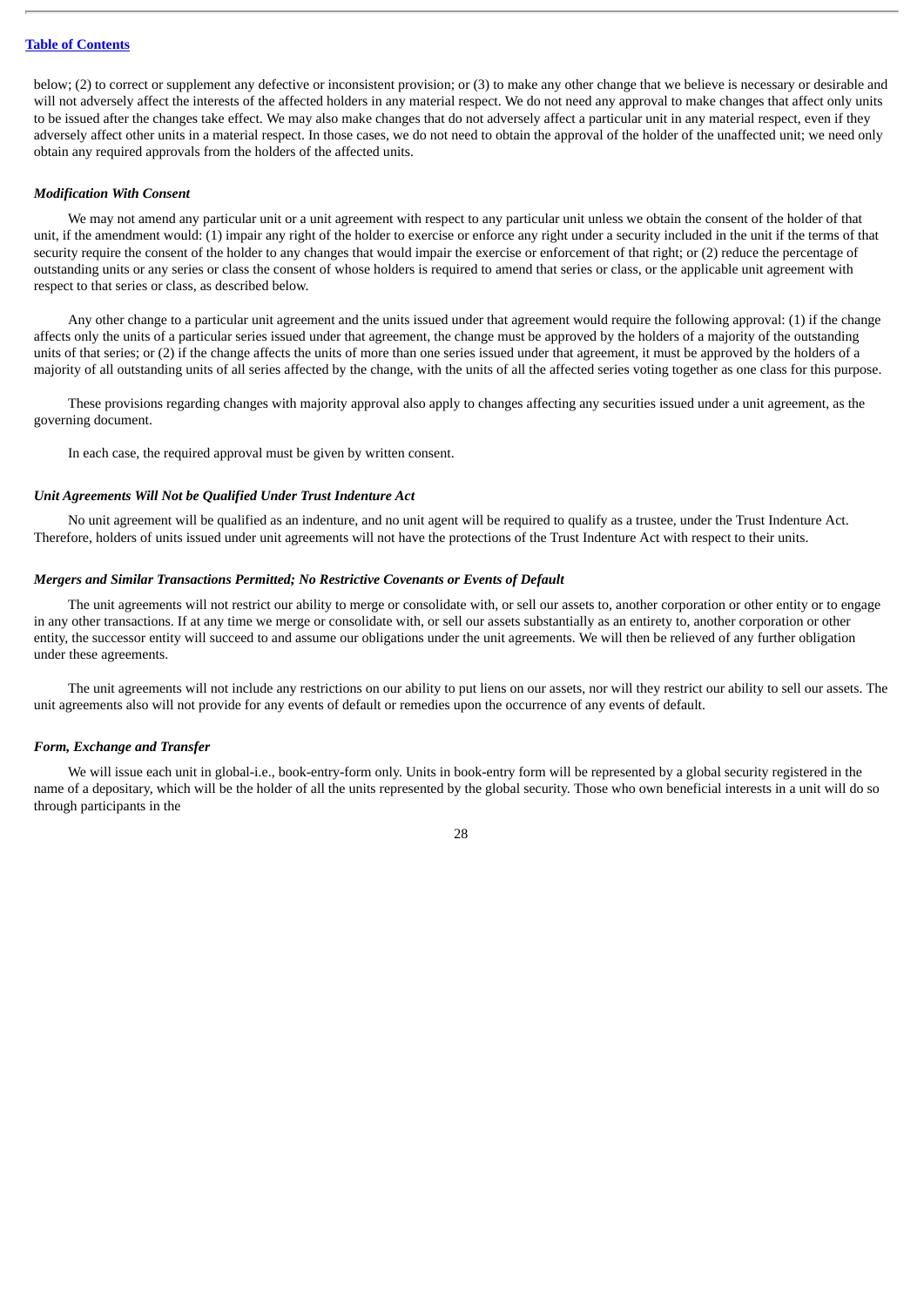depositary's system, and the rights of these indirect owners will be governed solely by the applicable procedures of the depositary and its participants. We will describe book-entry securities, and other terms regarding the issuance and registration of the units in the applicable prospectus supplement.

Each unit and all securities comprising the unit will be issued in the same form.

If we issue any units in registered, non-global form, the following will apply to them.

- The units will be issued in the denominations stated in the applicable prospectus supplement. Holders may exchange their units for units of smaller denominations or combined into fewer units of larger denominations, as long as the total amount is not changed.
- Holders may exchange or transfer their units at the office of the unit agent. Holders may also replace lost, stolen, destroyed or mutilated units at that office. We may appoint another entity to perform these functions or perform them ourselves.
- Holders will not be required to pay a service charge to transfer or exchange their units, but they may be required to pay for any tax or other governmental charge associated with the transfer or exchange. The transfer or exchange, and any replacement, will be made only if our transfer agent is satisfied with the holder's proof of legal ownership. The transfer agent may also require an indemnity before replacing any units.
- If we have the right to redeem, accelerate or settle any units before their maturity, and we exercise our right as to less than all those units or other securities, we may block the exchange or transfer of those units during the period beginning 15 days before the day we mail the notice of exercise and ending on the day of that mailing, in order to freeze the list of holders to prepare the mailing. We may also refuse to register transfers of or exchange any unit selected for early settlement, except that we will continue to permit transfers and exchanges of the unsettled portion of any unit being partially settled. We may also block the transfer or exchange of any unit in this manner if the unit includes securities that are or may be selected for early settlement. Only the depositary will be entitled to transfer or exchange a unit in global form, since it will be the sole holder of the unit.

### *Payments and Notices*

In making payments and giving notices with respect to our units, we will follow the procedures as described in the applicable prospectus supplement.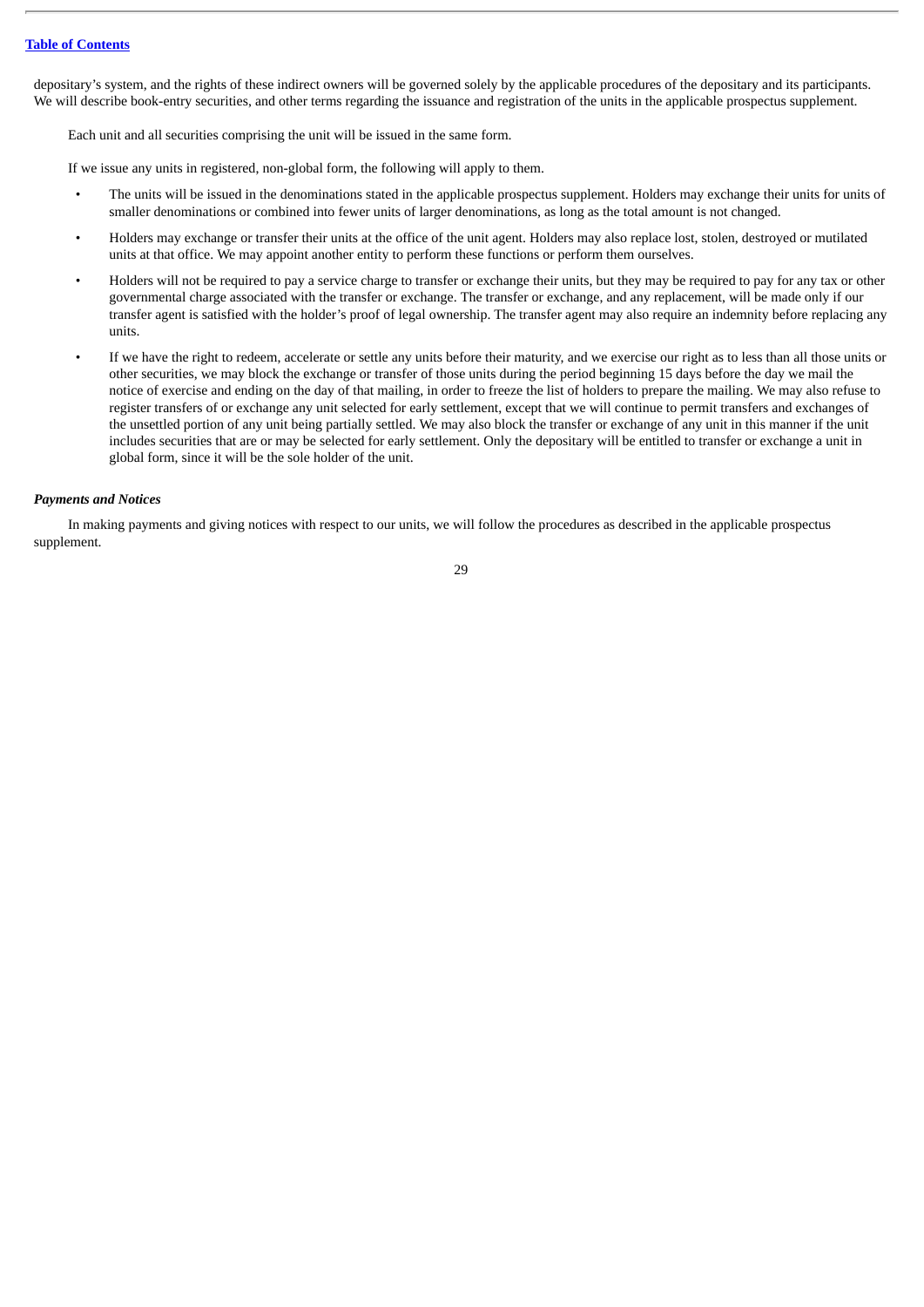### **SELLING SHAREHOLDERS**

<span id="page-48-0"></span>We may register securities covered by this prospectus for re-offers and resales by selling shareholders. We may add secondary sales of securities by any selling shareholder by filing a prospectus supplement with the SEC. We may register these securities to permit selling shareholders to resell their securities when they deem appropriate. A selling shareholder may resell all, a portion or none of their securities at any time and from time to time. We may register those securities for sale through an underwriter or other plan of distribution as described in the applicable prospectus supplement.

Selling shareholders may also sell, transfer or otherwise dispose of some or all of their securities in transactions exempt from the registration requirements of the Securities Act. We may pay expenses we incur with respect to the registration of the securities owned by selling shareholders, other than underwriting fees, discounts or commissions, which will be borne by the selling shareholders. We will provide you with a prospectus supplement naming the selling shareholders, the amount of securities to be registered and sold and other terms of the securities being sold by a selling shareholder.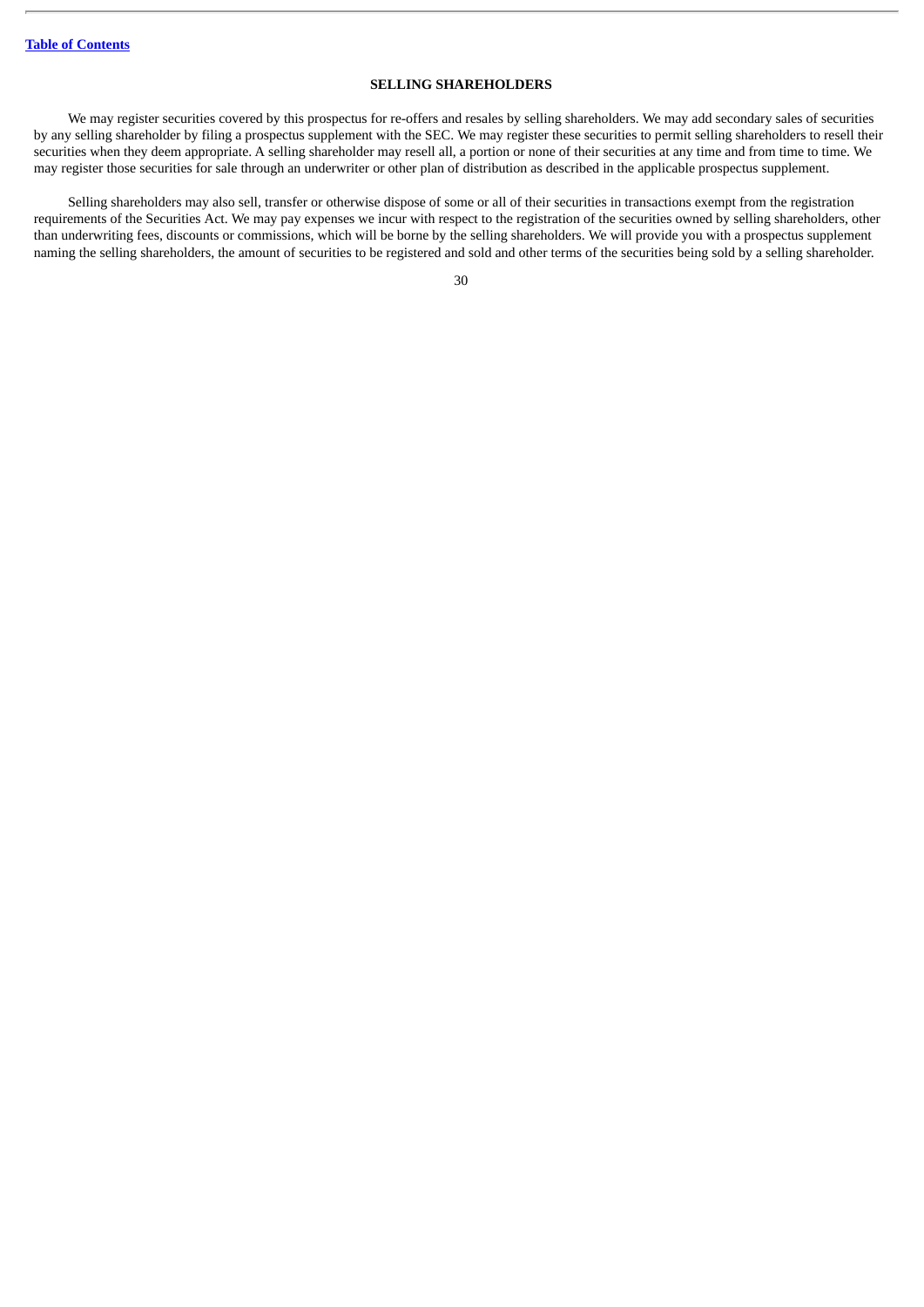### **PLAN OF DISTRIBUTION**

<span id="page-49-0"></span>We and any selling shareholders may offer the securities covered by this prospectus, in and outside the United States (1) through underwriters or dealers, (2) directly to one or more purchasers, including to a limited number of institutional purchasers, to a single purchaser or to our affiliates and shareholders, (3) through agents or (4) through a combination of any of these methods.

If underwriters or dealers are used in the sale, the securities will be acquired by the underwriters or dealers for their own account and may be resold from time to time in one or more transactions, including:

- in one or more transactions at a fixed price or prices, which may be changed from time to time;
- in "at-the-market offerings," within the meaning of Rule 415(a)(4) of the Securities Act, to or through a market maker or into an existing trading market, on an exchange or otherwise;
- through a market maker or into an existing trading market on an exchange or otherwise;
- at prices related to those prevailing market prices;
- or at negotiated prices.

The applicable prospectus supplement (and any related free writing prospectus that we may authorize to be provided to you) will set forth the following information, to the extent applicable:

- the terms of the offering;
- the names of any underwriters, dealers or agents;
- the name or names of any managing underwriter or underwriters;
- the purchase price of the securities;
- the net proceeds from the sale of the securities;
- any delayed delivery arrangements;
- any underwriting discounts, commissions and other items constituting underwriters' compensation;
- any over-allotment or other options under which underwriters may purchase additional securities;
- any initial public offering price;
- any discounts or concessions allowed or reallowed or paid to dealers; and
- any commissions paid to agents.

#### **Sale Through Underwriters or Dealers**

If any securities are offered through underwriters, the underwriters will acquire the securities for their own account and may resell them from time to time in one or more transactions, including negotiated transactions, at a fixed public offering price or at varying prices determined at the time of sale. Underwriters may offer and sell securities to the public either through underwriting syndicates represented by one or more managing underwriters or directly by one or more firms acting as underwriters. Unless otherwise provided in the applicable prospectus supplement, the obligations of the underwriters to purchase the securities will be subject to certain conditions, and the underwriters will be obligated to purchase all of the offered securities if they purchase any of them. In connection with the sale of securities, underwriters may be deemed to have received compensation from us in the form of underwriting discounts or commissions and dealers may receive compensation from the underwriters in the form of discounts or concessions. The underwriters may change from time to time any initial public offering price and any discounts or concessions allowed or reallowed or paid to dealers.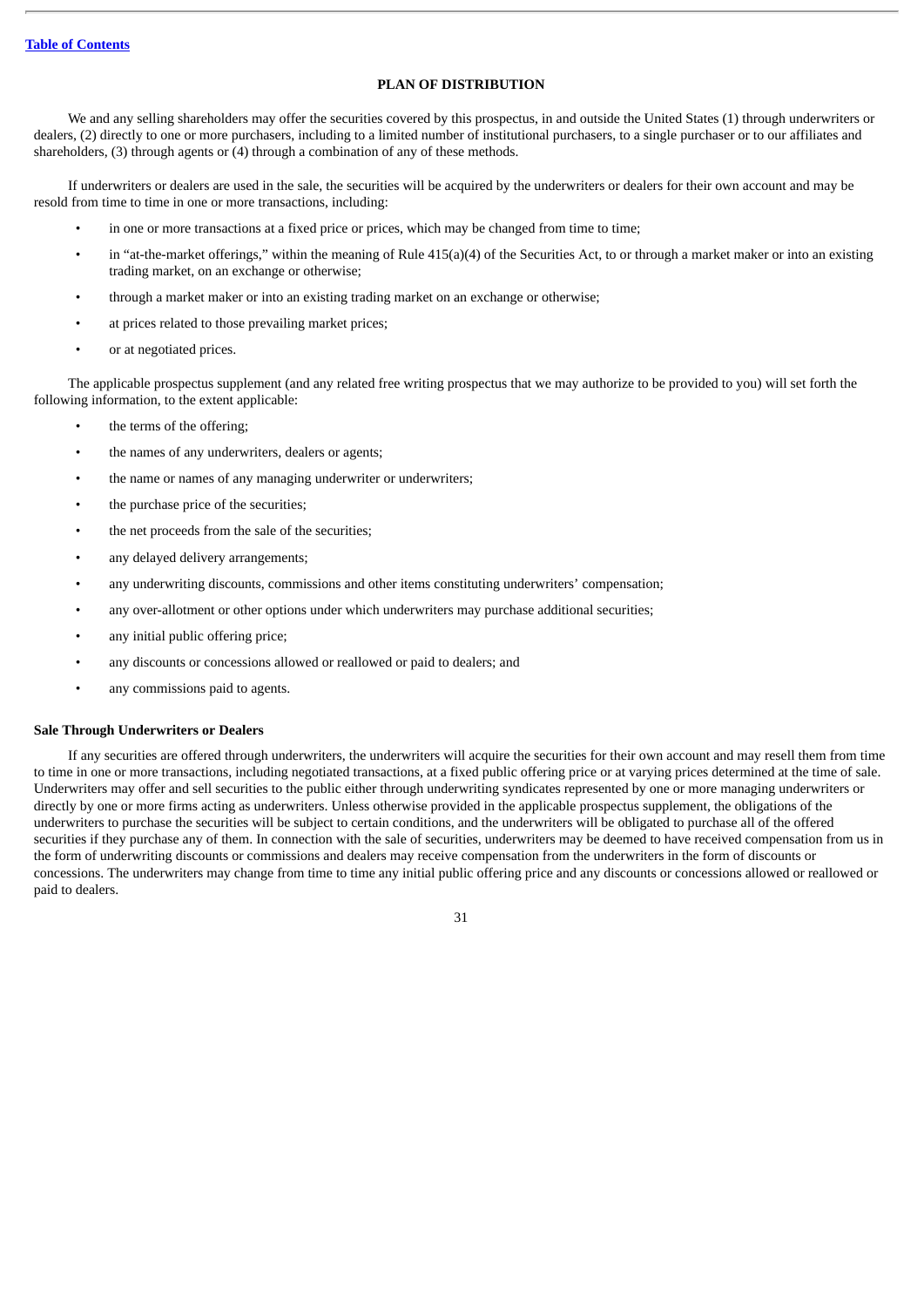In order to facilitate the offering of securities, the underwriters may engage in transactions that stabilize, maintain or otherwise affect the price of the securities. Specifically, the underwriters may overallot in connection with the offering, creating a short position in the securities for their account. In addition, to cover overallotments or to stabilize the price of the shares, the underwriters may bid for, and purchase, shares in the open market. Finally, an underwriting syndicate may reclaim selling concessions allowed to an underwriter or a dealer for distributing the securities in the offering if the syndicate repurchases previously distributed shares in transactions to cover syndicate short positions, in stabilization transactions, or otherwise. Any of these activities may stabilize or maintain the market price of the offered securities above independent market levels. The underwriters are not required to engage in these activities, and may discontinue any of these activities at any time.

Some or all of the securities that we or any selling shareholders offer through this prospectus may be new issues of securities with no established trading market. Any underwriters to whom we sell securities for public offering and sale may make a market in those securities, but they will not be obligated to do so and they may discontinue any market making at any time without notice. Accordingly, we cannot assure you of the liquidity of, or continued trading markets for, any securities offered pursuant to this prospectus.

If any securities are offered through dealers, we and any selling shareholders will sell the securities to them as principals. They may then resell those securities to the public at varying prices determined by the dealers at the time of resale.

#### **Direct Sales and Sales Through Agents**

We and any selling shareholders may sell the securities directly to purchasers. If the securities are sold directly to institutional investors or others who may be deemed to be underwriters within the meaning of the Securities Act with respect to any sale of those securities, we will describe the terms of any such sales in the applicable prospectus supplement. We and any selling shareholders may also sell the securities through agents designated from time to time. Sales may be made by means of ordinary brokers' transactions on the Nasdaq Global Select Market at market prices, in block transactions and such other transactions as agreed by us and any agent. In the applicable prospectus supplement, we will name any agent involved in the offer or sale of the offered securities, and we will describe any commissions payable to the agent. Unless otherwise provided in the applicable prospectus supplement, any agent will agree to use its reasonable best efforts to solicit purchases for the period of its appointment.

#### **At-the-Market Offerings**

To the extent that we and any selling shareholders make sales through one or more underwriters or agents in at-the-market offerings, we will do so pursuant to the terms of a sales agency financing agreement or other at-the-market offering arrangement between us and any selling shareholders, on one hand, and the underwriters or agents, on the other. If we and any selling shareholders engage in at-the-market sales pursuant to any such agreement, we will issue and sell our securities through one or more underwriters or agents, which may act on an agency basis or a principal basis. During the term of any such agreement, we and any selling shareholders may sell securities on a daily basis in exchange transactions or otherwise as we agree with the underwriters or agents. Any such agreement will provide that any securities sold will be sold at prices related to the then prevailing market prices for our securities. Therefore, exact figures regarding proceeds that will be raised or commissions to be paid cannot be determined at this time. Pursuant to the terms of the agreement, we and any selling shareholders may agree to sell, and the relevant underwriters or agents may agree to solicit offers to purchase blocks of our common stock or other securities. The terms of any such agreement will be set forth in more detail in the applicable prospectus supplement.

#### **Remarketing Arrangements**

Offered securities may also be offered and sold, if we and any selling shareholders so indicate in the applicable prospectus supplement, in connection with a remarketing upon their purchase, in accordance with a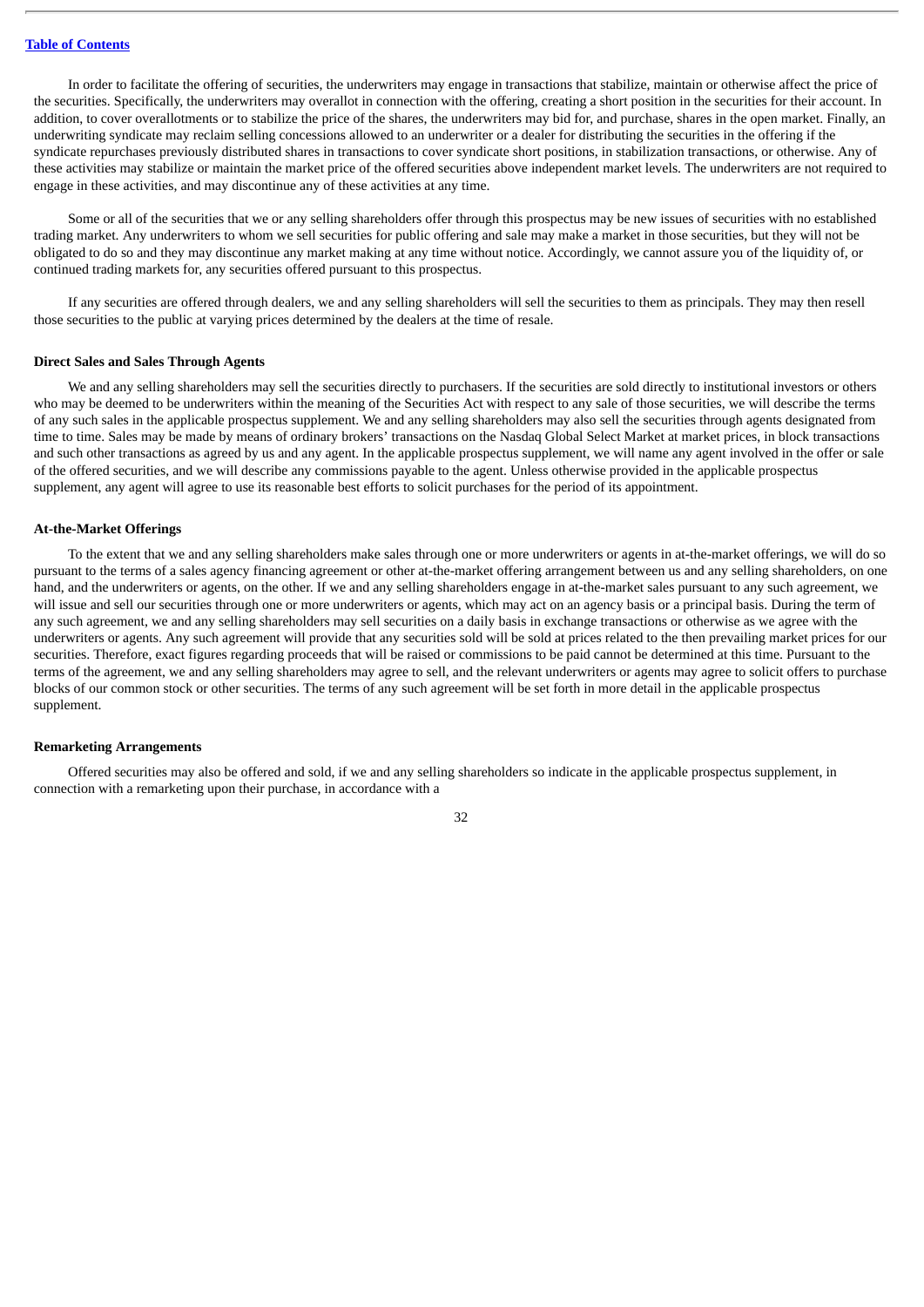# **Table of [Contents](#page-18-0)**

redemption or repayment pursuant to their terms, or otherwise, by one or more remarketing firms, acting as principals for their own accounts or as our agents. Any remarketing firm will be identified and the terms of its agreements, if any, with us and its compensation will be described in the applicable prospectus supplement. Remarketing firms may be deemed to be underwriters of the offered securities under the Securities Act.

### **Delayed Delivery Contracts**

If we and any selling shareholders so indicate in the applicable prospectus supplement, we may authorize agents, underwriters or dealers to solicit offers by certain institutions to purchase securities from us pursuant to contracts providing for payment and delivery on a specified future date. The applicable prospectus supplement will describe the conditions to those contracts and the commission payable for solicitation of those contracts.

#### **General Information**

We and any selling shareholders may have agreements with the agents, dealers, underwriters and remarketing firms to indemnify them against certain civil liabilities, including liabilities under the Securities Act, or to contribute with respect to payments that the agents, dealers or underwriters may be required to make. Agents, dealers, underwriters and remarketing firms may be customers of, engage in transactions with or perform services for us in the ordinary course of their businesses. We and the selling shareholders may use agents, dealers, underwriters and remarketing firms with whom we have a material relationship. We will describe in the prospectus supplement, naming the agent, dealer, underwriter or remarketing firm, the nature of any such relationship.

Each underwriter, dealer and agent participating in the distribution of any of the securities that are issuable in bearer form will agree that it will not offer, sell or deliver, directly or indirectly, securities in bearer form in the United States or to United States persons, other than qualifying financial institutions, during the restricted period, as defined in United States Treasury Regulations Section 1.163-5(c)(2)(i)(D)(7).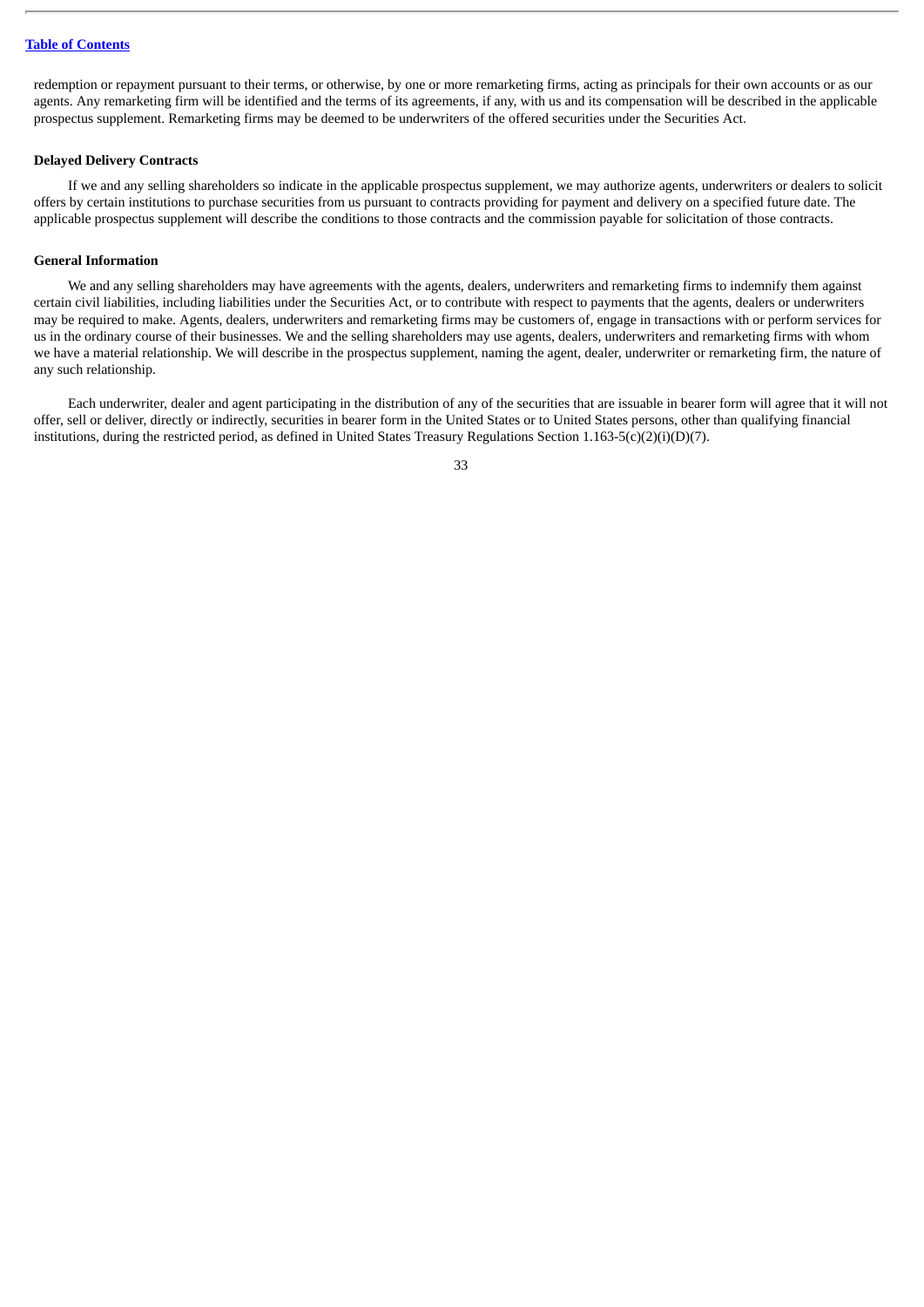### **LEGAL MATTERS**

<span id="page-52-0"></span>DLA Piper LLP (US), Seattle, Washington, our outside counsel, will issue an opinion about the legality of any securities we may offer through this prospectus, unless otherwise indicated in the applicable prospectus supplement. As of the date of this prospectus, partners of DLA Piper LLP (US) beneficially own an aggregate of less than 0.5% of our common stock. If we or a selling shareholder are offering the securities in an underwritten offering, the counsel identified in the related prospectus supplement will pass on certain legal matters for the underwriters.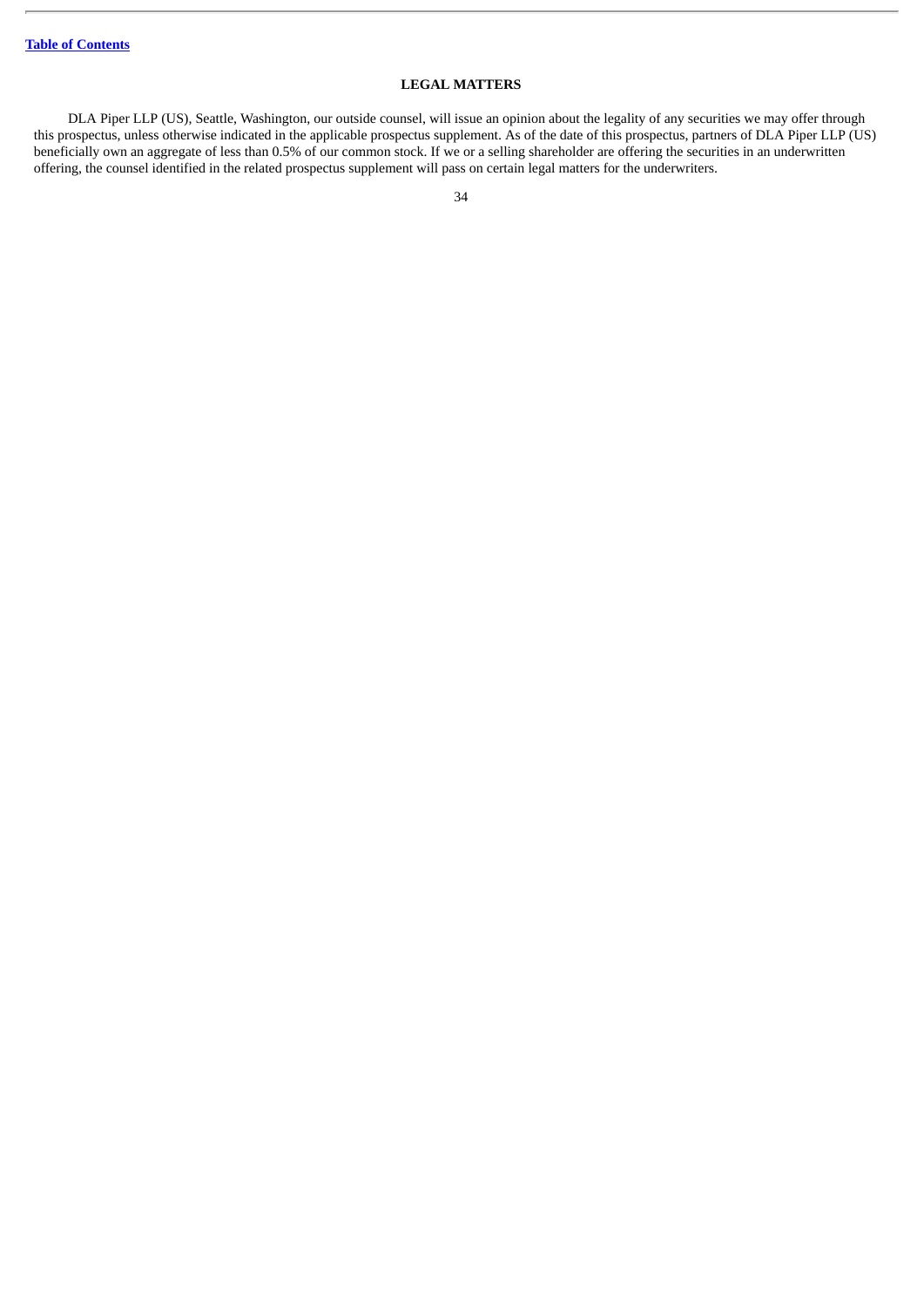# **EXPERTS**

<span id="page-53-0"></span>Ernst & Young LLP, independent registered public accounting firm, has audited our financial statements included in our Annual Report on Form 10-K for the year ended December 31, 2019, as set forth in their report, which is incorporated by reference into this prospectus and elsewhere in the registration statement. Our financial statements are incorporated by reference in reliance on Ernst & Young LLP's report, given on their authority as experts in accounting and auditing.